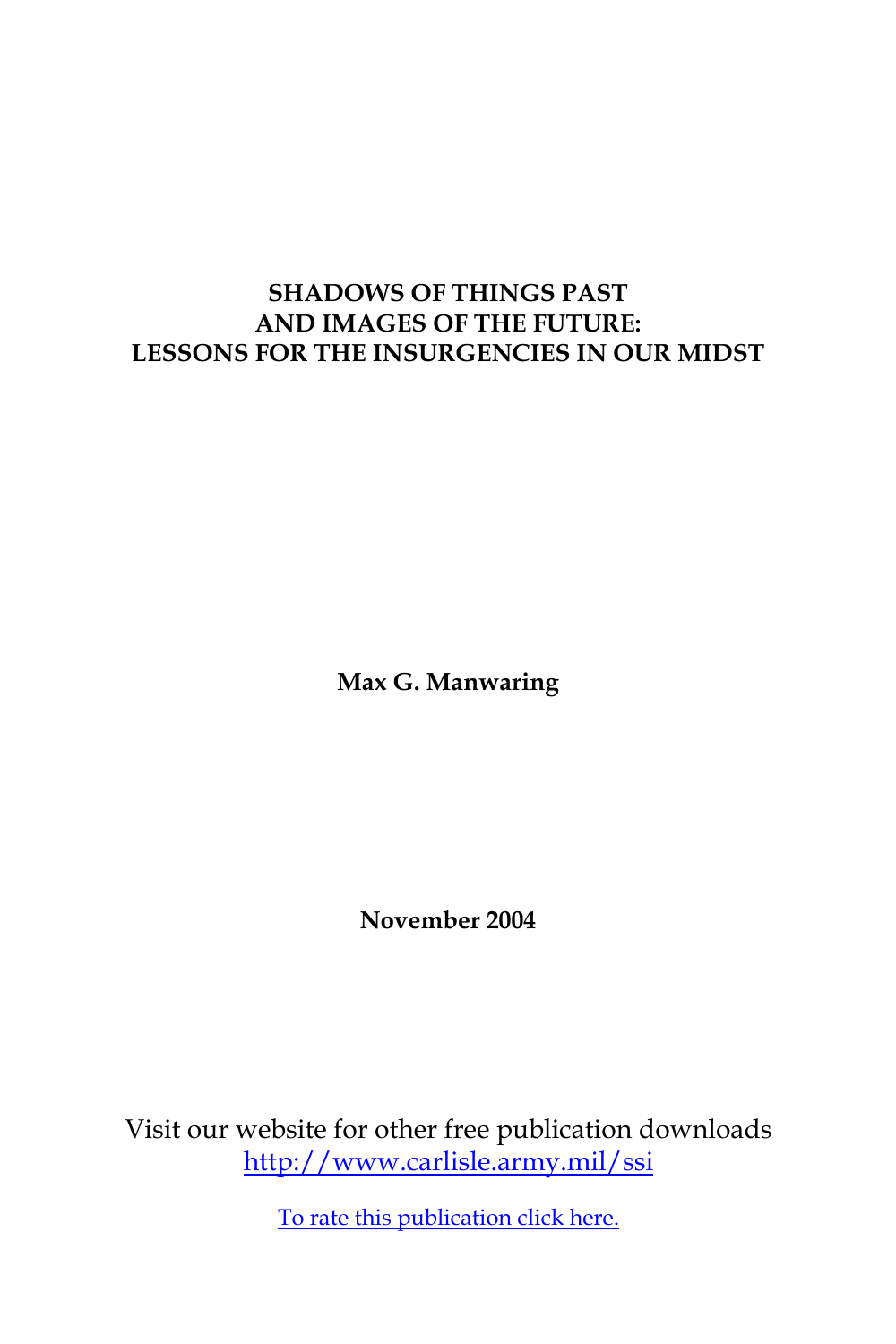The views expressed in this report are those of the author and do not necessarily reflect the official policy or position of the Department of the Army, the Department of Defense, or the U.S. Government. This report is cleared for public release; distribution is unlimited.

\*\*\*\*\*

 Comments pertaining to this report are invited and should be forwarded to: Director, Strategic Studies Institute, U.S. Army War College, 122 Forbes Ave, Carlisle, PA 17013-5244. Copies of this report may be obtained from the Publications Office by calling (717) 245-4133, FAX (717) 245-3820, or by e-mail at *SSI\_Publishing@carlisle.army.mil*

 All Strategic Studies Institute (SSI) monographs are available on the SSI Homepage for electronic dissemination. SSI's Homepage address is: *http://www. carlisle.army.mil/ssi/*

\*\*\*\*\*

\*\*\*\*\*

 The Strategic Studies Institute publishes a monthly e-mail newsletter to update the national security community on the research of our analysts, recent and forthcoming publications, and upcoming conferences sponsored by the Institute. Each newsletter also provides a strategic commentary by one of our research analysts. If you are interested in receiving this newsletter, please let us know by e-mail at *SSI\_Newsletter@carlisle.army.mil* or by calling (717) 245-3133.

#### ISBN 1-58487-179-2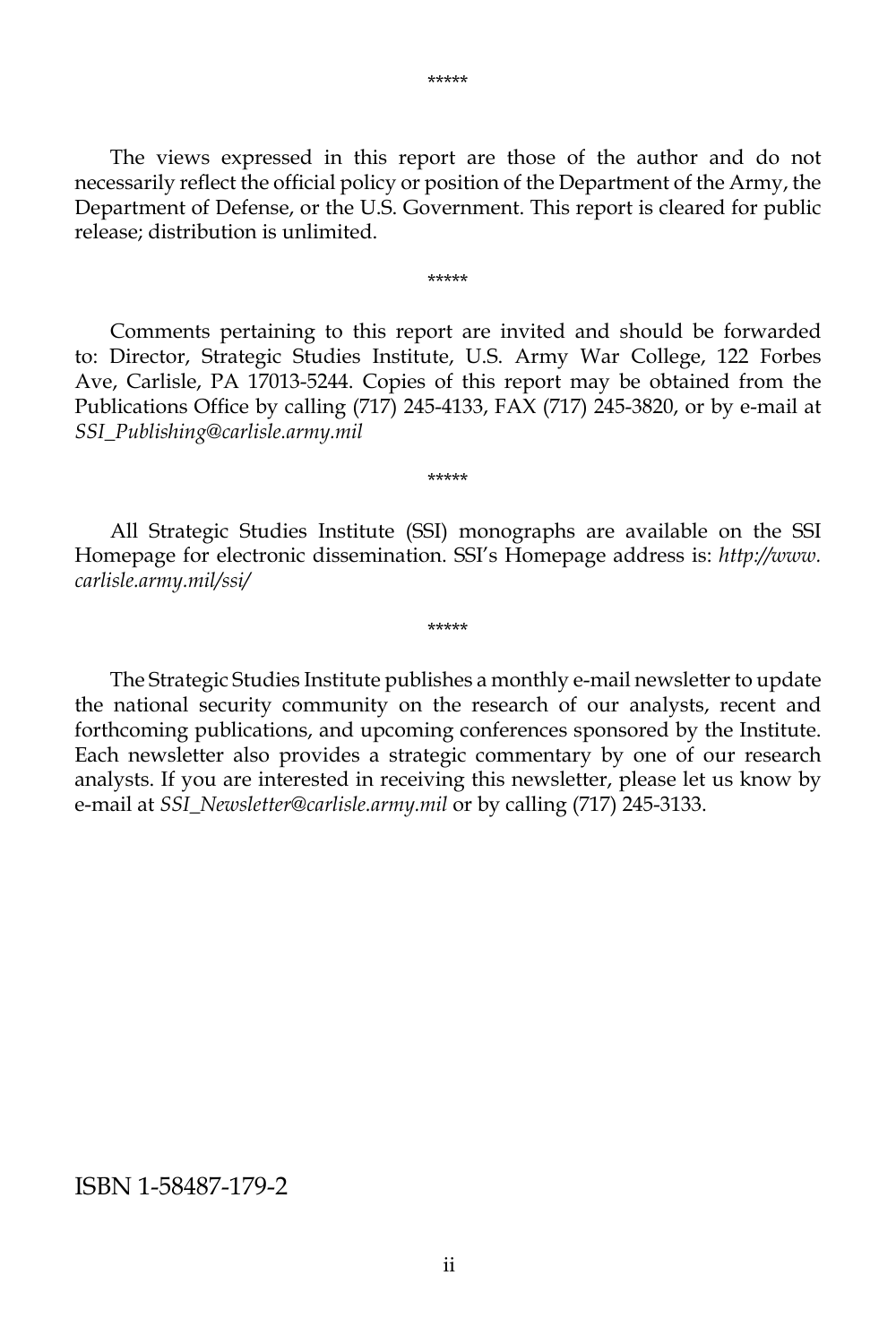#### **FOREWORD**

 This monograph comes at a time when U.S. and other world political and military leaders are struggling with the "new" politicalpsychological aspects of unconventional conflict. Unfortunately, the strategic theory of unconventional political war has played little part in the discourse. Yet political-insurgency war is the most likely type of conflict to challenge the maintenance and enhancement of global and regional security over the near-to-long term. Contemporary political-insurgency war is a threat we can ill afford to ignore.

 Through the analysis of the cases of Argentina (1969-79), Peru (1962-present) and Italy (1968-82), the author identifies the politicalstrategic challenges of modern unconventional conflict. He stresses the political complexity of insurgency and the broader implications for the promises of democracy, free market economies, and prosperity implicit in the mandates to civil-military forces that confront global and regional instability. These cases are significant because they address counterinsurgency as much as they do insurgency. As a consequence, this examination is a logical point from which to begin to understand how governments and international organizations might ultimately control--or succumb to--the strategic challenges of political-insurgency war.

 The author's recommendations impose no easy set of tasks. Nevertheless, if the U.S. and other global leadership ignore the highly political aspects of modern unconventional conflict, the resultant instability and possible state failure will adversely shape the security environment in which all nations must struggle to survive. The Strategic Studies Institute is pleased to offer this cogent monograph as a part of the ongoing debate on global and regional security.

> DOUGLAS C. LOVELACE, JR. Director Strategic Studies Institute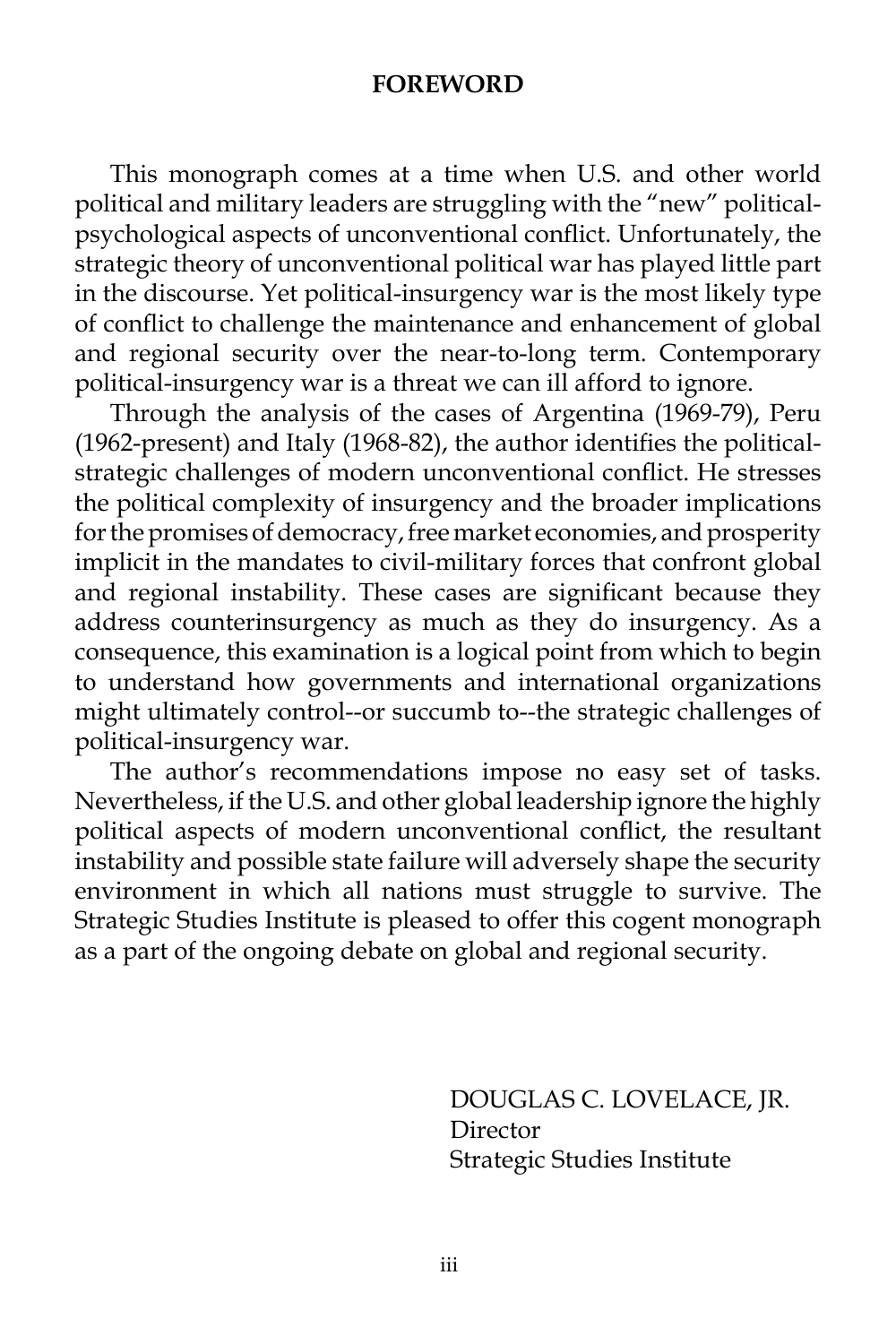### **BIOGRAPHICAL SKETCH OF THE AUTHOR**

MAX G. MANWARING, a retired U.S. Army colonel, joined the Strategic Studies Institute in September 2000. He has served in various civilian and military positions, including a previous appointment at the U.S. Army War College, the U.S. Southern Command, and the Defense Intelligence Agency. Dr. Manwaring is the author and coauthor of several articles, chapters, and reports dealing with politicalmilitary affairs. He is also the editor or co-editor of *El Salvador at War*; *Gray Area Phenomena*; *Confronting the New World Disorder*; *Managing Contemporary Conflict: Pillars of Success*; *Beyond Declaring Victory and Coming Home: The Challenges of Peace and Stability Operations*; and *Deterrence in the Twenty-First Century*. Dr. Manwaring holds a B.S. in economics, a B.S. in political science, an M.A. in political science, and a Ph.D. in political science from the University of Illinois. He is also a graduate of the U.S. Army War College.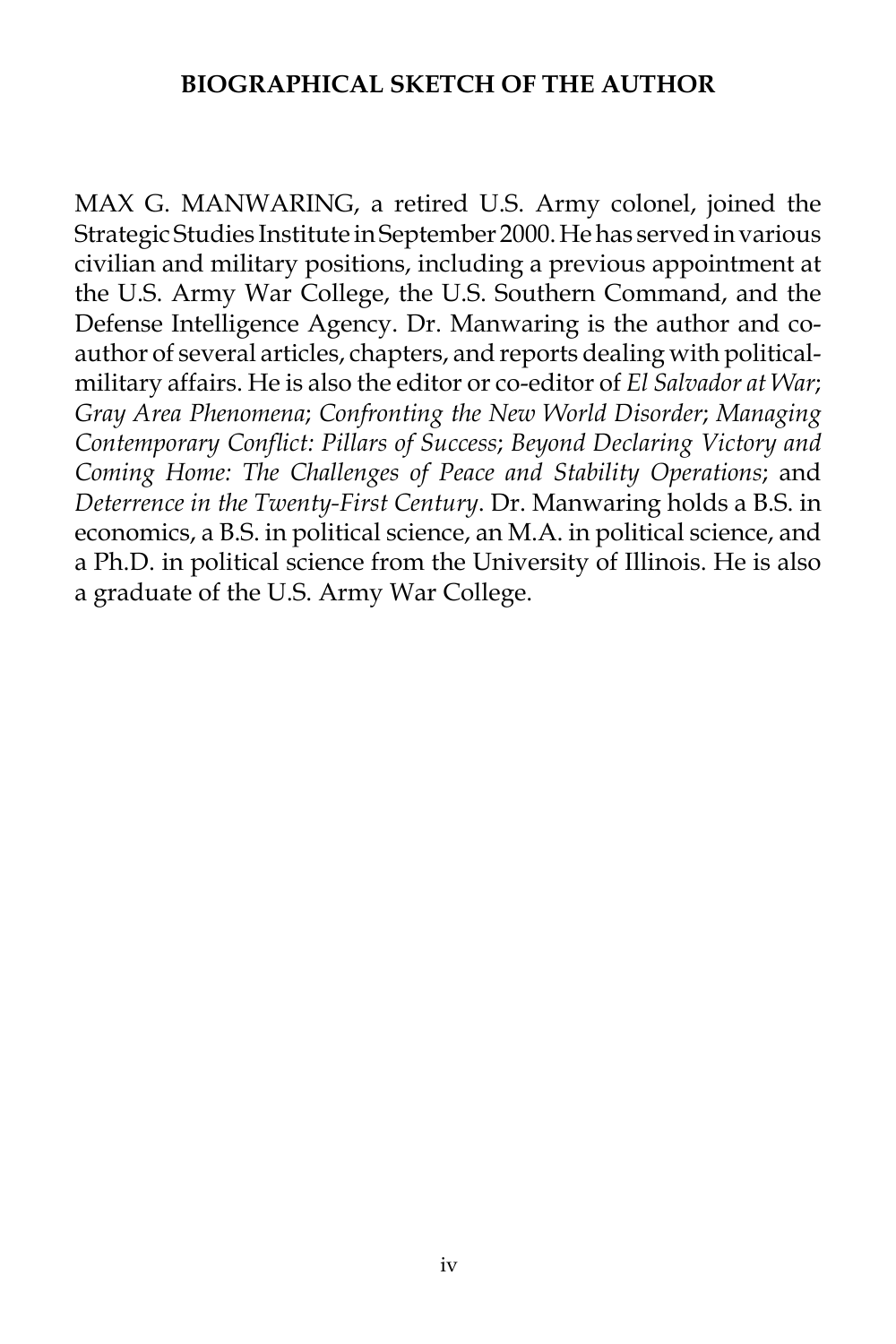#### **SUMMARY**

 This monograph begins with a short discussion of contemporary insurgency. It argues that in studying terror war, guerrilla war, or any other common term for insurgency war, we find these expressions mischaracterize the activities of armed groups that are attempting to gain political control of a state. These organizations are engaged in a highly complex political act--political war. Given that this type of conflict is likely to challenge U.S. and other global leadership over the next several years, it is important to understand that the final results of insurgency or counterinsurgency are never determined by arms alone. Rather, the results depend on winning the political support of the people.

 In these terms, it is helpful to examine some key harbinger case studies from which the first contemporary lessons of modern insurgency were learned. They stress: (1) insurgencies may be populist-nationalist as well as Marxist-Maoist oriented, (2) they may be urban as well as rural-based, and (3) they may be highly political-psychological as well as military conflicts. Additionally, this monograph emphasizes some broader lessons learned. Among other things, the Argentine case provides a basis from which to understand better the problem of current and future radical populism and urban insurgency. All three cases--but especially the Peruvian case--invoke the fundamental strategic political issue of state failure. The Italian case emphasizes the issue of military vs. political victory, and its implications for the future of the state.

 This monograph concludes with the idea that the complex realities of contemporary political-insurgency wars must be understood as holistic processes that rely on various civilian and military agencies and contingents working together in an integrated fashion to achieve mutually agreed political-strategic ends. In this connection, at a minimum, three strategic-level imperatives are needed to begin to deal effectively with unconventional conflict situations. They are: (1) civil-military and military-to-military dialogue regarding viable security and stability, (2) fundamental education and understanding requirements, and (3) the strategic application of U.S. military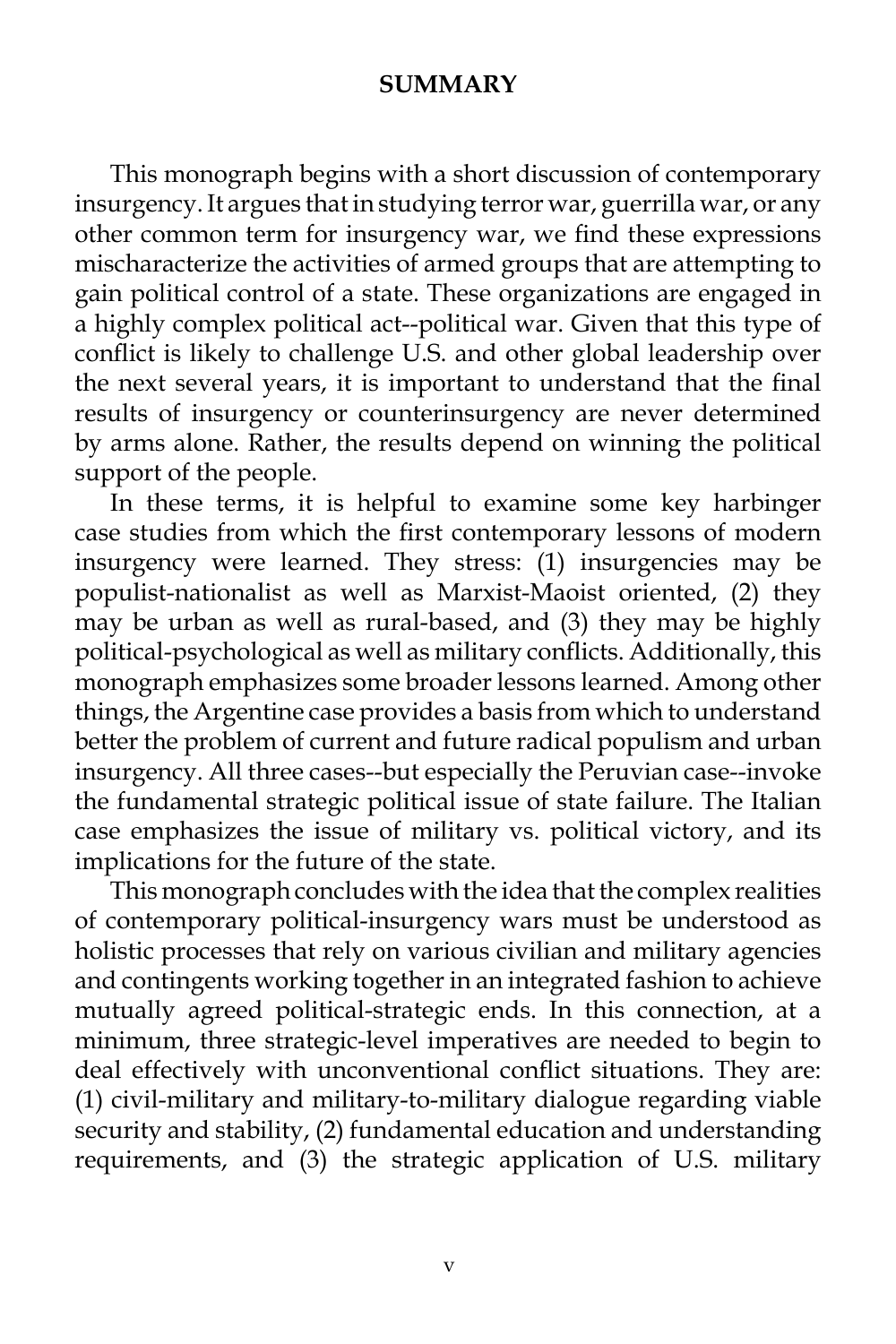power. The associated recommendations take us beyond doing "something" for something's sake to the cooperative, holistic, and long-term planning and implementation of the strategic ends, ways, and means that directly support the achievement of a political endgame.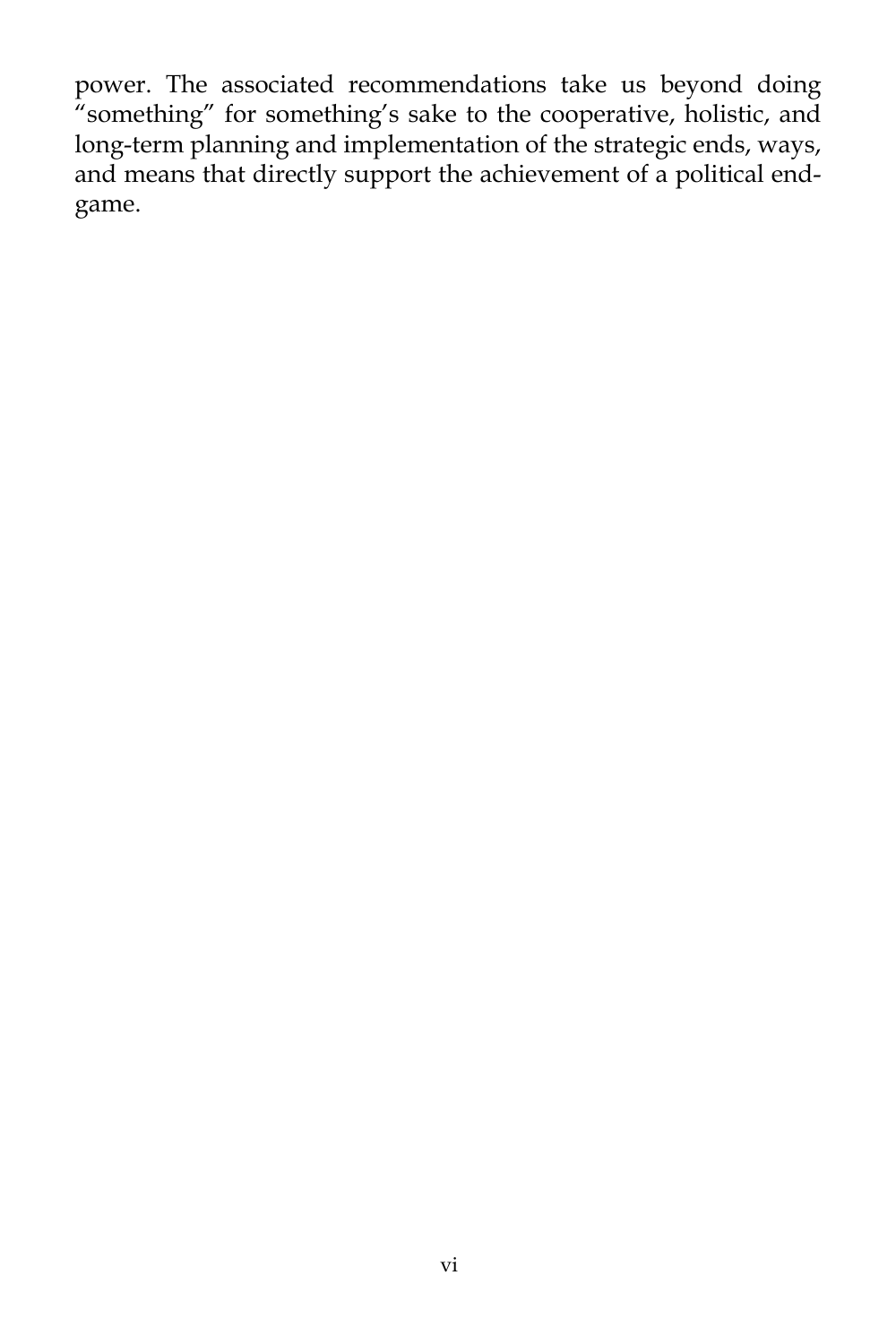### **SHADOWS OF THINGS PAST AND IMAGES OF THE FUTURE: LESSONS FOR THE INSURGENCIES IN OUR MIDST**

The lessons of the Persian Gulf War, the recent Iraqi War, and the hundreds of other conflicts that have taken place since the end of World War II are not being lost on state and nonstate powers emerging into the contemporary multipolar global security arena. Ironically, strategies being developed to protect or further the interests of a number of traditional and nontraditional political actors are inspired by the dual idea of evading and frustrating a superior conventional military or police force. The better a government has become at conventional maneuver warfare or law enforcement, the more likely potential opponents will turn to unconventional insurgency war that is often called asymmetric, insurgent, guerrilla, terrorist, or "knowledge-based" war.

 Even though prudent governments must prepare for high-risk low-probability conventional state vs. state wars, the President and Congress of the United States and the Security Council of the United Nations (UN) will likely require high operations tempo (OPTEMPO) military-civil participation in small, unconventional, and intrastate conflicts well into the future. These unconventional low intensity conflicts, complex emergencies, ethnic wars, and small-scale contingencies threaten the security and stability of the global community, and are gravely complicated by various militant nationalists, militant reformers, militant religious fundamentalists, ideologues, demagogues, civil and military bureaucrats, organized criminals, terrorists, insurgents, warlords, and rogue and criminal states working to achieve their own objectives. In this security environment, governments and their defense establishments have little choice but to rethink contemporary unconventional wars as they apply to global and national security and stability.

 In an attempt to provide a better understanding of the current and future strategic security environment, we first examine unconventional asymmetric insurgency war as a very political form of warfare for the weak against the strong. As a corollary, we also seek to highlight insurgency and counterinsurgency as the most likely form of global, regional, and sub-national political-coercive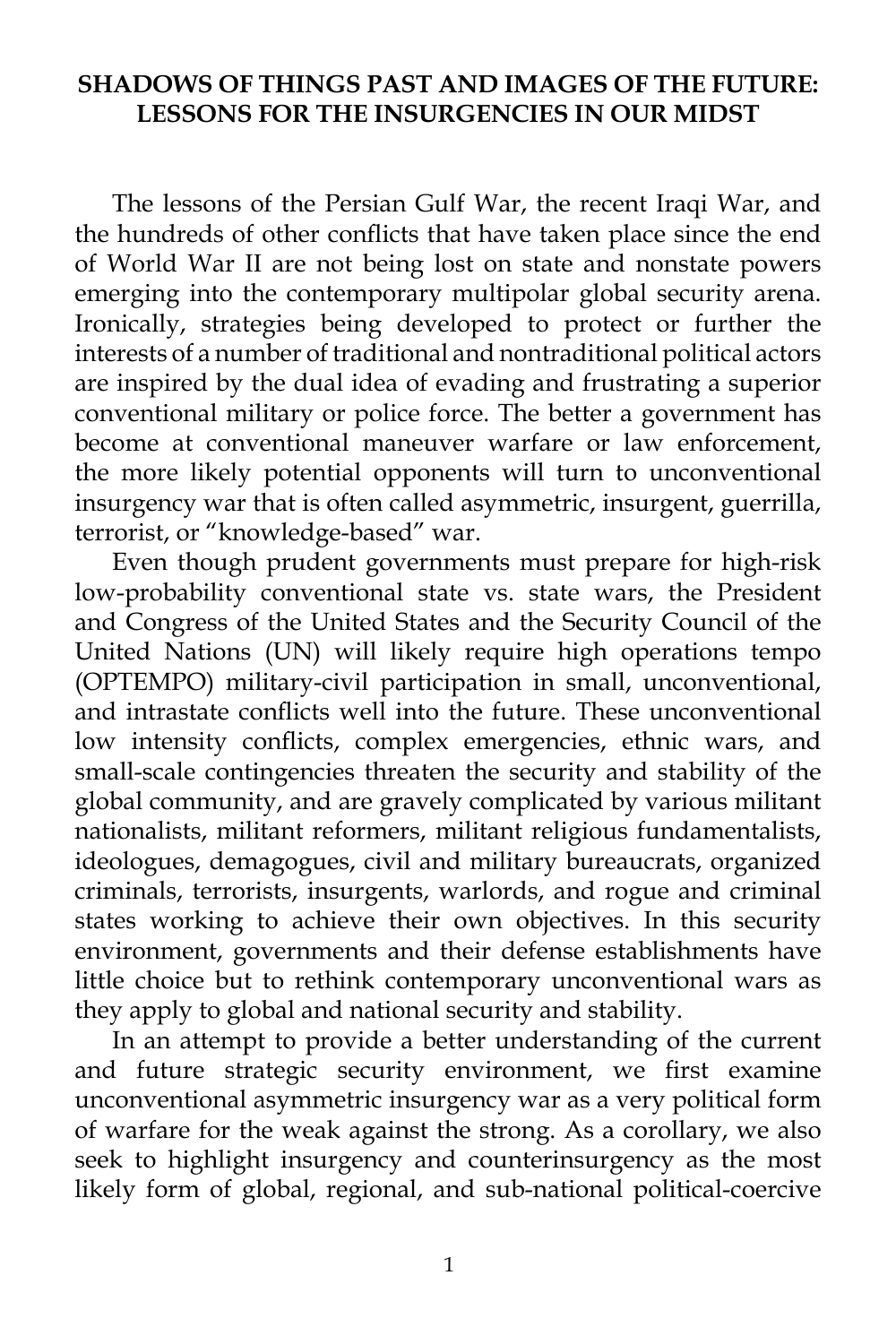interaction for now and the future. The outcomes and second- and third-order effects of these wars will shape the security environment in which all nations and socio-political groups must struggle and survive.

## **POLITICAL WAR AND INSURGENCY: ILLUMINATING SOME SHADOWS FROM THE PAST**

The contemporary use of political-psychological efforts as the primary means—rather than just military means―to achieve the control or overthrow an existing government has been termed "political war."<sup>1</sup> It may be combined with military violence, economic pressure, subversion, and diplomacy―but its chief aspect is the use of words, images, and ideas. It is also a natural means of expression and self-assertion for extremist political actors, terrorists, and insurgents. The more messianic the vision, the more likely the actor is to remain committed to the use of violent political-psychological measures to achieve his objectives.2 But, let us begin this discussion at the beginning.

 Rebellion has always existed. It is a simple, violent effort to force an incumbent government to redress grievances. For a rebellion to become an insurgency, a much stronger political component must be added to the equation. That is, the "authoritative allocation of values in a society;" or, essentially, "who gets what"―to include resources, rights, and privileges.<sup>3</sup> Thus, an insurgency is a political war in support of a goal in which the power to allocate is at stake. Even those revolutionary movements that are not explicitly political― such as radical Islam―ultimately must seize political power in order to implement the changes they demand. The insurgent political intent, then, would be to force a radical socio-economic-political restructuring of a nation state—and its governance.<sup>4</sup>

 The difference, then, between rebellion and insurgency is that rebellion requires only redress of grievances, and insurgency requires the achievement of the control or overthrow of the incumbent government to bring about fundamental (revolutionary) change.<sup>5</sup> In this connection, the stakes in insurgency war are not limited. They are, in fact, total from the standpoint of both the eventual winners and losers. Ultimately, it is a question of survival. Failure in political war is not an option.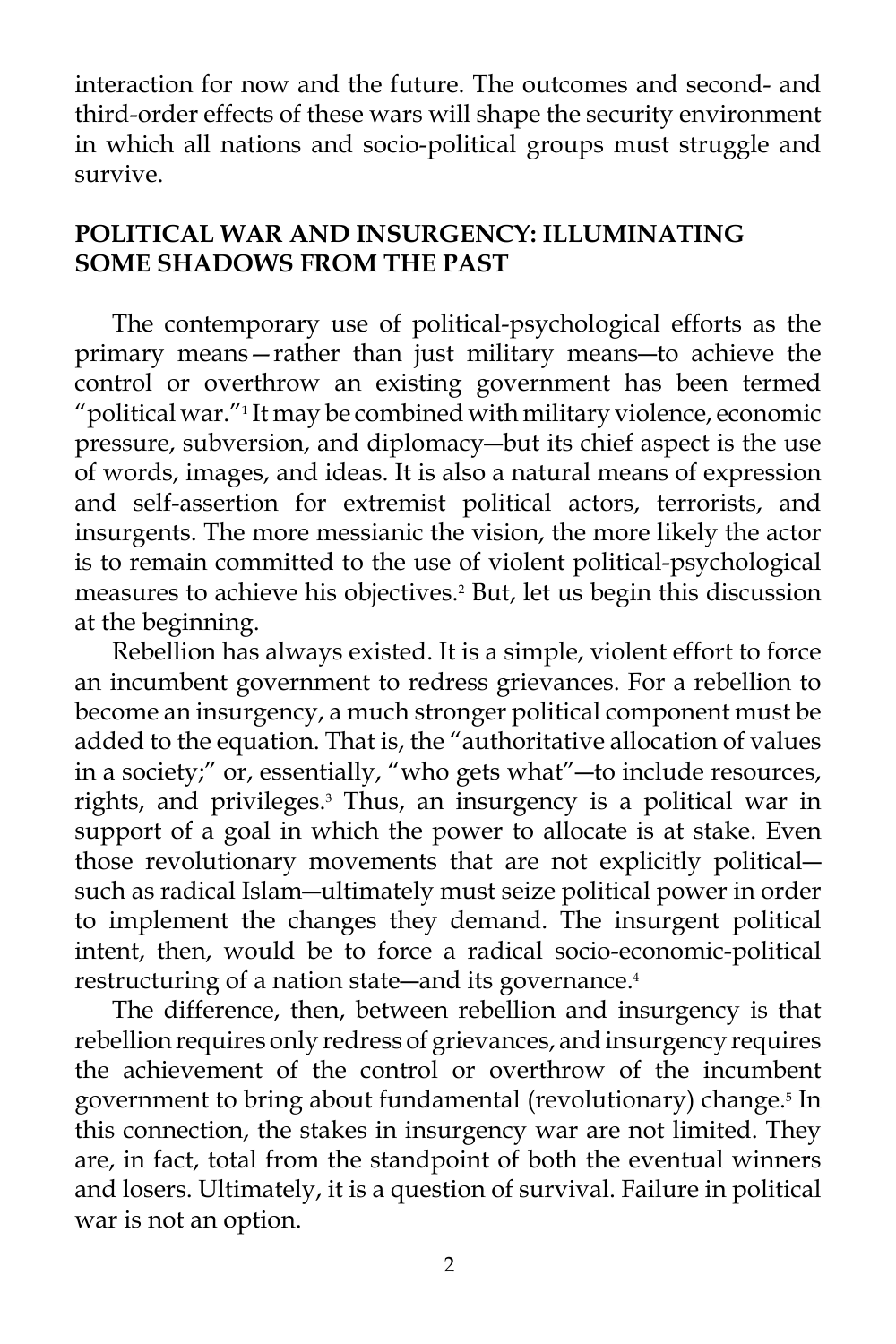Thus, we come back to where we began―in studying terror war, guerrilla war, or any other common term for insurgency war, we find these expressions mischaracterize the activities of armed organizations attempting to gain political control of the state. Such organizations involved in that kind of effort are engaged in a highly complex political act―political war. To emphasize this fact, in this monograph we use "insurgency" and "political war" as synonymous or hyphenated terms.

 U.S. and other world political and military leaders have been struggling with this "new" political aspect of unconventional war since the end of World War II—and especially since the ending of the Cold War. Yet, the nature of the unconventional war dilemma still is not understood. Unfortunately, the strategic theory of political war has played little part in the debate. Yet the type of conflict that is likely to challenge U.S. and global leadership over the near-tolong term must be informed by an understanding of insurgency as political war.

 Understanding the nature of a given conflict, according to Carl von Clausewitz, is "the first of all strategic questions and the most comprehensive."6 And, in that context, ample evidence indicates that the highly respected Brazilian theorist of insurgency war, Abraham Guillen, was right when he explained that "revolutionary war is never decided by arms, but rather by winning the political support of the people."7

 One can take an important step toward understanding the insurgencies in our midst by examining a few case studies. That may be done in abstract theoretical terms, or it may be accomplished by remembering some of the hard-learned―and sometimes unpopular― lessons of the past. Thus, this monograph examines three premier cases―Argentina, 1969-1979; Peru, 1962-date; and Italy, 1968-82.

#### **AN OVERVIEW OF THE CASES**

 What makes these political wars significant beyond their own domestic political context is that they are the cases from which the first contemporary lessons of urban and populist insurgency were learned. In these terms, these cases are harbingers of much of the political chaos emerging from the Cold War's end. They stress: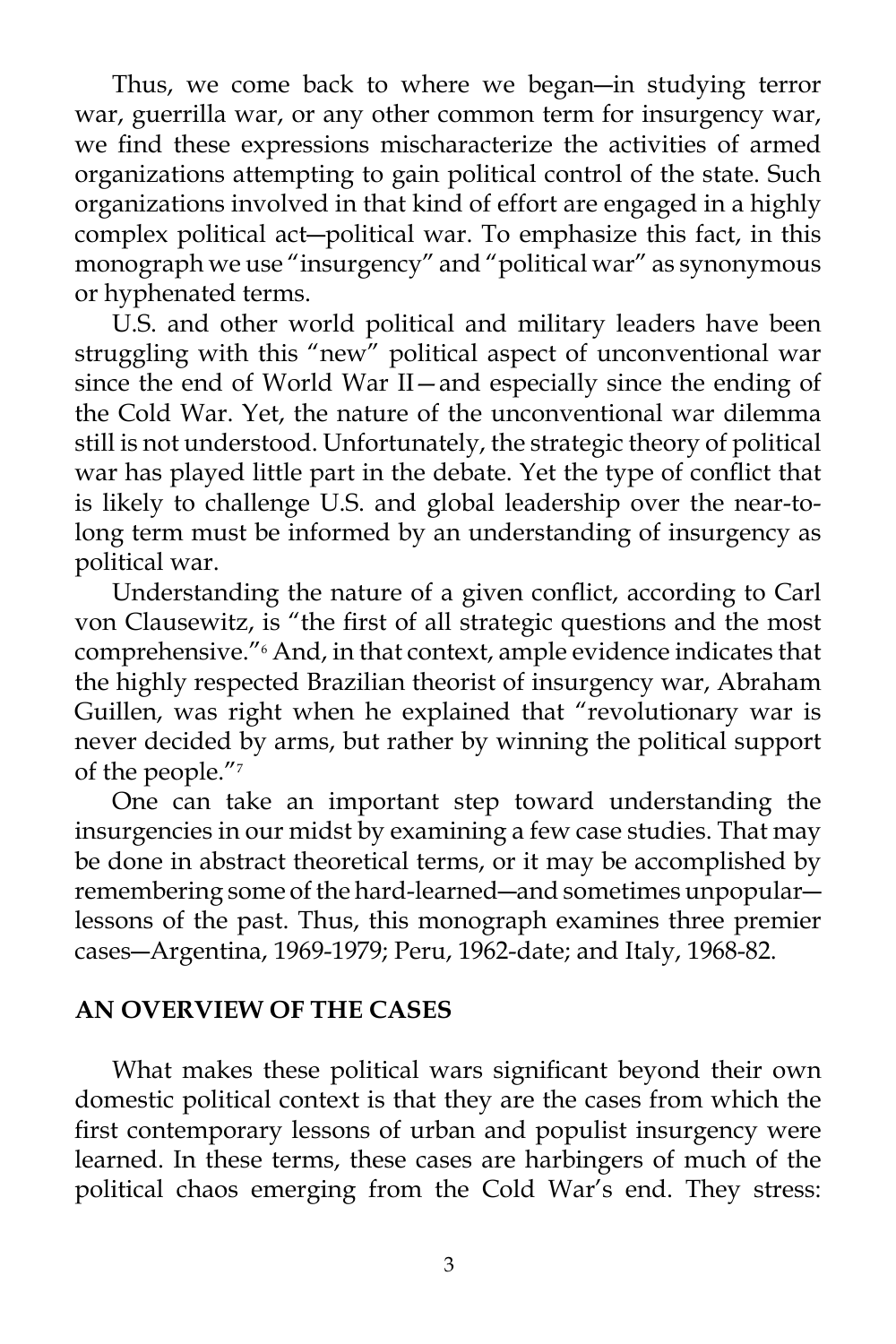(1) insurgencies may be populist-nationalist as well as Marxist-Maoist oriented, (2) they may be urban as well as rural-based, and (3) they may be highly political-psychological as well as military conflicts. These cases also are significant because they address counterinsurgency as much as they do insurgency. Thus, examining these cases is also a logical point from which to begin to understand how governments might ultimately control―or succumb to―the strategic challenges of political war.

#### **Argentina, 1969-79.**

Argentina, with well over half the national population concentrated in the Buenos Aires area, was a good place to experiment with urban insurgency in a contemporary populist and nationalist context. And today, the world is urbanizing at a faster and faster rate. Latin America, and, of course, Europe, are already two of the most highly urbanized regions of the world. But, as fast as cities are growing, their slums and shantytowns are growing even faster. As a consequence, urban space is now "where the people are." Moreover, rural migrants to the urban areas find conditions that surpass the isolation, squalor, and hopelessness they fled. They move into places known variously as *callampas* ("mushrooms" because of the way they suddenly appear), *favelas* (squatter towns) in Brazil, *villas miserias* (miserable villages) in Argentina, and *pueblos jovenes* (young towns) or *invasions* (invasions) in Peru. Security forces normally are unable to enter these so-called "lawless" areas―much less control them. As a consequence, this kind of urban space is theoretically as impregnable as rural forests, jungles, or mountains.<sup>8</sup>

 The Argentine case is a prime example of a "new jungle" within which insurgents can find similar conditions as in rural space, and take the fight *directly* to the enemy. It also is a good example of a demagogic-populist insurgency that was designed to take down a regime and replace it with another envisioned by Juan Domingo Peron. At the same time, the Peronist Montonero insurgency and the Argentine governmental response to it are prime examples of how *not* to conduct an insurgency and how *not* to conduct a counterinsurgency.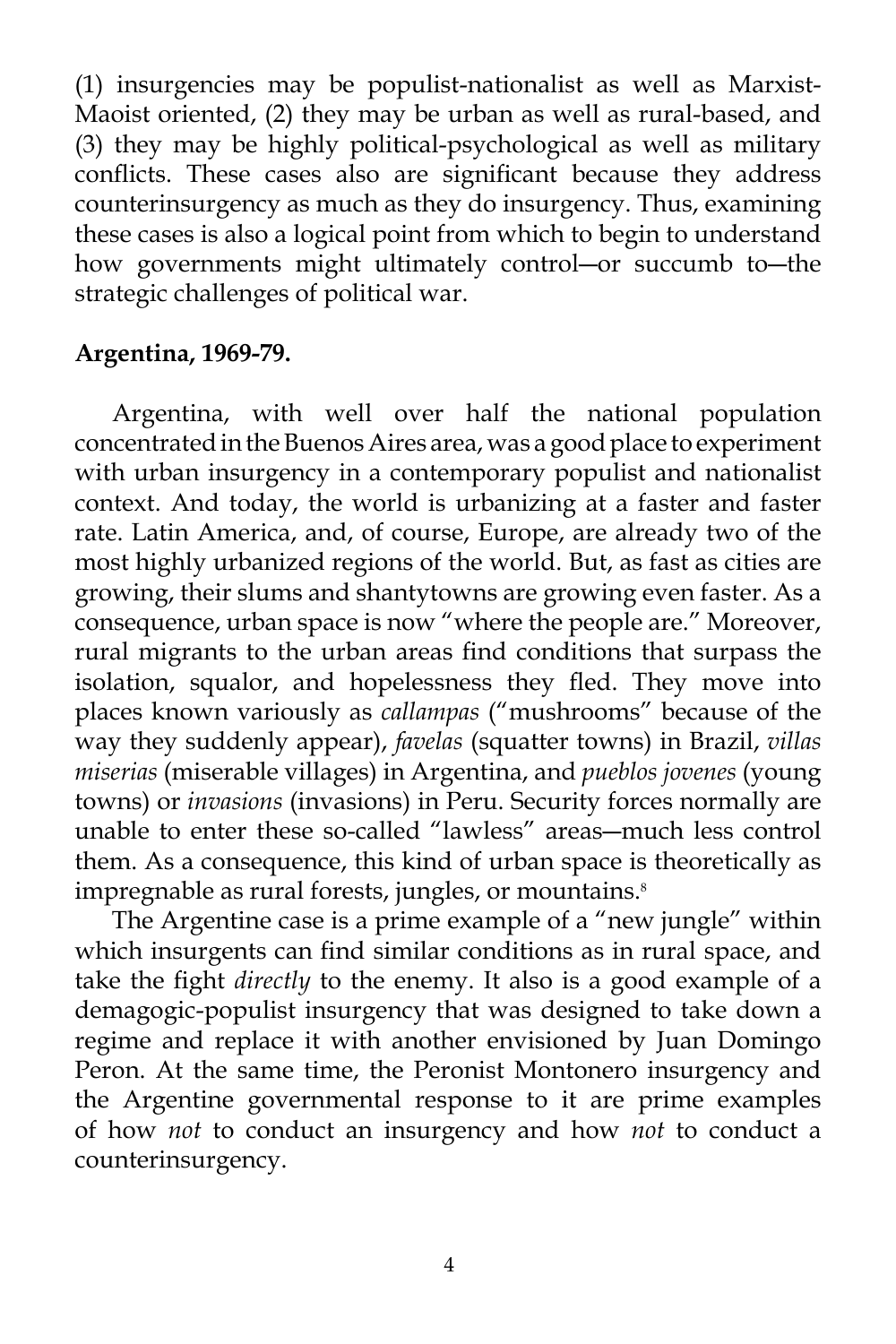In that connection, the Montonero insurgent leadership made a conscious decision to "militarize" the struggle and attack― directly―the Argentine armed forces. The political objectives that originally motivated the confrontation were sacrificed to military considerations. The groups that were supposed to bring national and social liberation to the country developed into mirror images of the Argentine armed forces, and legitimizing political-psychological efforts were considered unproductive niceties. The new Peronist Motherland, literally, would be created only out of the destruction of the traditional Argentine military establishment.<sup>9</sup>

 The Argentine government counterinsurgency response came in the form of unprincipled societal repression and the "Dirty War." Today, the country still does not exhibit the harmony and prosperity that might have been expected to come with peace. Rather, virtually all Argentines―regardless of which side they were on―personally bear the open wounds and festering scars of the insurgency period. There are recriminations 25-30 years after the fact, with "witchhunts" and cynicism regarding the personal motives of the "political class." Furthermore, the general Argentine society, economy, and polity still struggle with urban overcrowding, intense poverty, and rampant corruption. The Argentine example clearly demonstrates the importance and necessity of a legitimate political-psychologicalmilitary balance in insurgency―and in countering it.

#### **Peru, 1962-date.**

The Peruvian case demonstrates how a small number (about 180) of well-trained and organized militants can work together, organize internal support, terrorize, and take a nation of over 20 million people to a point of near collapse within 10 years. It also illustrates that the fortuitous capture of key insurgent leadership in 1992 did not end the insurgency. Successive Peruvian governments failed to address the political aspects of the problem adequately, and the *Sendero Luminoso* (Shining Path) insurgency is now in resurgence.10

 The ongoing insurgency is an example of the blending of mass mobilization techniques of both rural and urban insurgencies. The strategic intent is to develop adequate support bases in rural areas and in urban *pueblos jovenes* (i.e., slums) from which to break the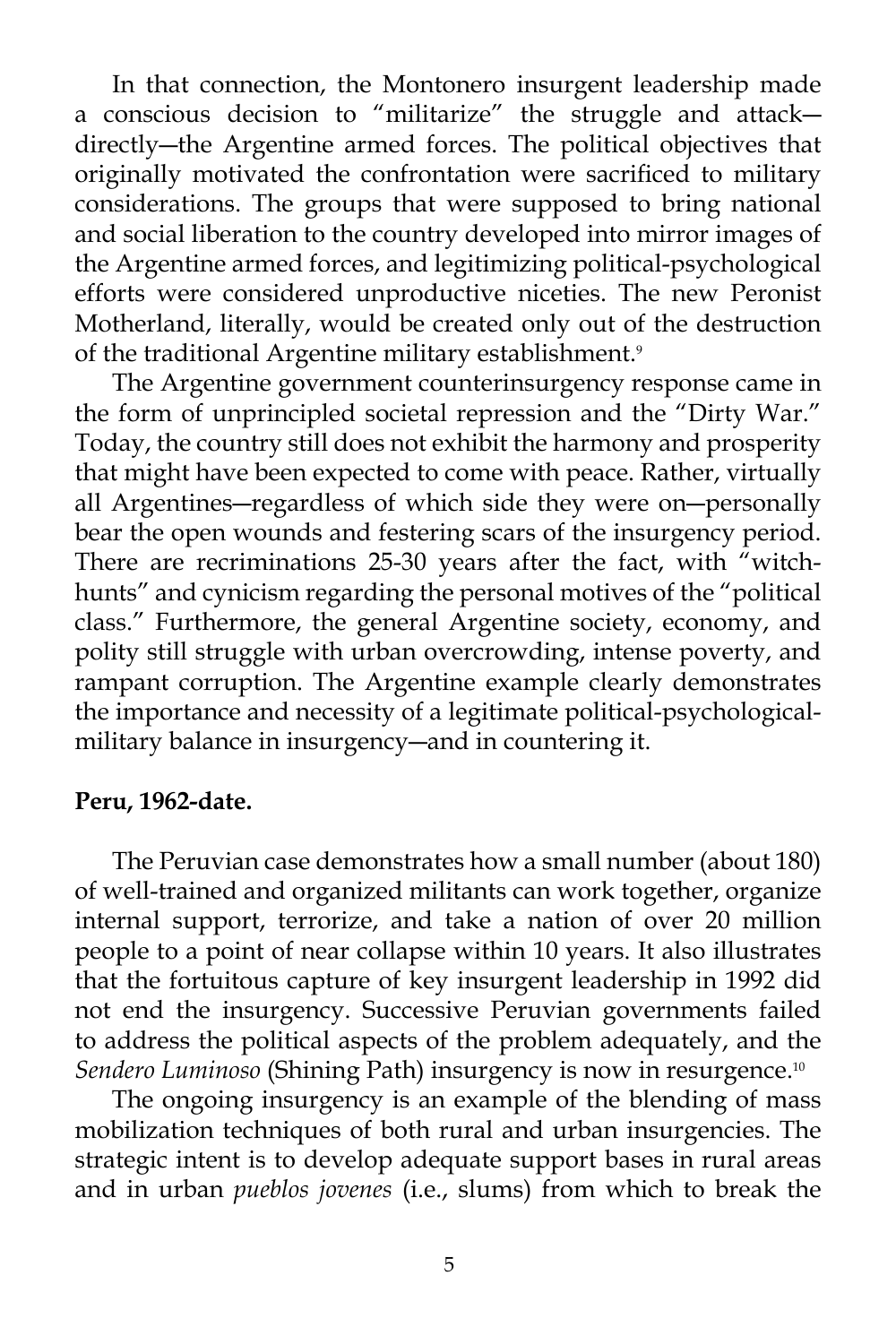power of the foreign-dominated, non-Indian, and undemocratic governing oligarchy, and to form a new Peruvian, Indian, and democratic political entity. In this context, all past and present regimes are judged to be the equivalent of "occupying powers," and the *Sendero Luminoso* insurgents are considered to be a kind of "resistance movement."11

 The operational intent of the movement not only includes a marriage of rural and urban bases from which to attack the enemy, but also the blending of both military and political-psychological elements to conduct a true "People's War" to replace the illegitimate internal enemy. The tactics of "People's War" would begin the mobilization the masses, create an alternative society, and carve out "liberated" rural and urban areas from which to launch a "final offensive." Lastly, the "People's War" and "final offensive" would inflict decisive punishment on the "occupying regime" and theoretically force it to leave Peru.<sup>12</sup>

 The contemporary notion that *Sendero's* regeneration and continued "People's War" will eventually force the incumbent "occupying regime" to leave Peru has been generally dismissed as the disappointed rhetoric of its jailed leader, Abmael Guzman. That dismissive rhetoric may have some truth to it, but it should be remembered that the legitimizing socio-political basis of the insurgency did not die with the figurative "decapitation" of the insurgent political leadership. It must also be remembered that, over the past 42 years, *Sendero* has proved to be a patient and resilient organization. In the meantime, it is important to remember that terror is all that is left to the fanatical remnants of the leadership.

 One observer poignantly warns us that the perceptions of repression, injustice, and inequity of a self-appointed insurgent elite―its *raison de etre*―cannot be disrupted or ended "for something as mundane as peace."<sup>13</sup> Thus, in Peru since 1992, we see the logical aftermath of an unfinished insurgency―prolonged terror and destruction, and a slow but sure process that can lead to state failure.<sup>14</sup> How else to let the masses know that you are still there for them?

#### **Italy, 1968-82.**

Somewhat like the Argentine and Peruvian cases, the Italian case illustrates a strategy aimed at the destruction of the state, and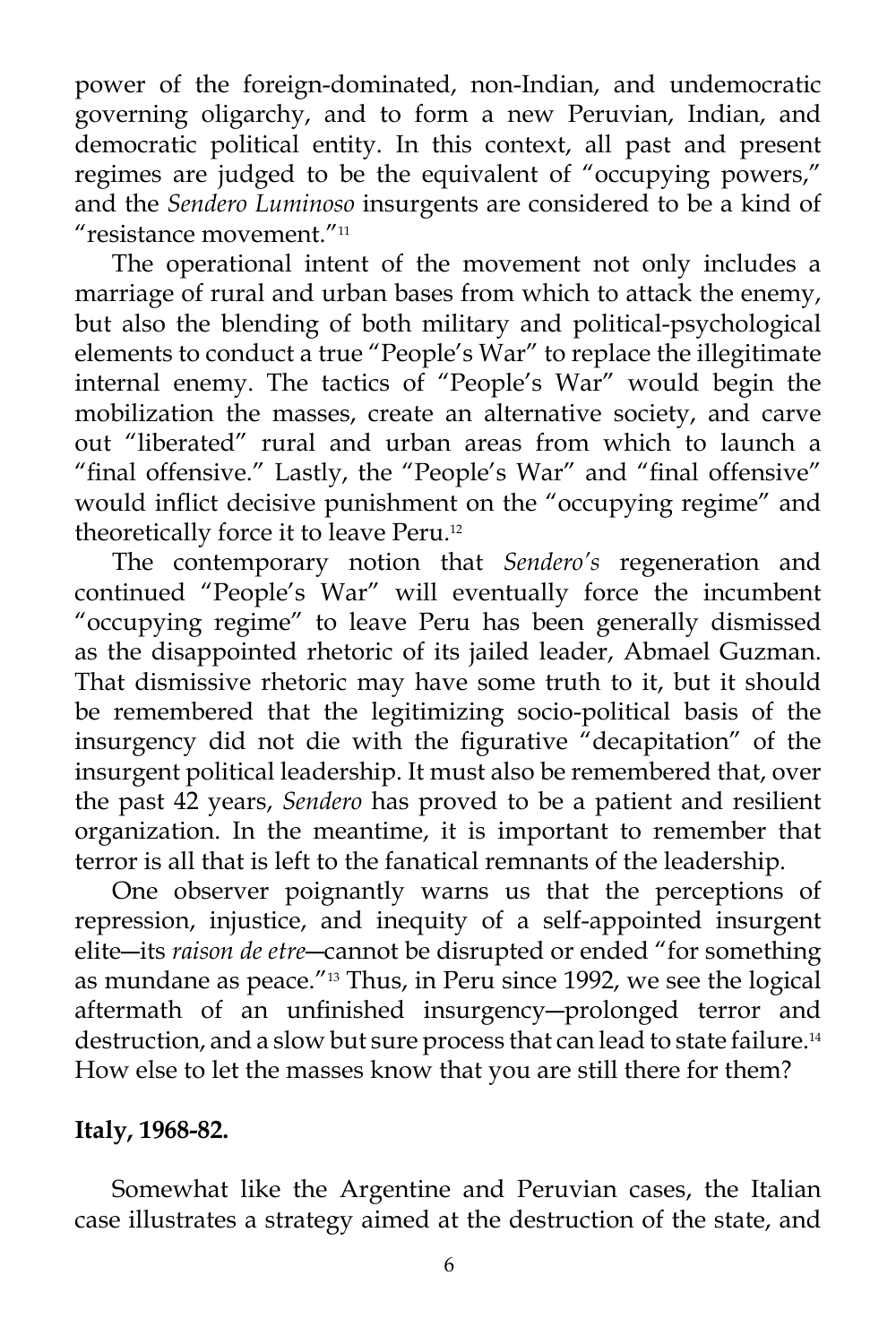replacing it with something else. Yet, Italian terrorism, through the 1970s, was not taken very seriously, and was allowed to fester and grow.15 It was not until after the highly publicized 1978 kidnapping, "people's trial," and "execution" of five-time Prime Minister Aldo Moro, that the Italian government directly addressed the insurgency and its associated "terrorist" threat. That "terrorist incident" marked the first time in over 10 years of kidnappings, murders, maimings, and bombings that the Italian government decided that terrorism was, in fact, more than a complex law enforcement problem. The various insurgent organizations―through the use of "terrorism"―were challenging the integrity of the country's political institutions and creating an unacceptable level of internal instability. Decisionmakers began to understand that insurgent violence was "an ideological substitute for conventional war." $16$  And, it began to be understood that the political objective of that unconventional war was to "destroy the political equilibrium of Italy and give impetus to the conquest of political power and the installation of the dictatorship of the proletariat."17 As a consequence, Italian terrorism was finally defined as a national security problem.

 Interestingly and importantly, the planning and coordination of the response to insurgent "terrorism" essentially fell to the paramilitary Carabinieri. The mandate for those political, economic, informational, and security instruments of the state that would implement the counterinsurgency effort was two-fold. First, there would be no "Dirty War" in Italy. Second, there would be no strategic ambiguity―that is, the various political-security instruments of the Italian state would integrate all their actions under the direction of a Carabinieri General. Together, these unifying and legitimizing efforts would reestablish the kind of stability that was derived from popular Italian perceptions that the authority of the state was genuine and effective and that it used morally correct means for reasonable and fair purposes.<sup>18</sup>

 Thus, the Italian case is an excellent point from which to examine the ways and means by which governments can combine military with political victory, and legitimately control or neutralize the strategic challenge of insurgent terrorism. In that context, the Italian experience demonstrates the effective political-military means through which to reverse the impetus toward failing or failed state status.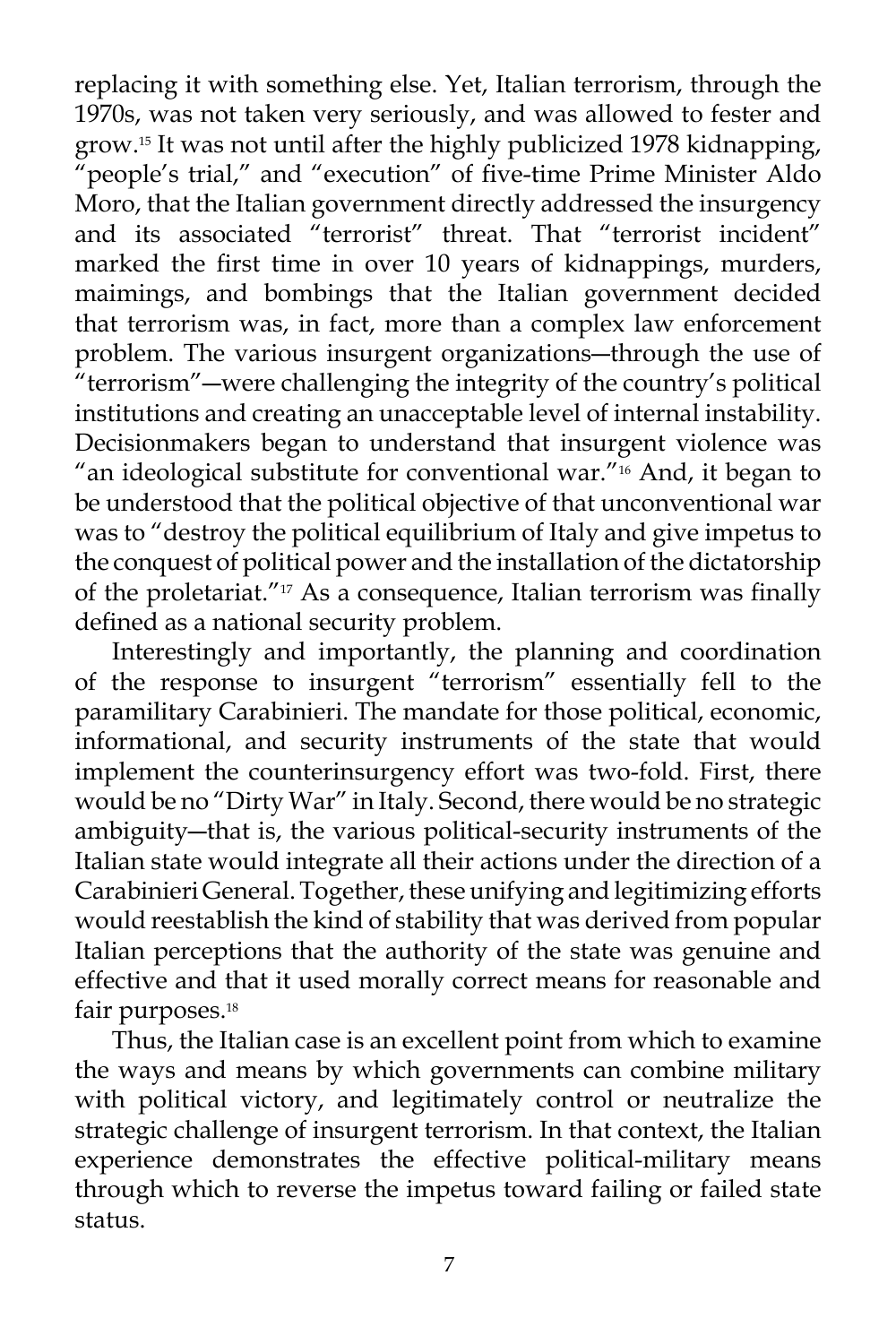## **Conclusions.**

This brief examination of the Argentine, Peruvian, and Italian revolutionary urban insurgency cases provides instructive lessons regarding current and future unconventional war. The primary issues to be discussed in each case are the following:

- The General Situation,
- The Stated Objectives and Visions of the Insurgents,
- The Insurgent Organization,
- The Program for Gaining Power,
- The General Response to the Insurgent Program, and
- Key Points and Lessons.

### **ARGENTINE URBAN INSURGENCY, 1969-79: SOME STRATEGIC LESSONS THAT SHOULD HAVE BEEN LEARNED**

 Despite what was at one time a popular cultural myth that an Argentine *coup d'etat* is no more violent than a Mexican wedding party, that country's political history has, in fact, been marked by considerable violence. Violent conflict between those advocating a unitary state and those demanding a federal government prevailed in the early decades of Argentine nationhood. Military interventions and popular rebellions further contributed to considerable political instability in the early 20th century. Argentina experienced extreme political polarization and the rise of Peronism before, during, and after World War II. In the context of polarization, Peronism encouraged its followers to pursue a confrontational populist and nationalistic agenda in which the sovereign nation and socio-political justice were identified with the Argentine "people," and economic dependency and political imperialism with the "oligarchy."19

 What followed the military coup that deposed Juan Peron in 1955 was political deadlock. Peronist resistance to the new government made sure that rule would be impossible without Peron. Peron's opponents in government and society did all they could to outlaw Peron and Peronism and prevent his return to power. Thus, the only way for either side to attempt any kind of political action was through either popular or state violence. In that connection, Argentina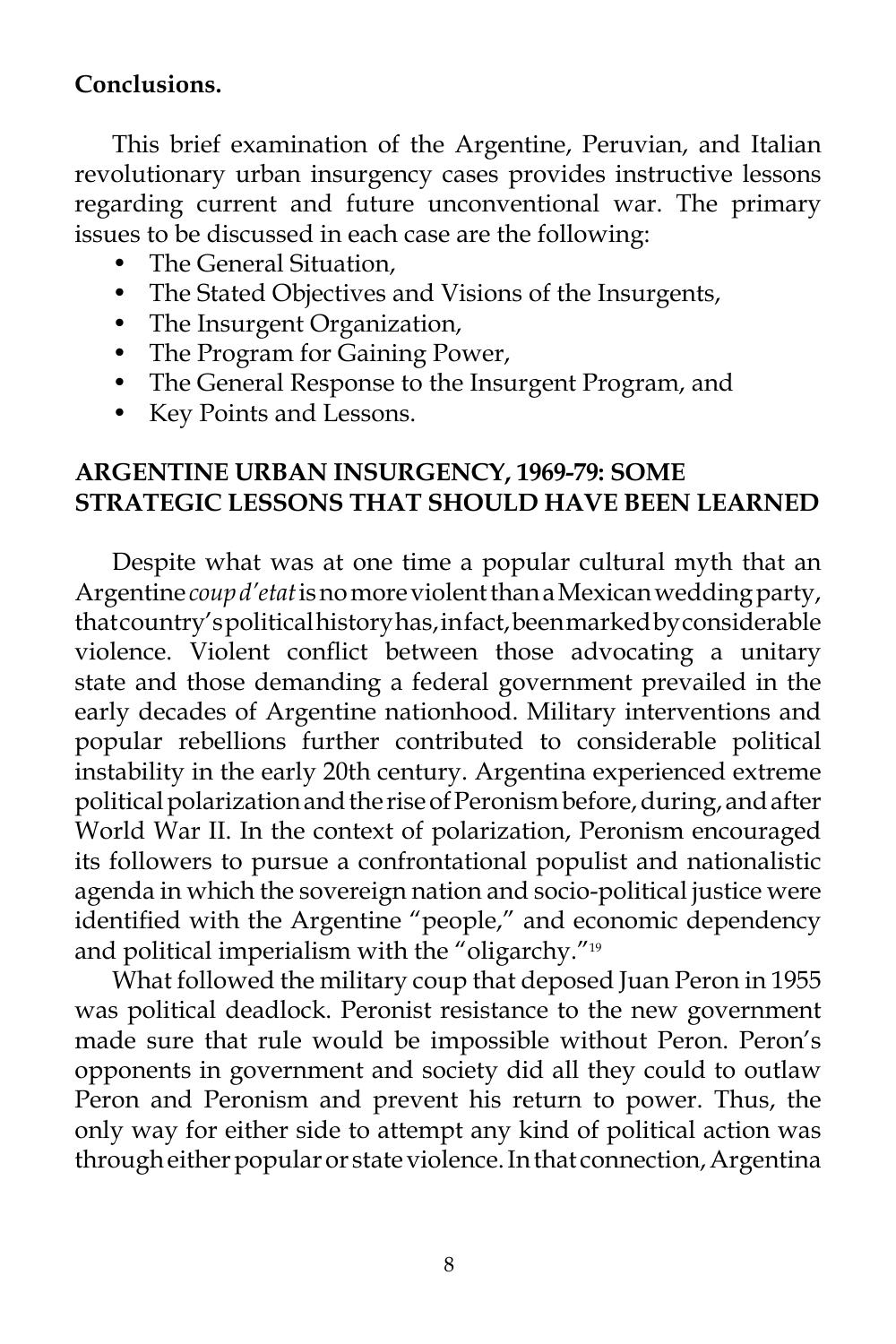experienced three failed attempts at rural guerrilla warfare between 1959 and 1969. At that point, the insurgents decided in favor of urban warfare. It seemed obvious that they would be safer and more relevant in crowded urban space than in isolated rural areas.

 Nevertheless, one final attempt was made at generating a conventional rural-based insurgency. In 1974, Marxist admirers of Che Guevarra (the People's Revolutionary Army [ERP]) took control of the remote province of Tucuman and actually governed that part of the national territory. However, eventually, the Army was ordered to Tucuman to eradicate the insurgents and restore the province to the Argentine state. The Army did just that―swiftly and ruthlessly. And 1975 marked the end of any serious rural insurgency effort in Argentina.<sup>20</sup>

 Over the period of time between the ouster of Peron in 1955 and his return from exile in 1973, a number of urban insurgent organizations emerged. Six major groups―two Marxist-Maoist-Guevarrist-oriented, and four populist-nationalist Peronistoriented―eventually dispersed or joined either the ERP or the Peronist Montoneros. The Montoneros became the largest and most active of the two revolutionary movements, but maintained close ties with the ERP.<sup>21</sup>

 The Montoneros illustrate some important points regarding contemporary insurgency. First, they demonstrate the efficiency of mobilizing a mass support base within urban space. Second, they show that insurgents―either urban or rural based―need not be Marxists or Maoists, or even religious fundamentalists. Populists and nationalists may also become major players on the insurgency stage. Third, the Montonero experience illustrates that once an insurgent movement achieves a certain momentum, its leadership is not likely to accept "peace" as a viable alternative to armed struggle. As a result, we concentrate on the Montoneros.

### **Montonero Objectives and Vision**.

 In Argentina, Juan Domingo Peron is credited with beginning the country's national liberation. After taking power in 1946, he and his first wife, Eva, initiated the nationalization of the major means of production and distribution in the country, and gave political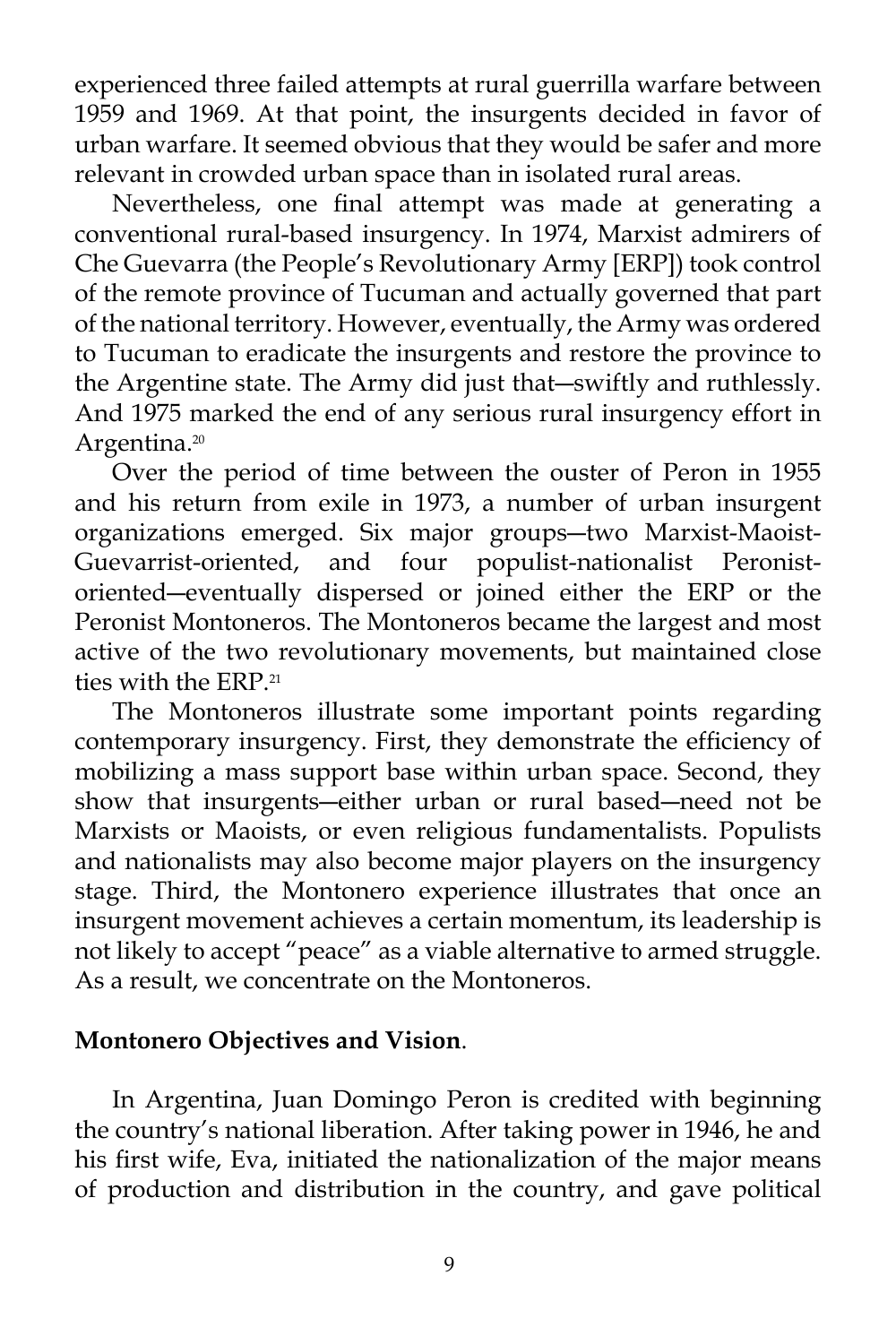voice and dignity to organized labor. This socialist transformation continued until a military coup restored the traditional Argentine oligarchy to power in 1955. During the subsequent 18 years of exile, Peron used the Montonero insurgents as a primary means of breaking the resultant political impasse. He also used them as a political bridge to a worker-based mass movement and as a bridge to rebellious youth movements. This strategy proved successful. The military was nudged out of government, and fair elections were allowed that put a Peronist, Hector Campora, into the presidency and paved the way for Peron to return to Argentina.<sup>22</sup>

 During the period of exile―and shortly after Peron's return to power―Montonero strategy focused on a political-psychological war to liberate Argentina from foreign economic domination and political dependency, and from the oligarchy who were acting in behalf of foreign interests. The focus began to change sometime during the period between Peron's return to Argentina and his death. At that time, the insurgents began to argue that they were also liberating Argentina from the military and police who were acting in behalf of the oligarchy. In these terms, the Montonero vision of the "Peronist Motherland" could only be achieved by building an army capable of defeating the Argentine Army.<sup>23</sup> The final logic of the argument was straightforward―"Unarmed, the people inevitably suffer repression." This was the lesson that was learned by generations of Argentines from independence through the advent, exile, and subsequent return of Juan Peron.<sup>24</sup>

### **Organization.**

The Peronist Montonero insurgent organization, as well as its militant allies, tended to follow a standard Leninist-Maoist organizational model. In that regard, cadres were built; political and logistical infrastructure was created; a military arm was recruited, trained and deployed; and, finally, political-military operations were conducted. The offensive strategic intent, clearly, was to "capture the controlling and governing institutions of the Argentine state." Likewise, the various clandestine units in the military part of the organization tended to adopt a centralized and compartmentalized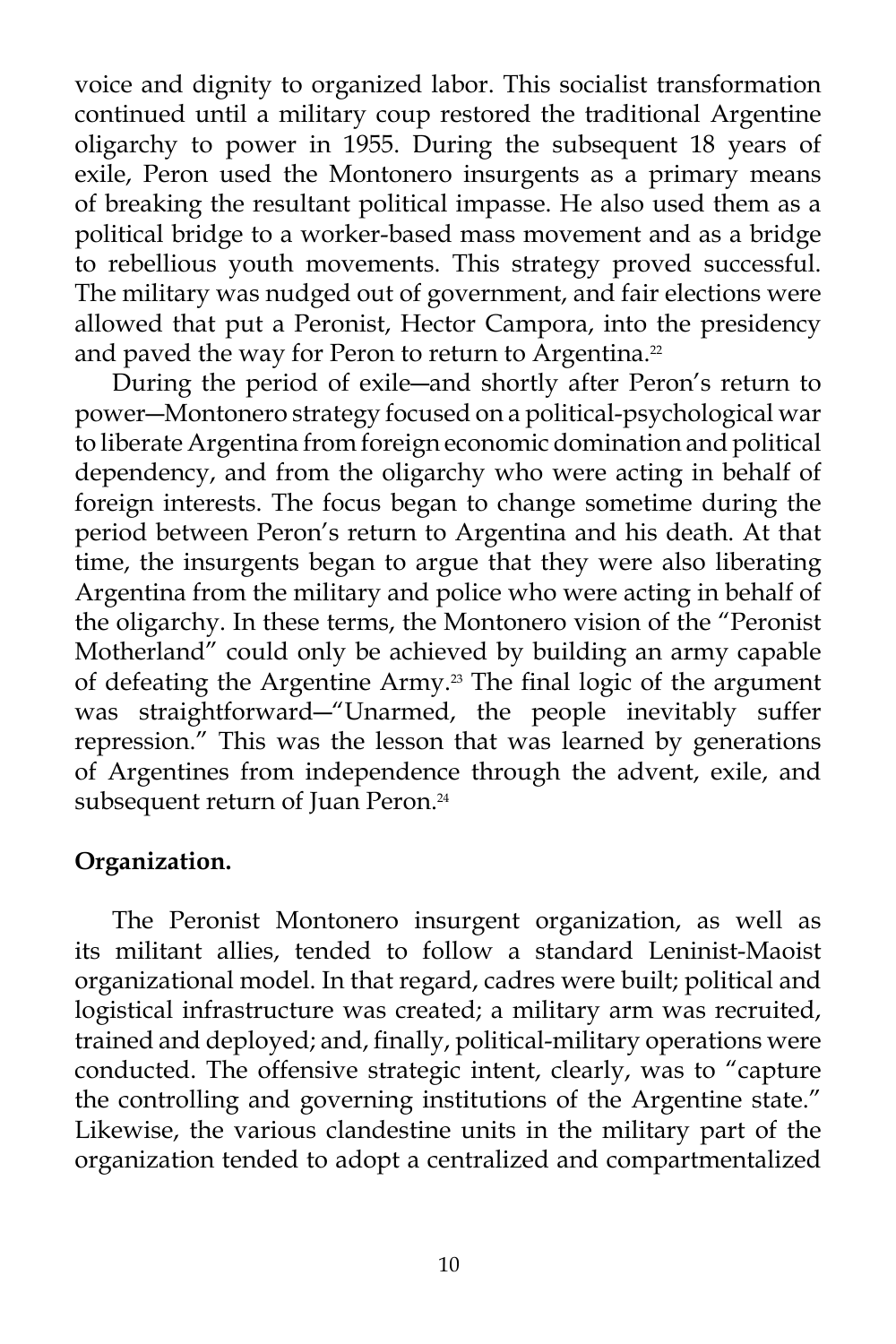cellular structure in which the individual only knew the members of his or her own cell, and one member of another cell who acted as a "connecter."25

 A recruit would generally pass through a mass-front political youth group to become a *miliciano*, an *aspirante*, and, finally, an official Montonero*.* Once one became a Montonero*,* military rank was awarded, and he or she could progress through the ranks to sergeant, lieutenant, captain, commandant, etc. Thus, the general Montonero organization was described as a "double pyramid." One of the pyramids included a number of political-logistical massfront youth or labor organizations. The other pyramid included the official Montonero fighting units―commandos, detachments, and columns that eventually gave way to squadrons (squads), platoons, companies, and battalions. The "national leadership" set broad policy goals, and the relevant political-logistical support groups and individual fighting units implemented that guidance as they could.26

 After 1973-74, the subordination of political work to military activity became more pronounced. For example, youth organizations would organize mass demonstrations and popular rallies. *Milicianos* would provide the oratory for a demonstration, and *aspirantes* would throw molotov cocktails at nearby cars or property to divert the attention of security forces. Then, with security forces engaged in crowd control, minor violence, and looking for organizers, fighting units would strike at designated "military targets." Additionally, elite Montonero troops (Special Combat Groups [GEC]), distinct from the regular fighting units, could be called upon to operate anywhere and against any target in the country. By 1975, the Montoneros had over 5,000 combat troops operating throughout Argentina―primarily in the Buenos Aires metropolitan area. At the same time, the organization had over 8,000 political activists capable of mobilizing hundreds or thousands of demonstrators for any given mass event.<sup>27</sup>

 Toward the end of the revolutionary period in 1979, two organizational factors came together to contribute to the state's ability to destroy the Montoneros and their allies. First, the "National Leadership" began to expand itself from a simple and effective four-person directorate into five relatively large and bureaucratic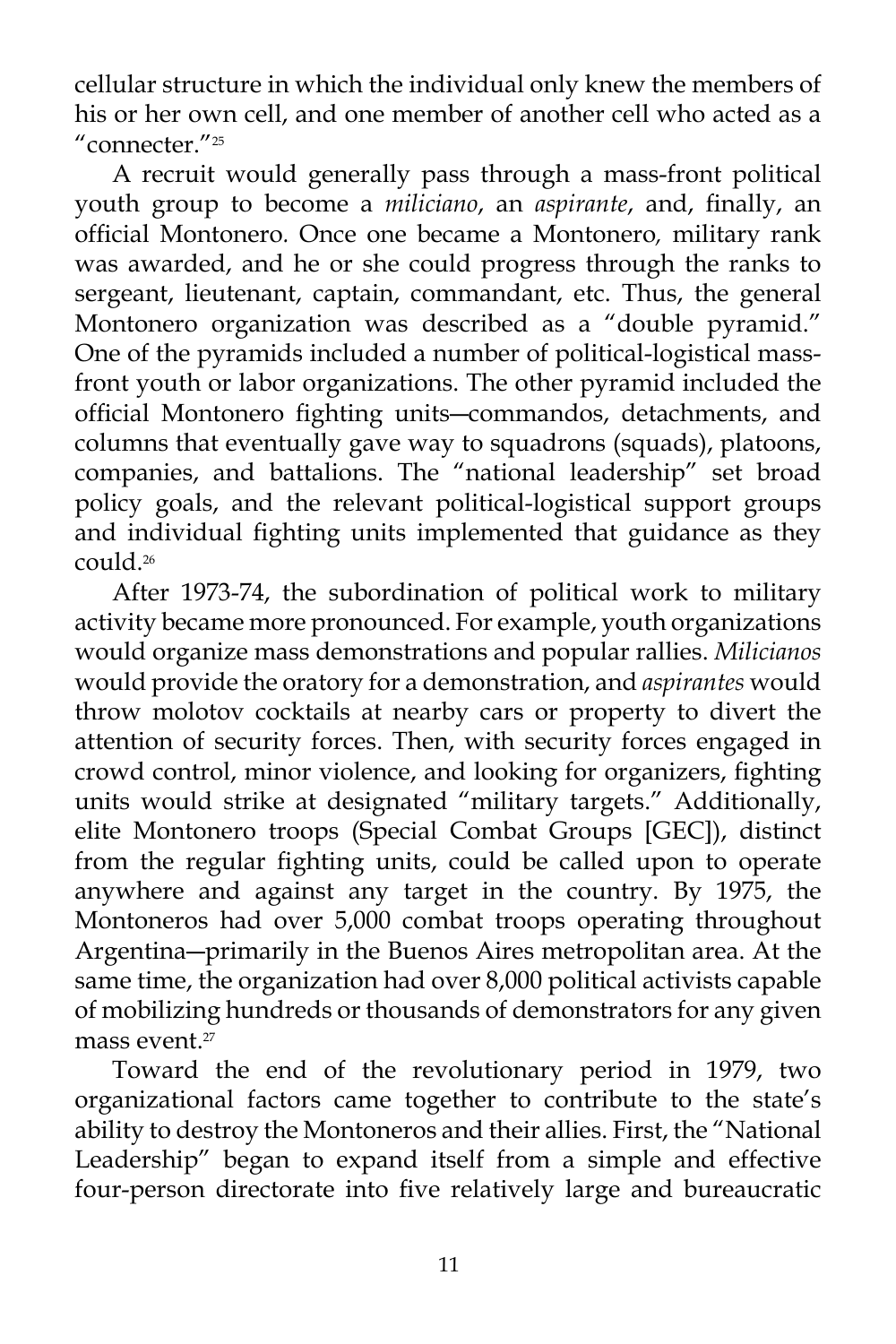"National Secretaryships." These hierarchies were involved in specific personnel, financial, technical, and communications functions. They slowed and diluted decisionmaking and support processes, and generally lowered the effectiveness of the organization. Moreover, as some bureaucracies have been known to do, they lost effective contact with the rest of the organization and isolated themselves in a self-serving and unrealistic world.<sup>28</sup>

 Second, Montonero leadership tended to ignore the sociopolitical side of the conflict and primarily used the mass front groups overtly in support of military activities. As a consequence, these "noncombatant" political activists acquired considerable visibility and became easy prey for the Argentine security forces. As the "national leadership" increased the intensity of its unrealistic "war of attrition" against the much larger Argentine military forces, the security forces were killing and imprisoning suspected Peronist activists―literally―by the truckload. Over the last year of the insurgency, the Montonero leadership found that there was "no one and nothing" to lead.<sup>29</sup>

## **The Montonero Program for Gaining Total Power.**

 Universal revolutionary hero Che Guavara taught idealistic and frustrated youth *not* to wait for a "revolutionary consciousness" to develop within the masses. He argued that small groups of revolutionaries could speed that development by initiating an armed struggle. And he taught that popular forces could defeat a professional army.<sup>30</sup> Harsh experience taught pragmatic Montoneros that these conditions would not come about spontaneously. They understood that a serious military force had to be organized, equipped, and trained for the task of confronting a regular army. Such a task would require significant human and financial resources.<sup>31</sup>

 The human resources were readily available. Argentina's youth had turned against their parents' generation and blamed them and the oligarchy―and the military―for all that was wrong with the government, the society, and the economy. These radicalized young people happily and enthusiastically joined whatever insurgent organization their friends had joined. Financial resources were another matter. Although there is evidence that Cuba and the Soviet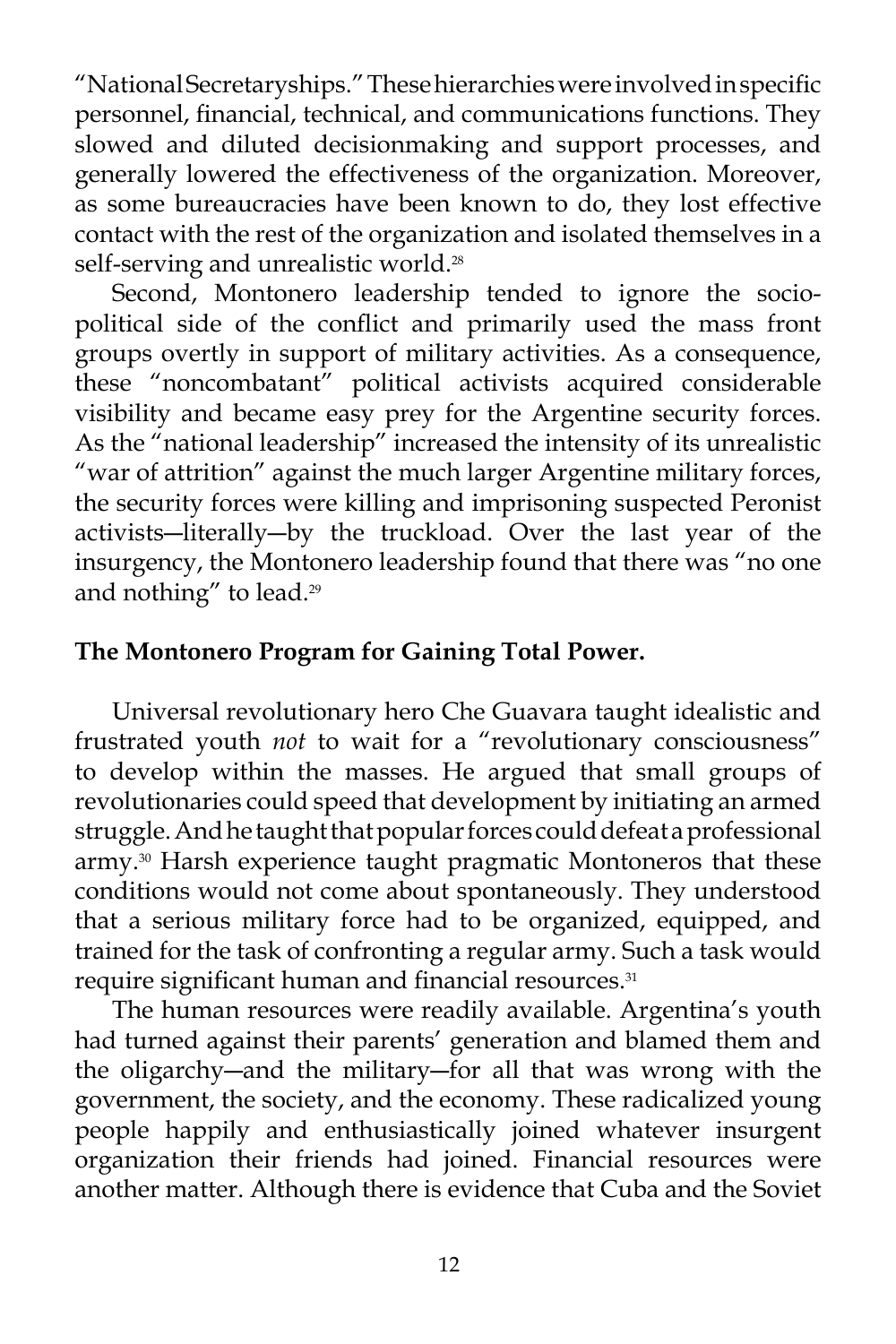Union provided limited asylum, training, equipment, and money, no evidence suggests that help was ever significant. The Argentine insurgents generated the necessary revenue for their "revolution" through two primary sources―"revolutionary taxes" on foreign and domestically owned businesses, and kidnapping. The ransoms received for kidnapped individuals kidnapped were lucrative beyond expectations, and provided more than enough cash to buy the uniforms, medical supplies, equipment, and weapons required.<sup>32</sup>

 Thus, at the beginning of the revolutionary period, the insurgent program consisted of three general parts. First, all the various insurgent organizations were heavily engaged in kidnapping and tax collection. Second, other actions were predominantly acts of "armed propaganda"―hijacking food delivery vans to distribute food in shanty towns, bombing supposedly empty buildings and monuments to mark Peronist and Guevarist anniversaries, bombing elite country clubs and the residences of directors of foreign corporations, and brief commando style occupations of small towns outside Buenos Aires. Third, Montonero actions also included assassinations of "traitors"―primarily deserters and informers from their own ranks, and from labor union leadership.<sup>33</sup>

 These components of the revolutionary program, by their nature, required careful and deliberate planning. Moreover, armed propaganda and kidnapping tended to be only as violent as absolutely necessary. The Argentine insurgents, at least at the outset, understood two things. First, they understood that propaganda is intended to inform, impress, co-opt, and coerce―not necessarily to kill. Objectives are primarily political and psychological―not military. Second, a live kidnapping victim was worth a good deal more than a dead body. Dead bodies tended to have a negative effect on popular "good will." As a result, from 1969 through 1973, survey data indicated that nearly half the Argentine population considered the "armed struggle" to be justified.<sup>34</sup>

 Thus the insurgents enjoyed strong popular support and a certain legitimacy. That, in turn, created an associated level of popular dissatisfaction with the military regime that stimulated a voluntary retreat to the barracks, and "The sight of the military retreating contributed to the perception that insurgent action was effective, even though the real causes of the regime's crisis were more complex."35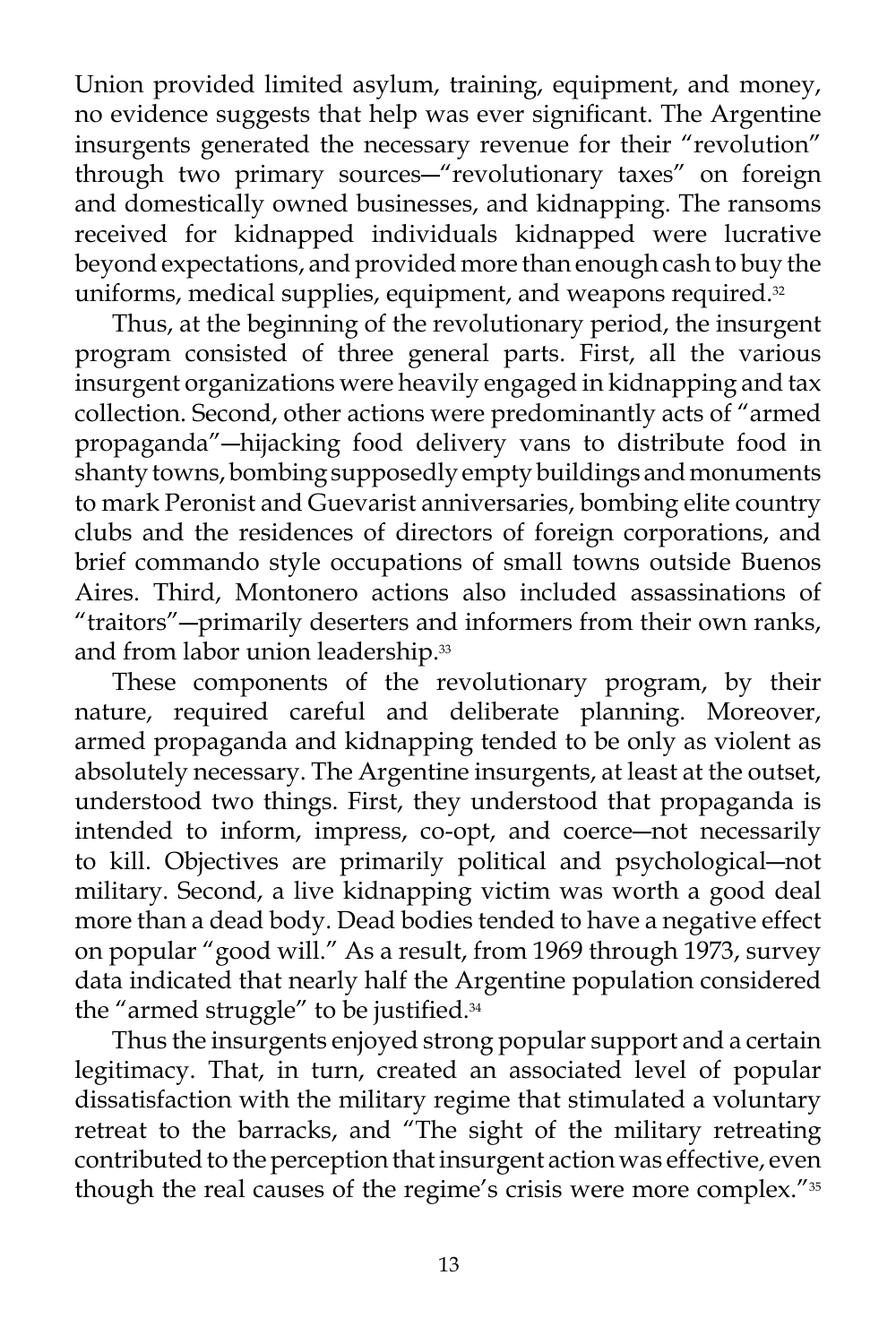Under these circumstances, the political parties were forced to deal with the problem of popular unrest. The solution was to call for the elections in March 1973 that brought Peronist Hector Campora to the presidency, and, subsequently, Juan Peron from exile and back to power.

 Peron had argued from his exile in Spain that insurgent violence in Argentina would disappear once the Peronist electoral victory had been secured. On his return to Argentina and to political power, a general political amnesty was proclaimed. Additionally, Peronist Montoneros were given important posts in the government and in the national universities. As a consequence, there was a major political opportunity to abandon the armed struggle and cooperate in a stable new government. Some Peronists claimed victory and took advantage of the situation. Others, however, never abandoned their vision of taking total control of the state. They conducted several covert operations and openly renewed hostilities in September 1974. The armed struggle did not end.<sup>36</sup>

 The insurgents' "Robin Hood" image began to tarnish as they continued to take from the rich and began to give to "poor" arms merchants. The image was tarnished further as insurgent armed violence increased steadily and dramatically after Argentina's return to constitutional rule. As an example, it was estimated that revolutionary guerrilla groups staged 205 operations prior to the 1974 elections, and 807 and 723 in 1974 and 1975, respectively.<sup>37</sup> This move away from armed propaganda toward more direct conflict against the state was in response to at least two factors. First, the insurgent leadership was never convinced that the Argentine Army would not execute another coup against a Peronist government―and, thus, the Army still had to be defeated. Second, Peron argued that the insurgents had served their purpose and no longer had a legitimate basis on which to continue their violent activities. He thus authorized the creation of the clandestine Argentine Anti-Communist Alliance (Triple A) "death squads"―whose mission was to eliminate regime opponents.38

 Thereafter, a new phase of violence was marked by a greater proportion of assassinations of "traitors" and informants. In time, kidnappings and bombings became less discriminate, larger-scale,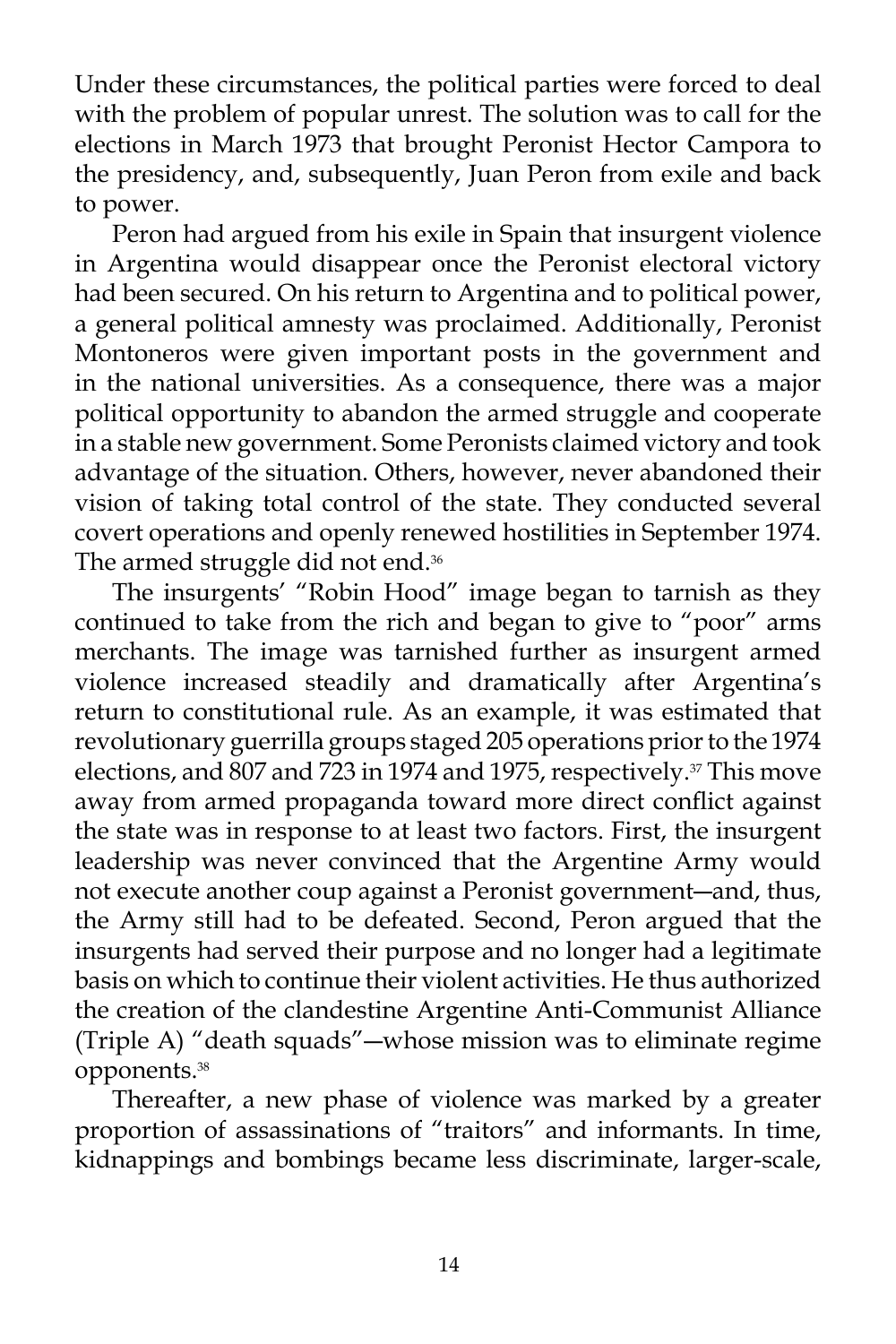and more likely to involve ordinary citizens. Vengeance killings in response to Triple A death squad activities became a major component of the insurgent program. At the same time, more daring, sophisticated, and spectacular operations were being conducted directly against the Argentine armed forces. The political objectives assigned to operations were gradually forgotten, as operations increasingly were designed only to show military strength.

 Instead of remaining an asymmetrical political-psychological war, the changed strategy began to define a futile war of attrition in which the 5,000 Montonero combatants realistically could not hope to defeat the 60,000-member Argentine military establishment. Three demonstrations of Montonero military acumen during 1975 would include: (1) Montonero frogmen attacked and damaged the Navy's first modern missile-carrying frigate; (2) regular forces destroyed an Air Force transport aircraft carrying 45 anti-guerrilla personnel; and (3) elite forces hijacked an aircraft, took over a provincial airport, attacked a major army garrison, seized its cache of arms, and escaped in the hijacked aircraft.<sup>39</sup>

 By 1976, the public mood had changed. The insurgents were no longer "the proletariat in arms." They were providing inconsequential conventional military responses to political situations, and they were bent on emulating the regular armed forces. The people who were supposed to bring national and social liberation to Argentina developed into an ideology-bound, bureaucratized, isolated, cynical, mirror image of the their "enemy." In a moment of belated revolutionary self-criticism, a former insurgent leader reflected that, "When you become like the enemy, you end up being the enemy . . . . The enemy has defeated you because he has managed to transform you into him."40 As a consequence, in December 1976, the Peronist Montonero leadership quietly followed its erstwhile allies into exile but continued to direct operations in Argentina until the final "Popular Counter-Offensive" of 1979.41

### **The State Response: The Dirty War.**

 After the death of Juan Peron in 1974 and the subsequent military coup in 1975 that deposed the government of his third wife, Isabel, state action against the Peronist and Marxist insurgents intensified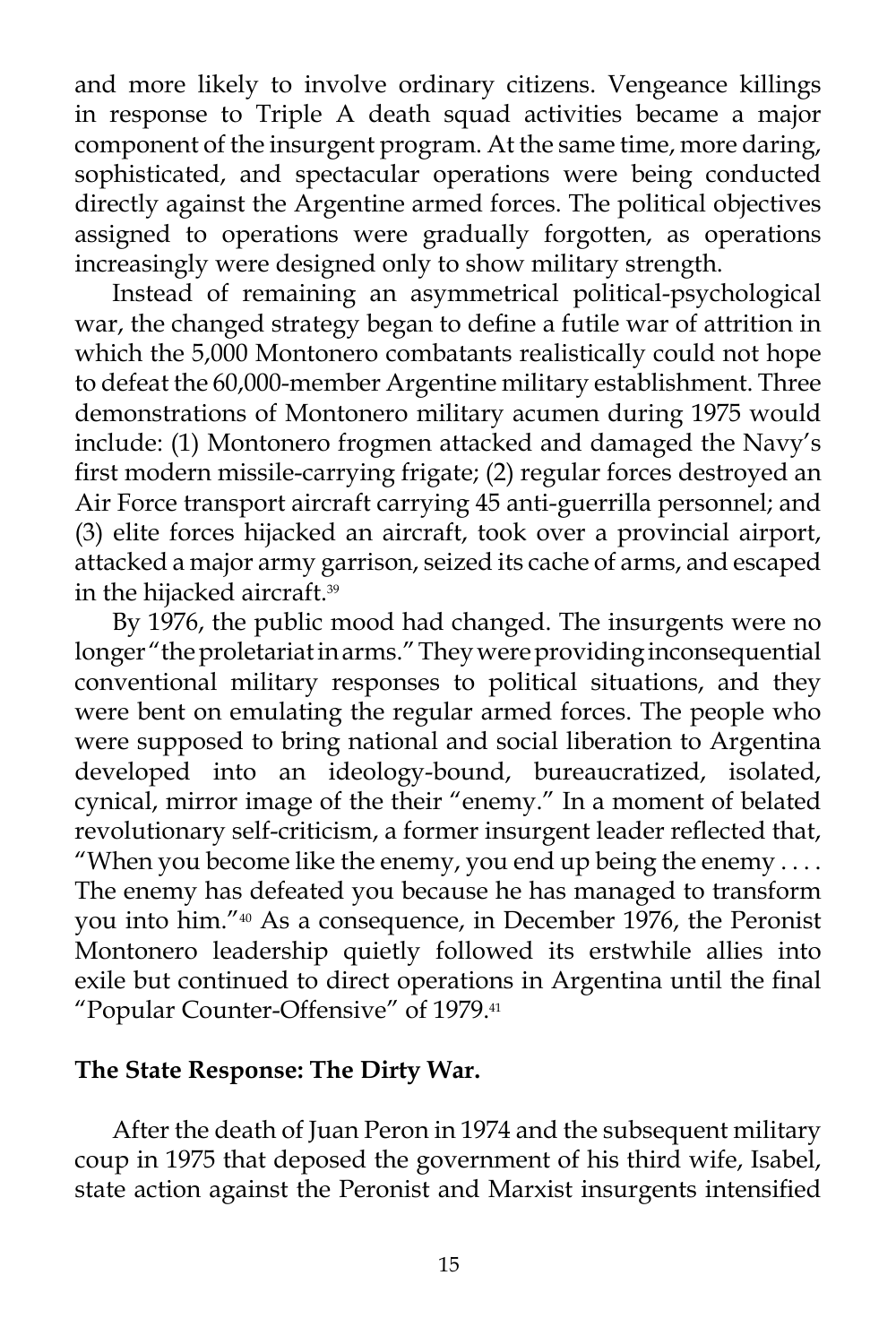dramatically. The same people who deposed Peron in 1955, outlawed Peronism, excluded one-third to one-half of the Argentine population from the political process, and fought to keep Peron from returning from exile were now back in power. And those Rightists attacked insurgents, their supporters, and the society that had created them― with a vengeance. General Jorge Rafael Videla made it clear when he explained that, "A terrorist is not just someone with a gun or a bomb, but also someone who spreads ideas that are contrary to Western and Christian civilization."42

 One by one, the Marxist ERP, the Peronist Montoneros*,* and their allies had been outlawed. A penal code reform introduced by Peron in 1974 provided severe punishments for insurgent and subversive activities. Other measures were taken to deprive insurgents of their organizational publications, and to impose censorship on all publications. Additional legislation was promulgated that imposed prison sentences on leaders of strikes that were declared illegal. And provincial police forces were placed under military control.<sup>43</sup>

 These legalities, however, were irrelevant. Captured insurgents and known or suspected "subversive delinquents"―or people who just happened to be in the wrong place at the wrong time―were murdered or imprisoned without trial. Those captured and not killed in combat operations, and those detained as a result of various counterinsurgency operations, were interrogated and tortured without legal constraints or time limits. The victims either were placed in one of an estimated 340 secret detention camps, buried in mass graves, or "were disappeared." The final societal insult in this cynical and unprincipled dirty war was a gray economy based on war booty. That booty was derived from stripping an apartment bare after "disappearing" its occupants and selling the furnishings and other property in specified shops. Additionally, babies born in the detention camps were sold to more "deserving parents."44

 Importantly, this kind of repression against insurgents, relatives, friends, acquaintances, and suspected supporters continued at a high level for at least a year after the insurgents had lost their operational capacity. This point reveals two conclusions regarding the state response to the insurgency. First, the Dirty War claimed roughly six times the number of noncombatants vs. combatants (5,000 combatants killed vs. 30,000 noncombatants killed). More to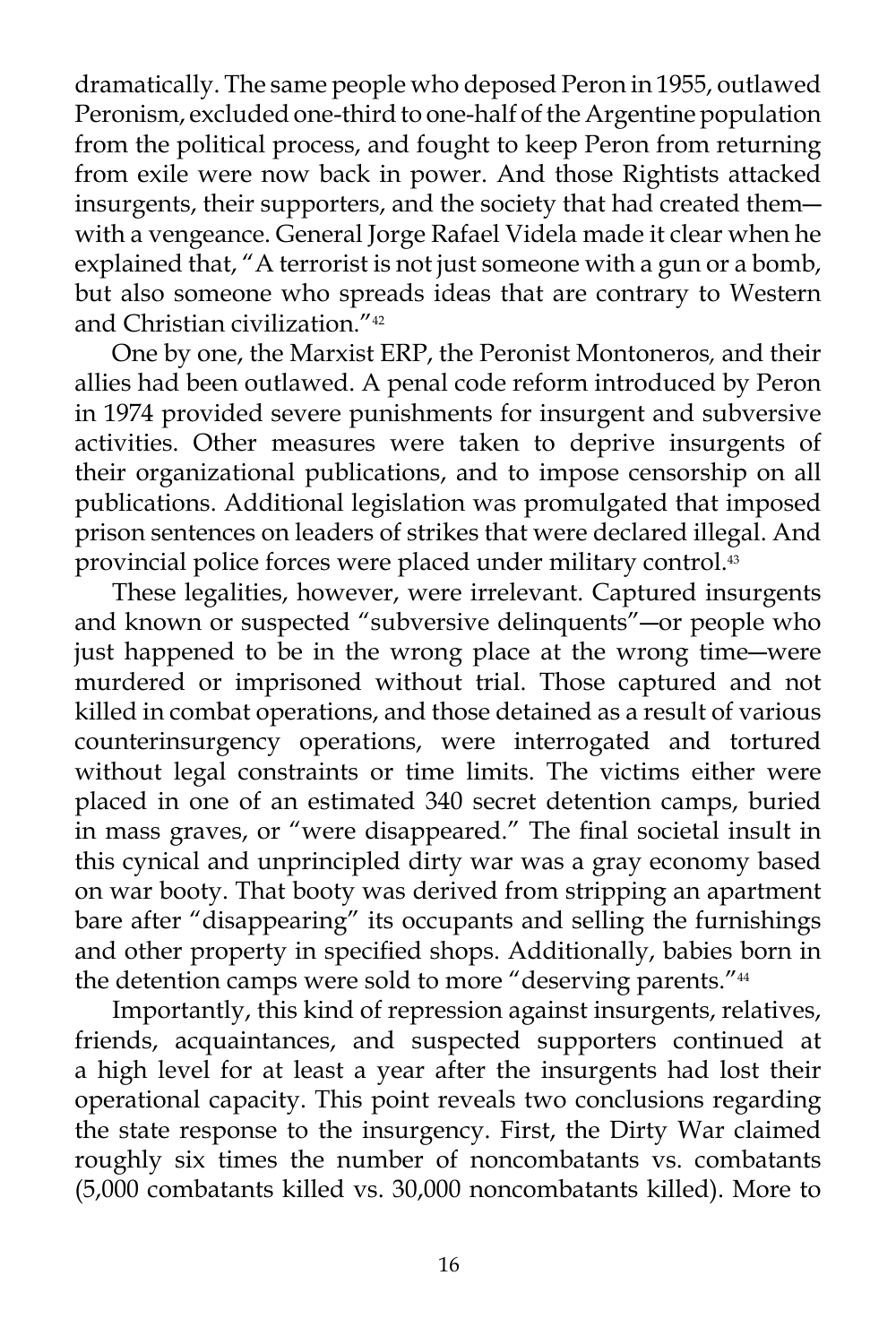the point, the military governments in power from 1975 to 1983 were not only at war with the insurgents, they were also at war with a large part of the Argentine society.

 Second, given the various regimes' full and direct involvement in the Dirty War, it is accurate to say that the Argentine governmental response to insurgency was―simply―state terrorism.

# **Key Points and Lessons.**

- The urban insurgency conducted in Argentina between 1969 and 1979 was a combined populist (Peronist) and nationalist effort dedicated to the violent overthrow of the authoritarian, foreign-dominated capitalist system. It relied on internal urban strategies from which to develop a mass support base, and to develop the capability to defeat the regular army.
- The primary urban insurgent group, the Peronist Montoneros, organized a vigorous military-oriented campaign to implement its vision of how to depose the military-supported oligarchy, and establish a "Peronist Motherland."
- The political objectives that originally rationalized the insurgent struggle against the regime and its security institutions were sacrificed to military considerations and were subsumed in the fight against the Argentine armed forces.
- The state response to the insurgency went far beyond neutralizing and eliminating the Montoneros and their revolutionary allies. The state also attacked the part of Argentine society that had nurtured and supported the populist-nationalist vision of the future.
- The state response to the insurgency was, thus, total. The "Dirty War" was also completely unprincipled and could accurately be described as state terrorism.

Probably the most serious consequence of any given insurgency is to provide a rationale for a government to take repressive measures and delay the broadening of a social and political base that alone can ultimately ensure socio-political stability and progress. The Argentine experience reminds us that there is a far superior and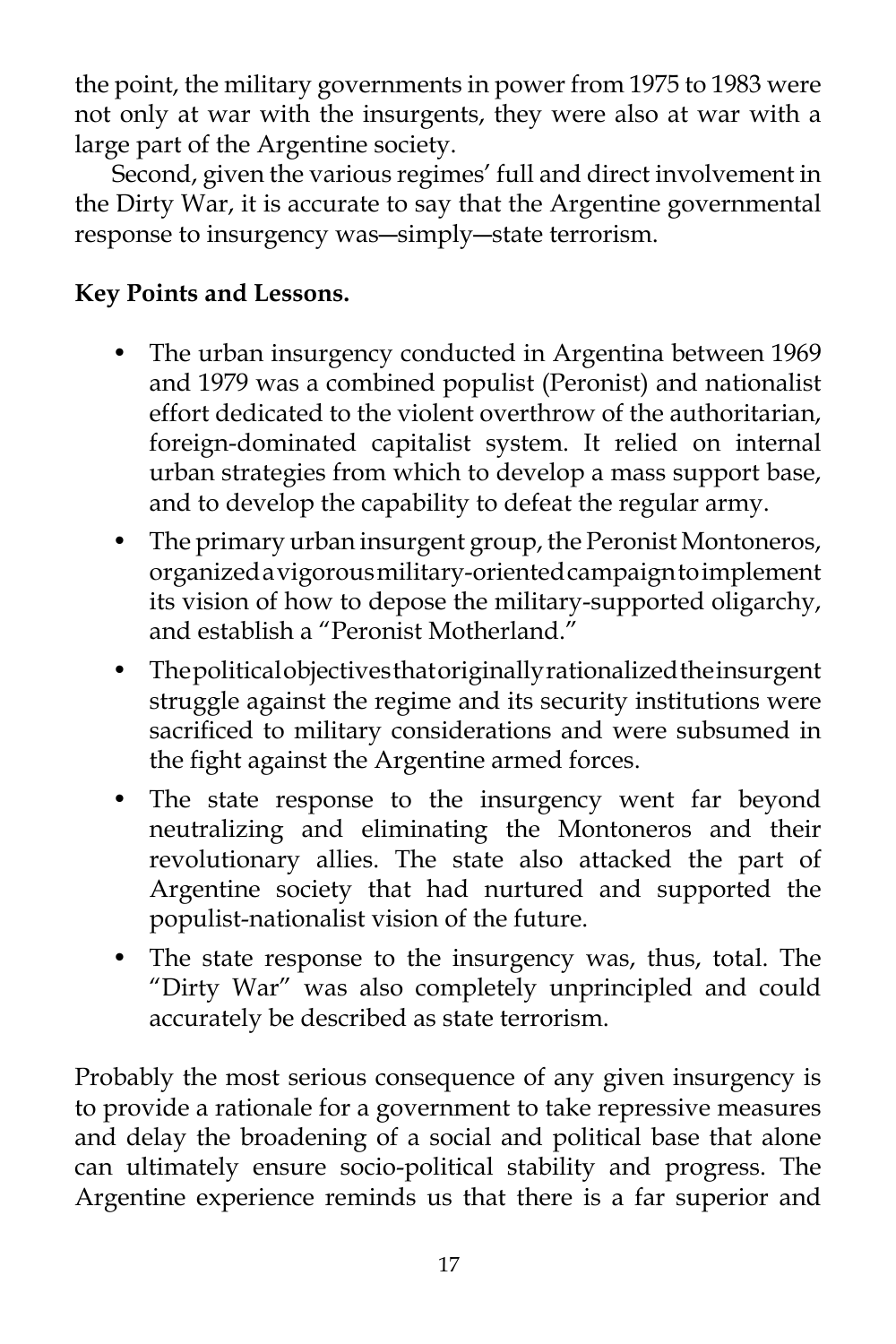opposite alternative to state terrorism. The wisdom of Sun Tzu makes the point that, "Those who excel in war first cultivate their own humanity and justice and maintain their laws and institutions. By these means, they make their governments invincible."<sup>45</sup>

## **THE** *SENDERO LUMINOSO* **INSURGENCY IN PERU, 1962-PRESENT: WHERE THE SHINING PATH LEADS**

 Peru is faced with two ongoing insurgencies. The first is that of the *Sendero Luminoso* (Shining Path) that has stirred the imagination of most observers of revolutionary conflict. The second, the *Tupac Amaru* Revolutionary Movement (MRTA), despite some spectacular actions, has generated much less concern. *Sendero*, generally, is the more successful and violent of the two organizations, and is considered the most serious security problem facing the Peruvian government. In that connection, ample evidence indicates the resurgence of *Sendero Luminoso*. 46 Thus, we will focus on that organization.

 Dr. Abimael Guzman was the main leader of *Sendero* until his arrest in September 1992. With or without Guzman's continued leadership, that insurgency movement continues to represent a militant, revolutionary commitment to a long-term and very disciplined approach to clean government, a sense of social purpose, and national (i.e., Indian) tradition. *Sendero* thus provides violent reformers, disillusioned revolutionaries, and submerged *nomenklaturas* all over the world with a relatively orthodox and very sophisticated Leninist-Maoist model for the organization and implementation of a successful "people's war." It also provides an illustration of the consequences of not pursuing a counterinsurgency to its neutralization―prolonged terrorist war and possible state failure.

### *Sendero* **Objectives and Vision.**

 Abimael Guzman, also known as Comrade Gonzolo and as Dr. *Puka Inti* (Red Sun), identified the origins of the *Sendero Luminoso* insurgency in Peru, and defined the central strategic problem as the lack of legitimacy of all Peruvian governments since the Spanish conquest.<sup>47</sup> He further identified the primary objective of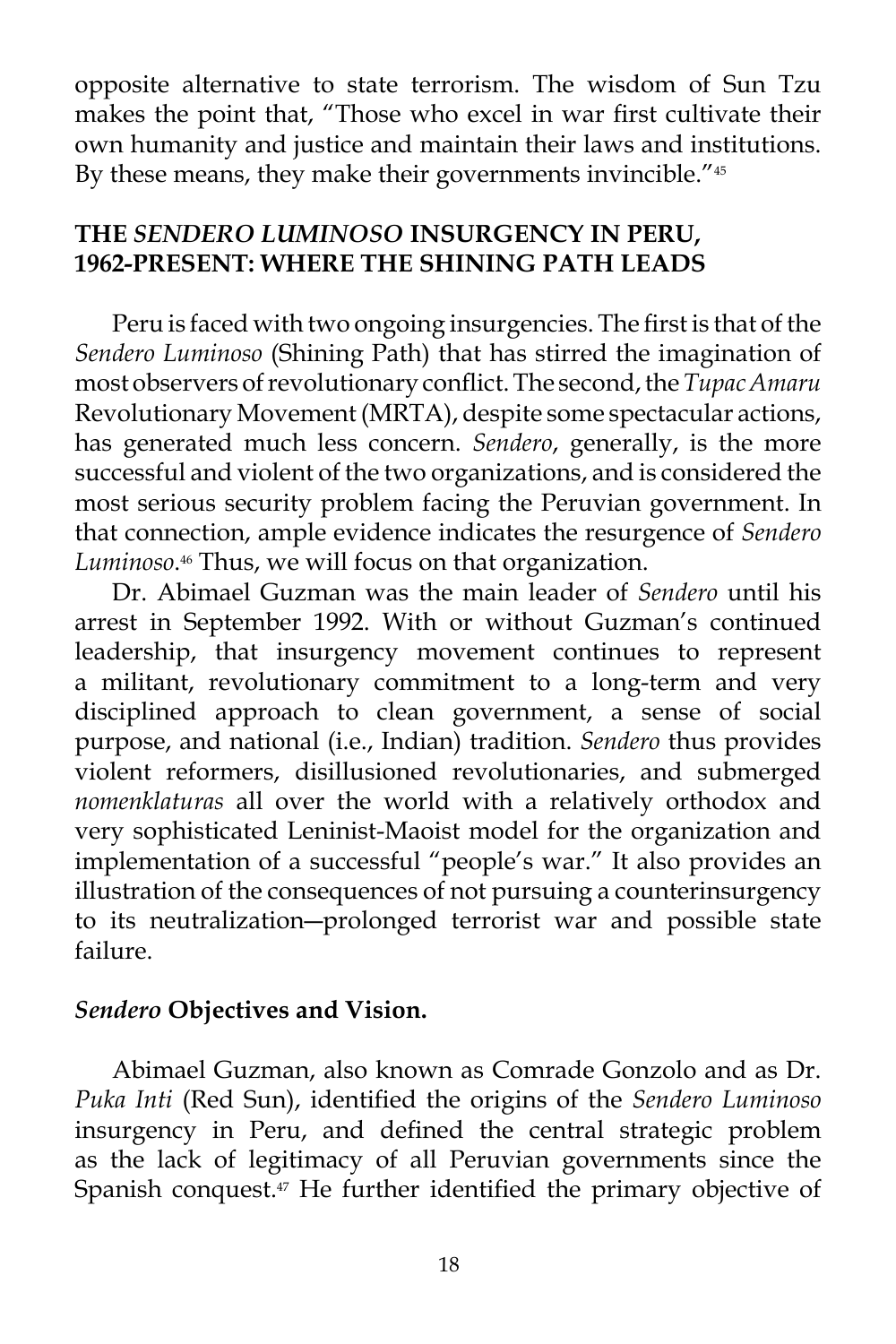the insurgency as power. Power is generated by an intelligent, wellmotivated, and highly-disciplined organization with a vision and long-term program for gaining control of a state or a society. In that connection, the *Sendero Luminoso* resistance organization, through its governance function, would theoretically maintain the state as its military forces replace the illegal regime.<sup>48</sup> The objective is to destroy the old foreign-dominated political system in Peru, take power, and create a "nationalistic," "Indian," and "popular" democracy.49

 This revolutionary vision will not be achieved through a conventional armed rebellion. The revolutionary challenge is rooted in the concept that the Peruvian governmental system is not doing what is right for the people and that *Sendero Luminoso's* political philosophy and leadership will. Thus, regime legitimacy is key to the conflict. A government counterinsurgency campaign that fails to understand this fact, and responds only to top *Sendero* leadership cadres and military forces, is programmed to fail.<sup>50</sup>

### **Organization.**

 Guzman's first and continuing concern centers on organization. The preparatory activities to achieve his vision―or the resurgence of the movement―are to establish: (1) a dedicated cadre and the first rudiments of a revolutionary party, (2) an insurgent military force, and (3) a support mechanism for the entire organization. This longterm effort would lay the foundations for the group's subsequent struggle and ultimate victory. Organization, not operations, is the key to success.<sup>51</sup>

 Generally, *Sendero* appears to be structured much like other Leninist-Maoist movements along rigid, close-knit, and secretive lines. At the top level is the *cupula*, which includes Guzman (in jail) and other (out of jail) leaders. The *cupula* also includes the Politburo and the Central Committee, along with the Permanent Committee, or Secretariat. These individuals oversee the entire party operation. The key, however, to organizational success is quality of individuals―not the number of members. Thus, the *cupula* and lower level leadership (*cuadros*) come from the political and intellectual elite of the rural areas and from the urban universities. Guzman's main concern was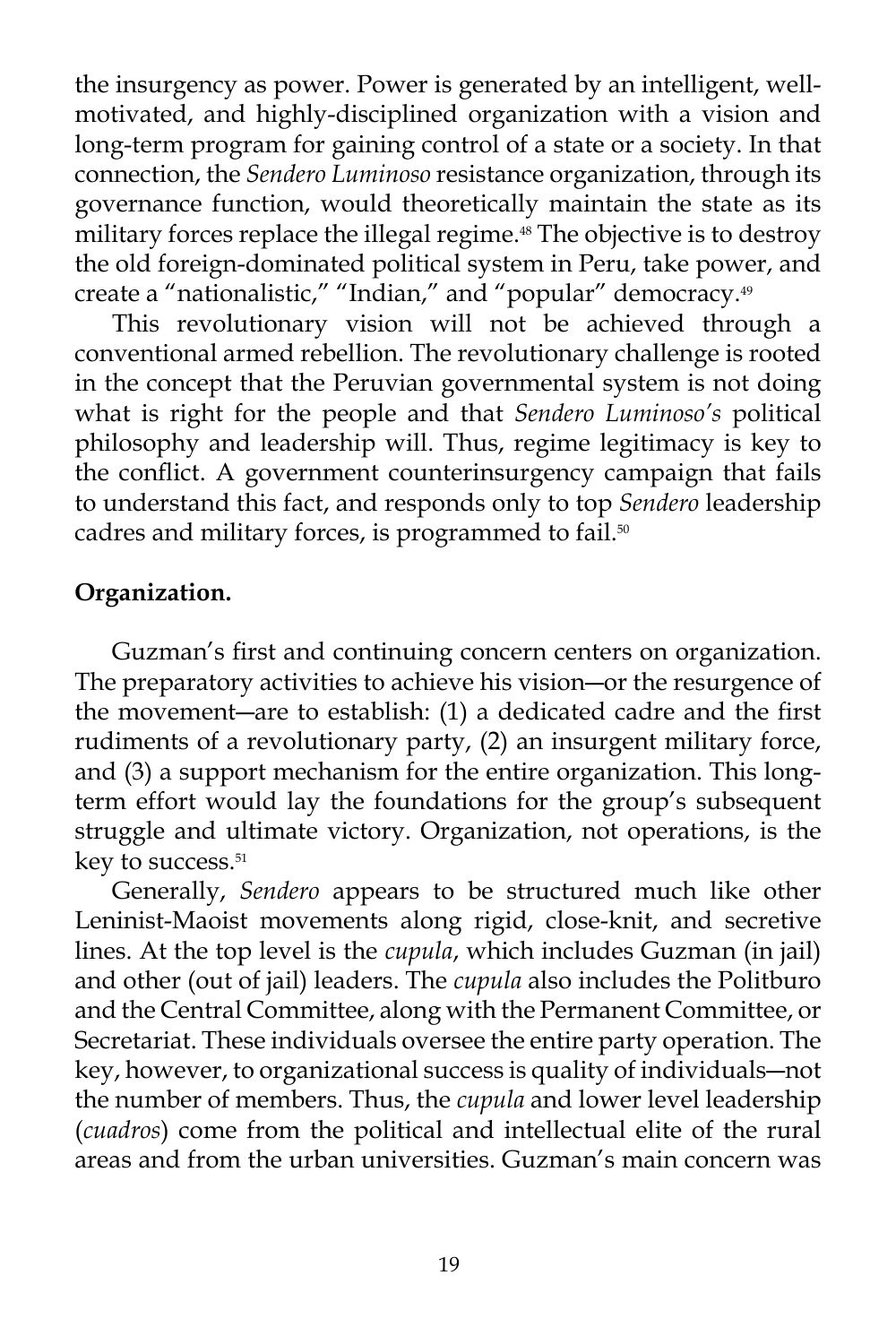and is to place men and women in leadership positions who have an understanding of the why and how of subversion, insurgency, and governance. Thus, this "vanguard of the proletariat" performs the traditional and universal Leninist-Maoist function of providing leadership, controlling mechanisms, and providing the means for replacing the old regime and taking power.<sup>52</sup>

### **The Program for Gaining Power.**

 The *Sendero* program centers on a rigid five-stage long-term effort: (1) an organizational phase that lays the foundations for the subsequent struggle; (2) an offensive phase that begins by attacking symbols of the bourgeois state; (3) an expansion of violence and terror throughout the country to convince the masses that the government cannot and will not perform its basic security and other rudimentary governance functions―and to create vacuums in rural and urban space that will allow *Sendero* to become the *de facto* authority in areas uncontrolled or abandoned by the state; (4) the consolidation and expansion of political and logistical support bases throughout the country; and (5) the programmatic isolation of the "center" and bringing about the total collapse of the state. That is not scheduled until (a) the necessary rural and urban support bases are consolidated, (b) the major population centers are subverted psychologically to the point where a relatively small, but direct, military assault could bring about the desired result, and, importantly, (c) the leadership nucleus of the movement is sufficiently large and well-enough prepared to govern the state.53

 By September 1992 and the time of Guzman's arrest, the Peruvian government and the country itself appeared to be on the brink of collapse. An estimated 25,000 people had been killed in "terrorist" actions. Over 500 political figures had been "assassinated"; over 35 percent of all mayorships were vacant; and over 85 percent of voters *did not* vote in elections. At the same time, inflation had reached the staggering rate of 7,600 percent per year, and terrorism had destroyed an estimated equivalent of one-third to one-half of the gross national product (GNP). Businesses were preparing to close, and affluent people were leaving the country and taking their money. One observer commented that, "If *Sendero* had maintained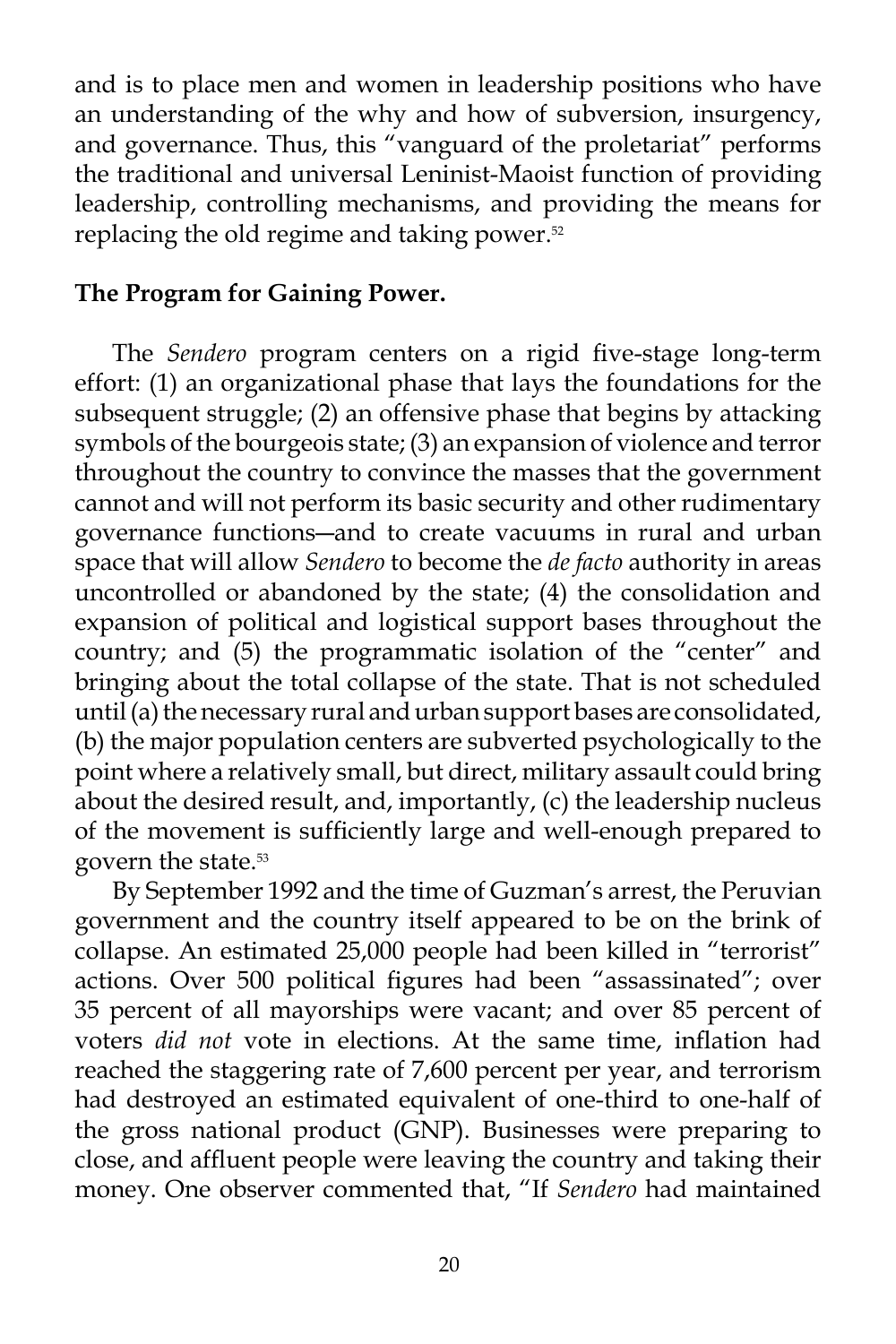the pressure, the government would have been at their mercy."54 The pressure eased, however, with the capture of Guzman and several high-ranking aides. And, as a result, a prolongation of the fifth stage or the addition of a sixth stage of the revolution―"*preparation for* (rather than bringing about) the total collapse of the state"―was proclaimed from Guzman's prison cell.<sup>55</sup>

 This addition to the revolutionary program has generally been dismissed as the rhetoric of a disappointed old man. Nevertheless, it should be remembered that, while the government was able to capture *Sendero*'s key leader in 1992 and inhibit progress toward his final political objective, succeeding governments have not managed to neutralize *Sendero Luminoso*. It must also be remembered that *Sendero* has proven to be a patient and resilient organization. Thus, at the strategic level, *Sendero* appears to be increasing sabotage and terrorism, taking a relatively low military profile, and preparing for the time when the interior bases of support and the organizational leadership are well enough prepared to make feasible the final attack on the center. It will jab and probe, destroy infrastructure, and enforce its will against carefully selected targets, but its primary efforts will continue to focus on the basis of power―the lack of the moral right—an elitist, foreign-dominated, and non-Indian minority regime.

 At the operational level, *Sendero* continues to develop cadres to man the resurgent political, military, and support components of the movement; and to consolidate its position in Peru's rural space and in poor districts of urban areas. Tactically, *Sendero* operates in small units with political, psychological, and military objectives―in that order. The intent of these operational and tactical objectives is to demonstrate to the country that *Sendero Luminoso* is still working to provide the freedom of revolutionary movement in rural and urban areas that is necessary to take power.<sup>56</sup>

## **Response**.

 Generally, Peru, the United States, and other countries that ultimately might be affected by the destabilizing "spillover" consequences of *Sendero Luminoso*'s attacks against Peru's governmental legitimacy have tended to deal ad hoc with the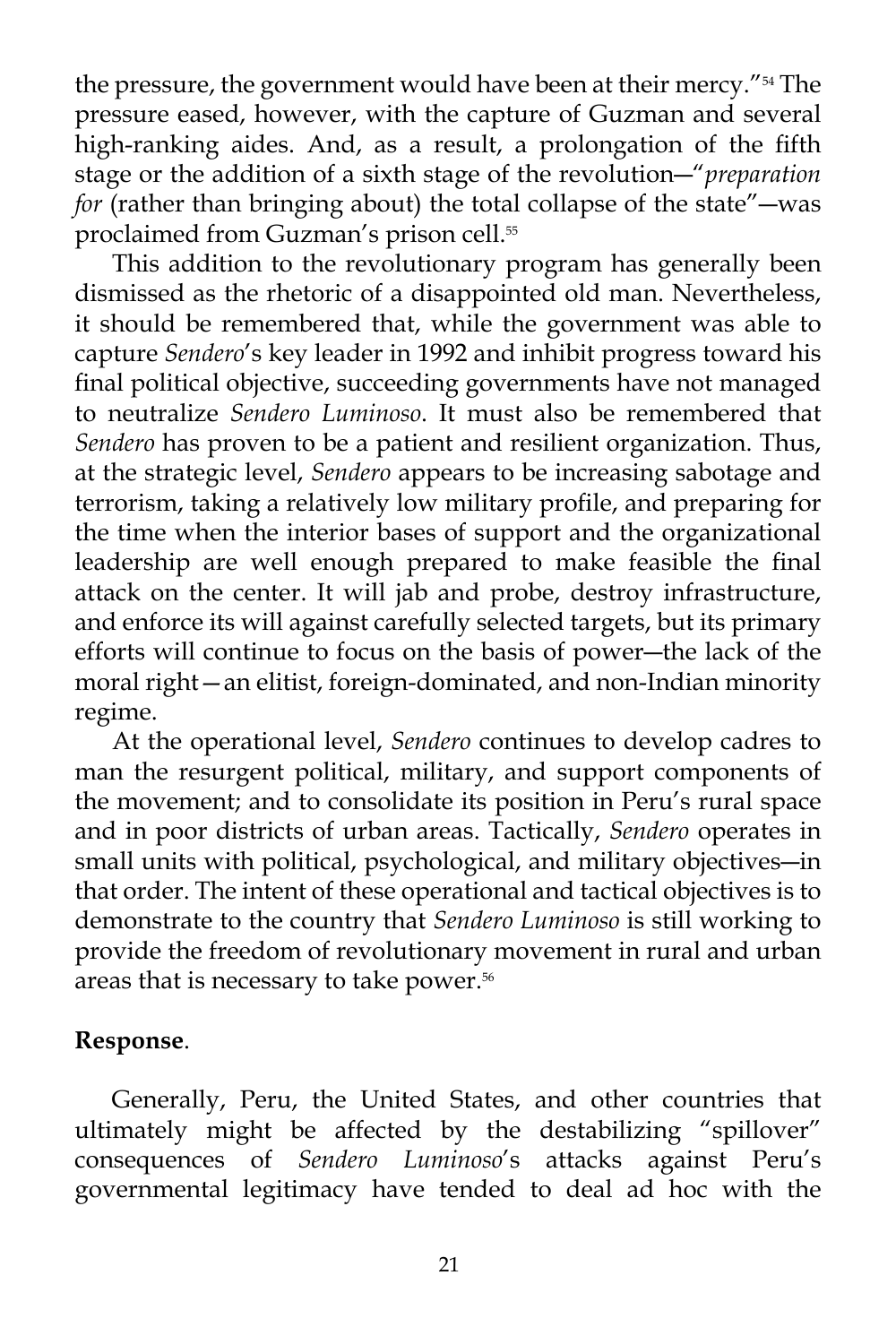insurgency problem in a piecemeal fashion, or to ignore it. The fundamental causes of the conflict act as continuing stimulants to the revolutionary movement, and the *Sendero* organization remains intact and functioning. Thus, the causes and consequences of insurgency continue to threaten the stability, development, and peace of Peruand, perhaps, that of the entire Andean region.

 More specifically, from 1980 through 1993, the various Peruvian governments dealt with the insurgency ad hoc―without a plan, without adequate intelligence, and in an environment of enmity between the civil government and the armed forces and within the armed forces. Then, after nearly 15 years of suffering, billions of dollars worth of destruction, and thousands of deaths, President Alberto Fujimori announced a new, more comprehensive politicalmilitary strategy. This strategy was never implemented completely. Moreover, there is still no intelligence below the national level, little trust or unity of effort between civil administrators and the armed forces, and not a lot of trust or unity of effort within the armed forces. It appears that the principal Peruvian leaders understand the insurgency problem in the rhetorical sense, but the fortuitous capture of Guzman significantly reduced *Sendero*'s activity―and the urgency of the situation. That rhetorical understanding has not been translated into a viable program to address the core problem of regime legitimacy.57

 Over the years, the United States has tended to ignore the Peruvian insurgency problem and concentrate limited effort on the war on drugs. From a security perspective, the punitive supply-side counterdrug eradication and interdiction measures emphasized by the United States are perceived by most citizens to be largely cosmetic and directed more often at "little people" than at real power centers of the illegal drug trade. Making criminals of minor employees and farmers in the relatively inaccessible areas of Peru encourages territorial disintegration, provides a ready source of recruits for any organization violently threatening the Peruvian government, and causes further estrangement between people and government. As a consequence, even though the United States has not been involved to any extent in Peru's counterinsurgency effort, the second- and thirdlevel effects of U.S. counterdrug activities in that country appear to have worked to *Sendero Luminoso*'s advantage.58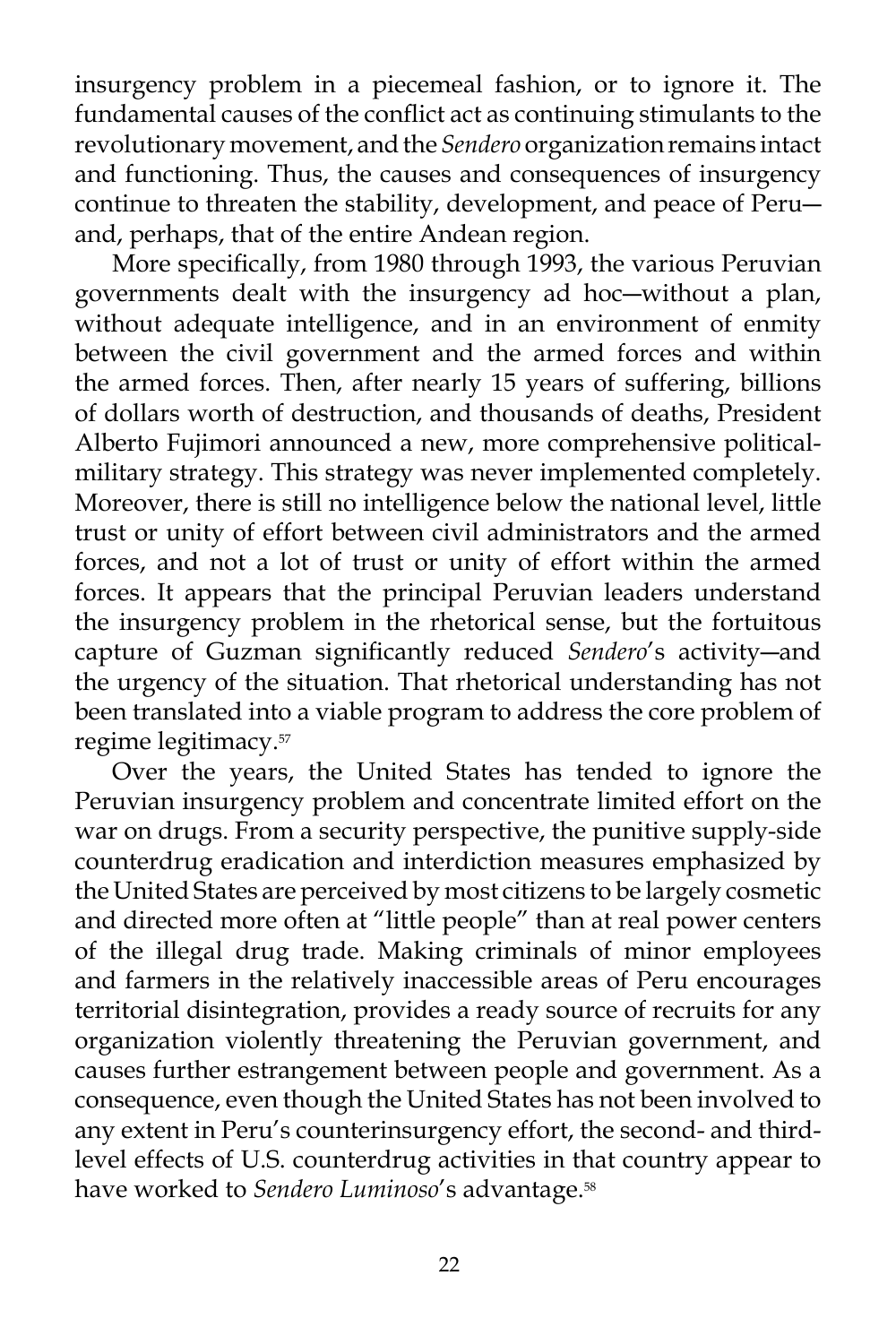# **Key Points and Lessons.**

- *Sendero Luminoso* is an insurgent organization dedicated to resisting and replacing a reputed Peruvian neo-colonial regime. It blends both rural and urban strategies in an effort to develop an adequate support base.
- *Sendero* advocates a long-term, disciplined, and rigorous set of stages through which to organize and implement people's war. It believes that political success will not be achieved as a result of conventional armed rebellion only.
- Rather, success will come as a result of the careful application of political, psychological, and military efforts―in that order of priority. This indirect attack on the occupying regime centers on undermining the moral legitimacy of the incumbent government.
- By September 1992, the Peruvian government had been brought to the brink of collapse, but the fortuitous capture of *Sendero* leader Dr. Abimael Guzman significantly reduced the insurgency's activities and effectiveness.
- The Peruvian government, however, failed to address the insurgency's political legitimacy, and *Sendero* is now in a process of resurgence. Terror (that is, armed propaganda) is its principal political-psychological-military tactic and strategy.

The Peruvian insurgency has been ongoing from 1962 to date. In that time, violence and destruction have varied from acute to tolerable. However, just because a situation improves to the point of being tolerable does not mean that the problem has gone away, or should be ignored. Sun Tzu reminds us that, "For there has never been a protracted war from which a country has benefited."<sup>59</sup>

## **THE STRATEGIC CHALLENGE OF POLITICAL-INSURGENCY WAR IN ITALY, 1968-1982: POLITICAL VS. MILITARY VICTORY**

 From 1968-82, Italy was subjected to a number of insurgencies with unique bases of power, separate ideologies, and differing levels of effectiveness. In that context, literally 297 "leftist" groups along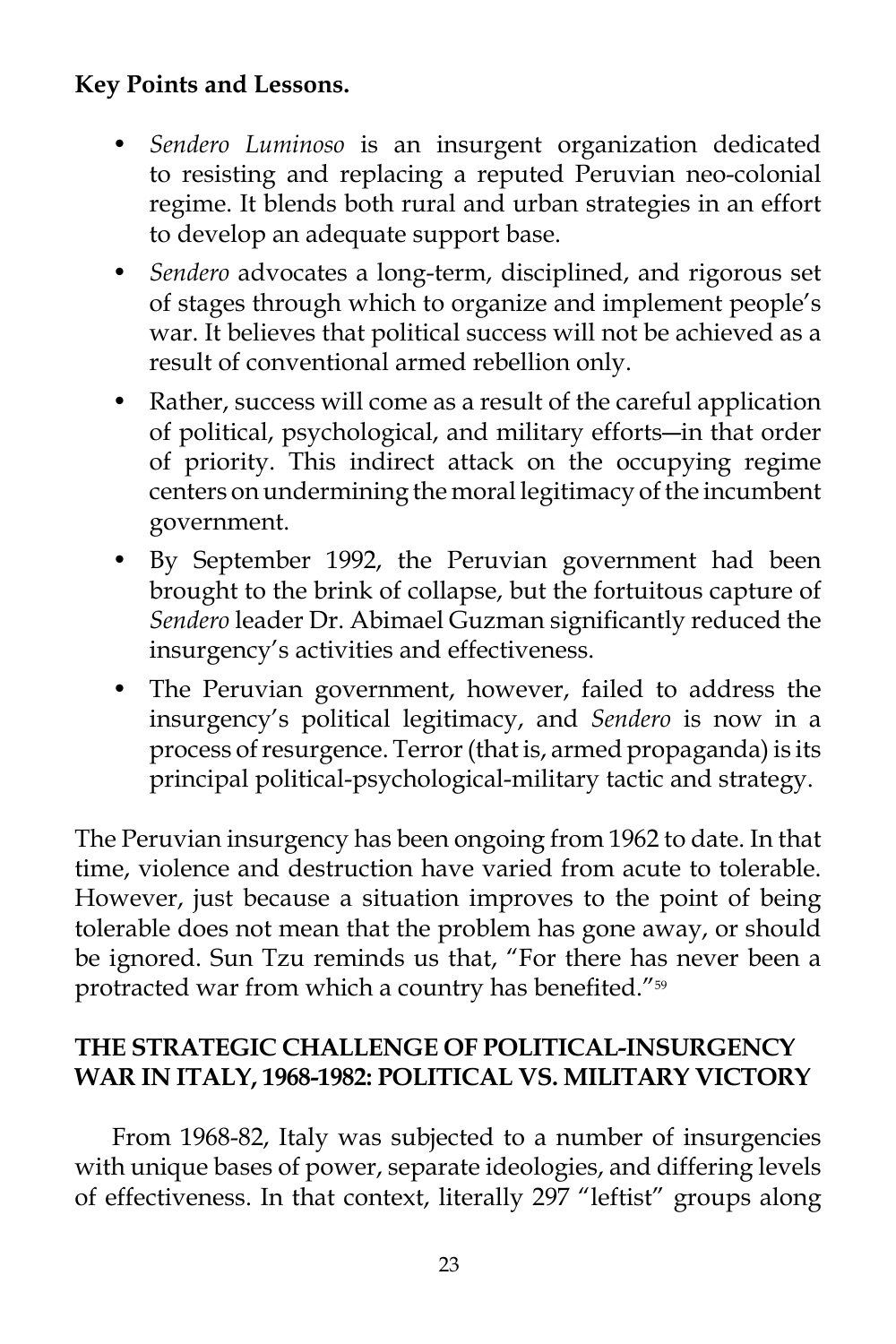with several militant rightist, separatist, and pacifist organizations were supported by outside forces and dedicated to the overthrow of the Italian state. Moreover, the Red Brigades proved to be the most practical, calculating, and cynical of all the Italian insurgent organizations at conducting political war. As a result, we focus on the Red Brigades as the most important political phenomenon in Italy during the 1970s and 1980s.<sup>60</sup>

 The basic problem in the Italian case was that, although similar political violence emerged in other Western democracies in the same period (including the United States), only in Italy did it reach such intensity and persistence as to be considered a serious threat to the state. The assassination of former Prime Minister Aldo Moro in 1978 at the hands of the Red Brigades, however, was the catalyst that finally forced the Italian government into a direct confrontation with political-insurgency war and its associated terrorism. In that connection, the Red Brigades considered the large-scale killing and maiming of high-level officials as well as ordinary citizens to be "a social duty imposed by the laws of class warfare."<sup>61</sup> These highly ideological insurgents, along with most of the others―both left and right―thus provide an example of extremist ideology as the justification for the use of terrorism as strategy and tactics.

## **Objectives and Vision of the Red Brigades.**

 Generally, insurgent terrorism and its associated asymmetry emerge when fragments of a marginalized, self-appointed elite are frustrated to the point of violence by what they perceive as injustice, repression, and/or inequity. It must be remembered that it is individual men and women―so-called terrorists―who react violently when a government or another symbol of power is perceived to be unable or unwilling to deal effectively with a given injustice. And, as the means of causing mass destruction become less expensive and more available, the angry, the frustrated, and the weak rely on inventive forms of mass destruction to impose their vision of justice on peoples, countries, and the global community.<sup>62</sup>

 More specifically, Italian insurgency emerged from the prolonged protest cycle of the late 1960s. During those years, demands for political, economic, and social reforms were widespread and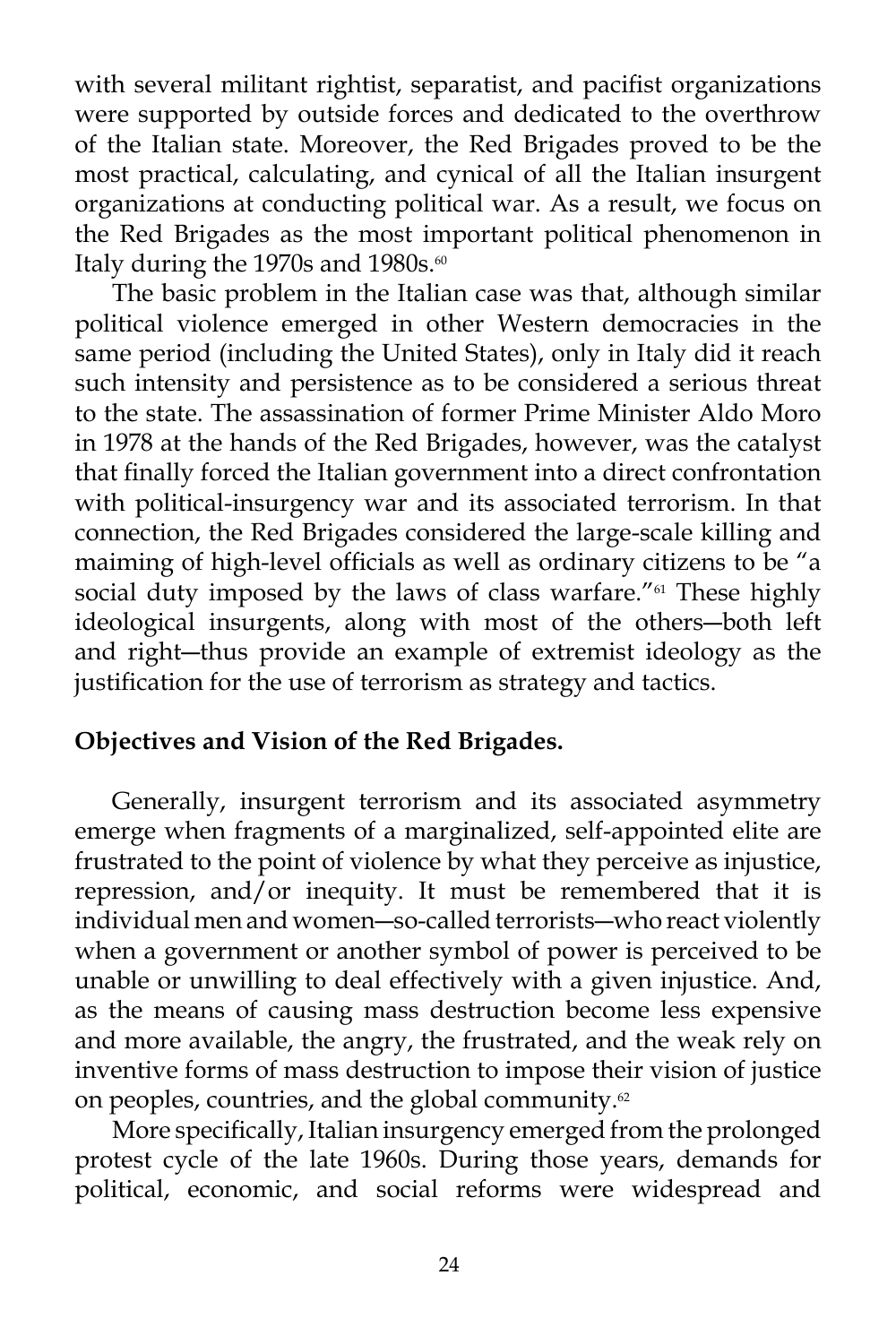included elements of the entire society. Extreme left-wing fringe elements, ranging from white-collar workers to industrial workers to university students organized and became a political force when workers' and students' grievances expressed themselves in mass demonstrations that often were confronted violently by police. Thus, the Red Brigades evolved from demonstrators favoring socioeconomic reforms into militants defending themselves against state repression. As time moved on, the violence of the Red Brigades changed from self-protection to aggressive actions. And those actions increasingly shifted from demonstrations, sit-ins, and propaganda to direct violence against individuals. All these efforts were considered to be war against the state because "the State, its juristic ideology, and its law are nothing other than instruments through which the bourgeoisie exercises its dictatorship over the proletariat."<sup>63</sup>

 For the Red Brigadists, these political crimes quickly became acts of justice. At first, they were acts of retribution and vengeance against perceived attackers. For example, Aldo Moro had to be eliminated because he embodied "all that was the most intelligent and the most dangerous in the [governing] regime."64 Then, progressively, more ordinary individuals were singled out―depending on the "bureaucratic need." As another example: "You make a political analysis, but then you need a victim. When you have singled out your victim . . . he is the one to be blamed for everything. In that moment, there is already the logic of a trial in which you have already decided that he is guilty; you only have to decide about his punishment . . . you punish him not only for what he has done but also for all the rest."<sup>65</sup> From that point, together with adventure, action became a reward in itself. In that context, "revolutionary violence [becomes] the highest possible good in overthrowing a moribund capitalist order."66 The logical conclusion to this type of political war was articulated by Red Brigades leader Alberto Franceschini: "All of us in the BR (*Brigate Rosse*) were drug addicts of a particular type―of ideology. A murderous drug, worse than heroine."<sup>67</sup>

### **Basic Organization of the Red Brigades.**

 The Red Brigades were founded in Milan by members of a militant leftist group called the Metropolitan Political Collective (CPM). Some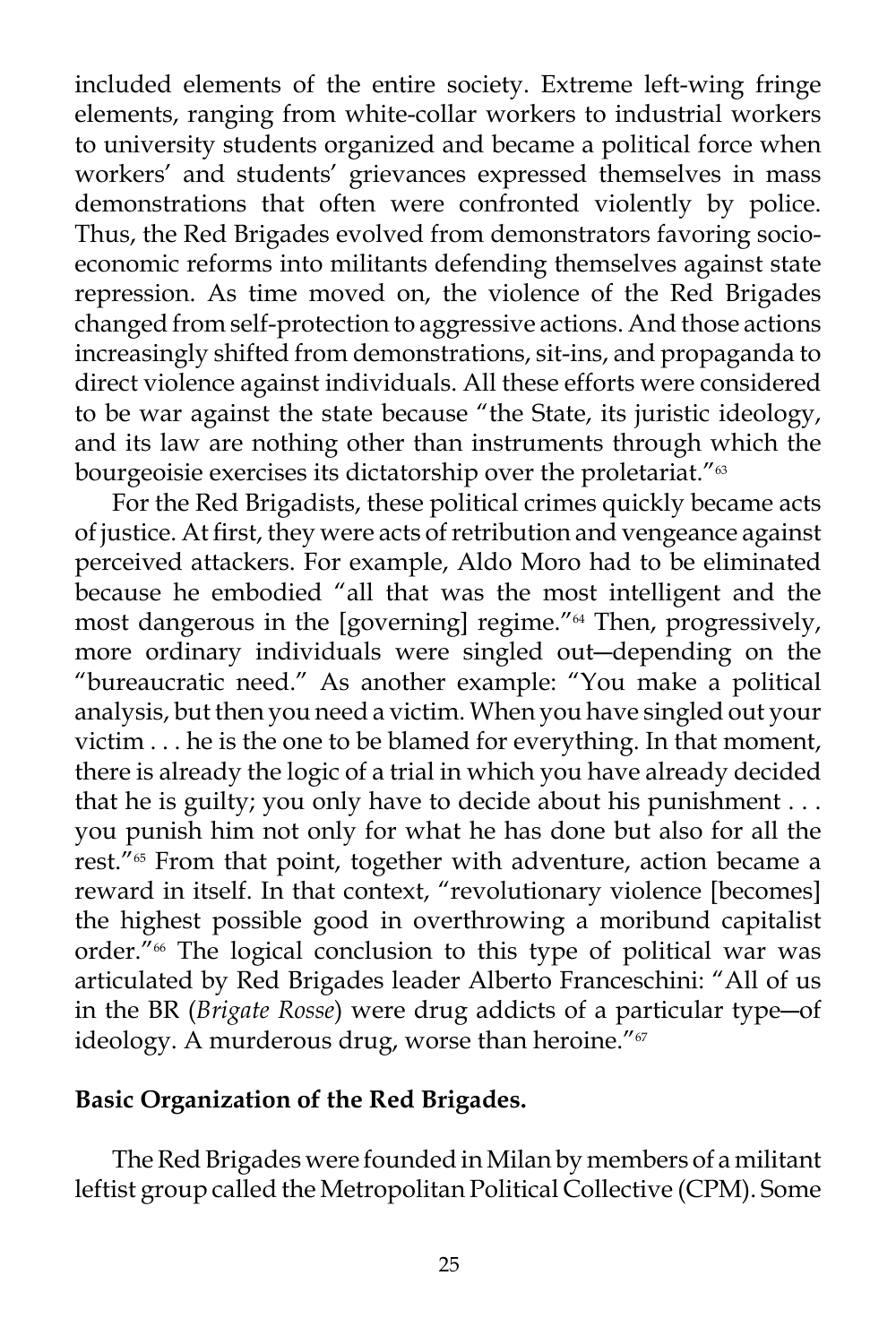of the organizers came from Marxist-Leninist backgrounds and others from the more traditional Italian left. The CPM quickly spread to Turin, where workers of that industrial city increasingly became more violently involved with police. Subsequent organizational splintering, reorganization, ideology, and actions were adapted to the needs of the organizers' militant orientation.

 Only people who were able to pass a rigorous vetting process were accepted into the ranks of the Red Brigades. That process carefully evaluated an individual's military courage and group loyalty. Successful recruits were divided into regular and irregular forces. Regulars were the only individuals who were allowed into the vertical command structure and were required to go "underground" and work for the organization full-time. Irregulars kept their jobs and lived with their families. Their primary tasks were to recruit sympathizers and to help generate support for the revolutionary movement. And irregulars were never allowed into the clandestine vertical hierarchy. At the same time, Marxist-Leninist-type rules on centralization and vertical hierarchy were enforced strictly, and disagreements with authoritative decisions were not tolerated.<sup>68</sup>

 The organizational structure of the so-called Red Brigades included a strategic directorate, an executive committee, several "columns," and a number of "fronts." The column was the basic selfsustaining unit of the movement. It was composed of regulars and was given a specific geographic area of responsibility, such as Genoa, or certain neighborhoods of Milan, Turin, or Rome. The columns controlled subordinate brigades, which were termed logistical or mass, depending on the mission. The logistical brigades provided support, and the mass brigades were responsible for intelligence and operations. Thus, the primary orientation of all recruits was military or support for the military actions of the group. Because of that political culture, the Red Brigades attracted those individual men and women who understood discipline and were also prone to violence.<sup>69</sup>

### **The Program to Overthrow the "Moribund Italian Capitalist Order."**

 At the height of Italian insurgency in the late 1970s when people were asked about the program of the Red Brigades, most citizens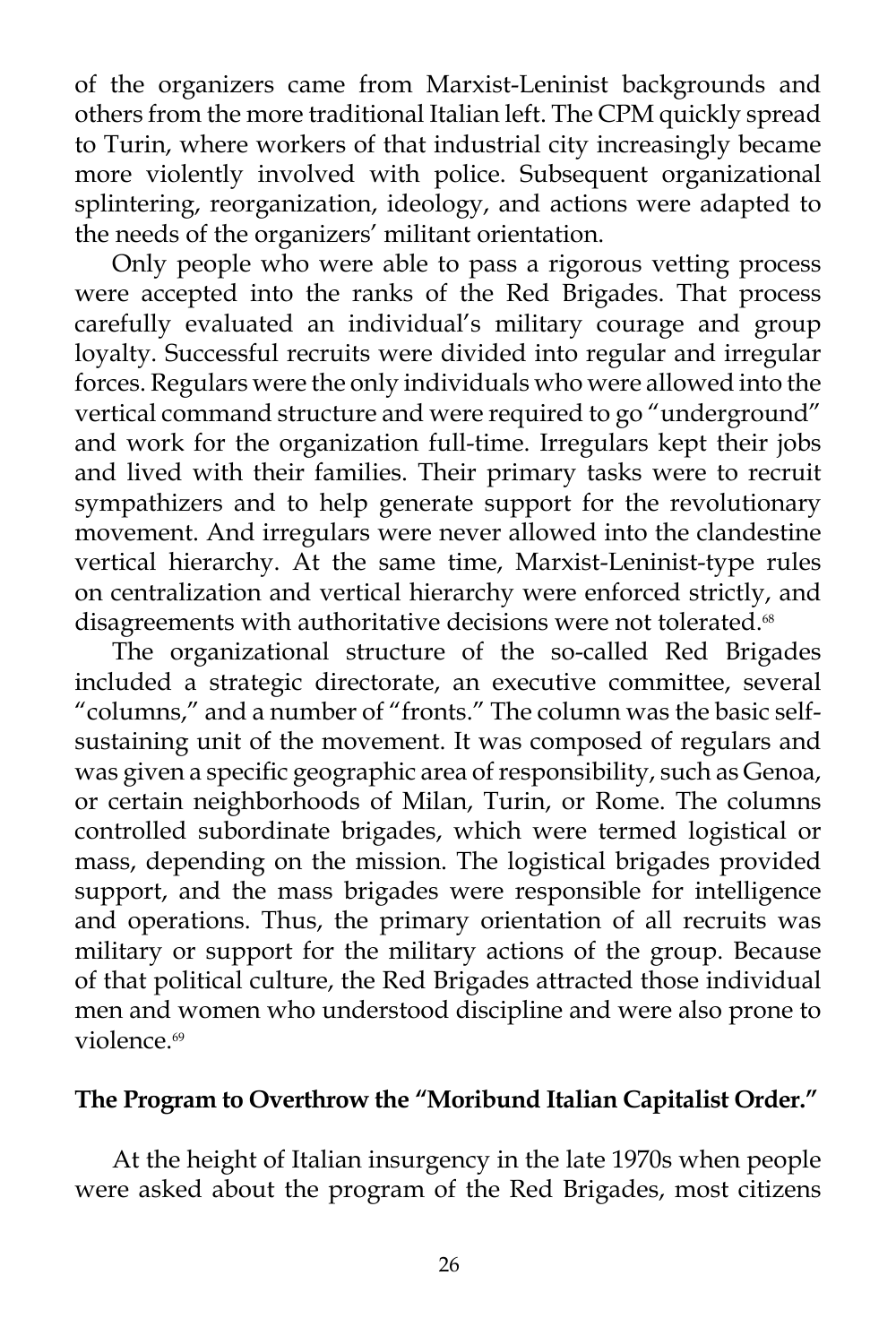probably would have described Red Brigade terrorism as ad hoc and arbitrary. Arbitrary perhaps, but ad hoc it was not. Political war in that instance was not a simple revolutionary need but, rather, the "exalted instrument" of liberation. As a result, Red Brigades' leadership saw itself as the vanguard of the proletariat, stressed Leninist military discipline, and opposed spontaneity. Thus, actions of the Red Brigades were carefully planned, organized, and implemented.<sup>70</sup>

 The insurgent terrorist strategy, however, could not have been implemented without the support provided by a sufficiently large and politically active internal support base. That support was provided by the logistical brigades responsible for procurement, falsification, communications, codes, medical assistance, billeting, and other internal support functions. Likewise, the mass brigades could not have carried out the actions that they did without significant international support. For example, the Soviet Union provided political-diplomatic and logistical-financial support; Bulgaria provided weapons, training, and money; and Palestinians provided "Energia bombs."71

 Typical human targets for the mass brigades included representatives of the capitalist system of production, political figures, and members of the judiciary and security agencies. Typical material targets included property in any way related to the classes of individuals noted above. Attacks on property either were complementary to attacks on persons or served as training and testing of recruits. Targeting tactics involved close, long-term observation of targets and the use of explosives, individual weapons, and ambush, raid, or abduction―depending on the difficulty of attacking a specific target and his prescribed punishment.<sup>72</sup>

 Major attacks included: (1) the wounding of Gavino Manca in Milan, an executive at Pirelli, and the murder of Pietro Coggiola in Turin, an executive with Lancia; (2) the abduction and murder of President of the Christian Democratic Party and former Prime Minister Aldo Moro in Rome; (3) the murder of Supreme Court Judge Ricardo Palma in Rome; and (4) the murder of Assistant Deputy Police Commissioner Antonio Esposito in Genoa. For some clarification, it should be noted that the murder of the five escorts accompanying Aldo Moro at the time of his abduction was not considered a major incident. The ratio of woundings to murders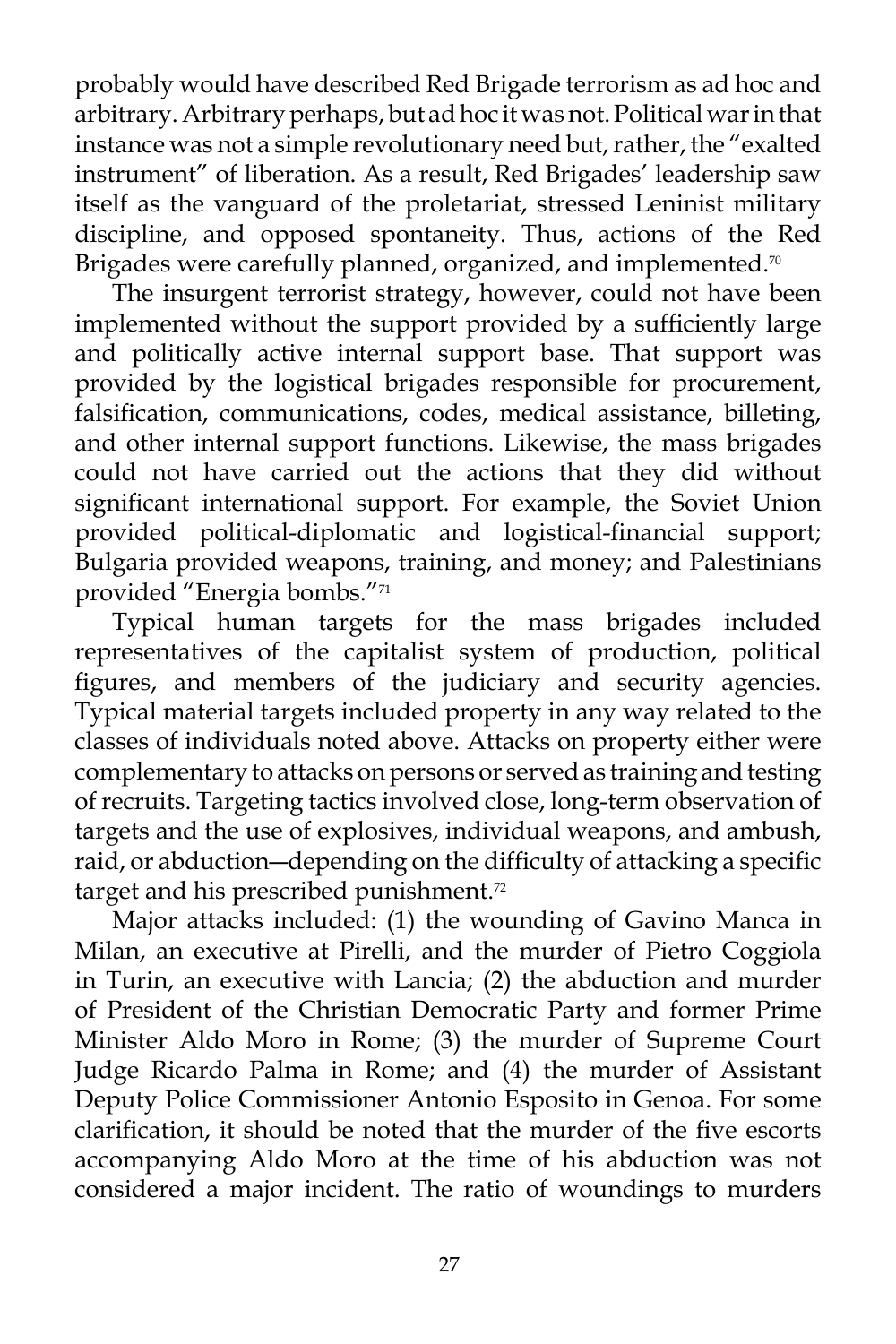generally was consistent over the late 1970s and early 1980s at about 2:1. And the ratio of abductions/kidnappings to murders over the same period was about 3-4:1.<sup>73</sup>

 In sum, the program of the Red Brigades was straightforward, transparent, and unchanged from the organizations' beginnings in 1969 through the early 1980s. In general terms, this urban insurgency―stressing terrorist strategy and tactics―would challenge the integrity of Italy's political and socio-economic institutions and create an unacceptable level of instability. In turn, the resultant instability would erode the basic public trust that must underlie the legitimate functioning of the state. In more specific terms:

The city must become a treacherous terrain for the enemy, for the men who exercise today an ever-increasing hostile power extraneous to the interest of the masses. All their gestures must be observed, all abuses must be denounced, all collusion between the economic and political power must be uncovered . . . The long revolutionary march in the metropolis . . . must begin here today.74

#### And from another source:

The only language that the servants of imperialism have demonstrated to understand is the language of arms . . . No objective, no matter how militarily protected, is unattackable by a guerrilla force . . . Proletarian power must be affirmed even through the concretization of its own justice, through the capability of trying, passing judgment on, [and] convicting enemies of the proletariat.75

It must be remembered that the organization of the Red Brigades was derived out of violence, and that its primary objective was to destroy the political equilibrium of Italy and enable the dictatorship of the proletariat.

#### **Response to the Revolutionary Program.**

 Over the 10-year period from 1968 to 1978, the Italian government considered revolutionary violence to be only a little more serious than normal violent criminal behavior. Thus, revolutionary insurgency was not a national security issue. Nevertheless, after the murder of Aldo Moro―and 2,497 other terrorist incidents in 1978―it was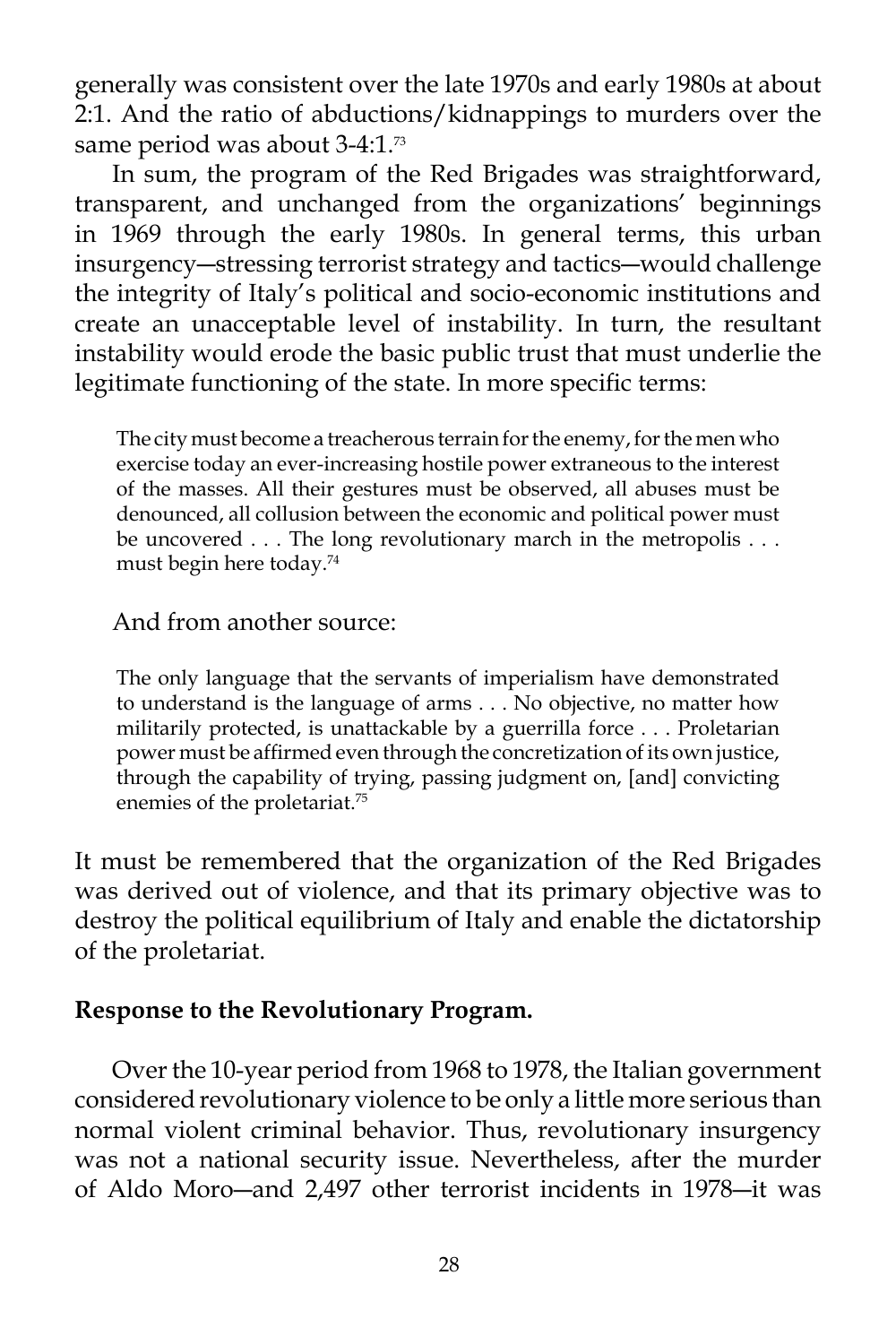generally agreed that Italy indeed was involved in an unconventional political-insurgency war for survival. The revolutionary assault on the Italian state was dividing, corrupting, destablilizing, and destroying Italian society―and the government was finding it more and more difficult to conduct the business of governance and to perform its legitimizing functions. As a consequence, the concept of national security was expanded to allow the Italian government to confront the nontraditional threat of insurgency to national stability and security—and meaningful sovereignty.<sup>76</sup>

This challenge required rethinking the problem of revolutionary insurgency, terrorist tactics, and unconventional war. In these terms, it was generally agreed that the unconventional threat comes in many forms, both direct and indirect. The most visible form of the direct threat to the state came in the form of public violence (terrorism) against leading officials who were considered symbols of something the insurgent leadership defined as "bad" or some form of "threat" to their movement.

 The indirect threat came in the form of the progressive discrediting of public institutions that eroded their ability to perform their functions for society―and eroded the basic public trust that government could and would provide individual and collective security, along with other legitimizing duties prescribed in the social contract. But, because of the continuing absence of a homogeneous and solid parliamentary majority, accompanied by endemic governmental instability, the Italian government could not micro-manage the problem and was limited to the promulgation of foundational measures that would facilitate an adequate response to the political war at the legislative, police, and intelligence levels. $\pi$ 

 First, at the legislative level, it was agreed that the moral legitimacy of the republic that emerged out of World War II was strong enough to allow the planning, public dissemination, and implementation of a coordinated and legitimized counterinsurgent/terrorist policy. State legitimacy also was strong enough to allow the promulgation of a modern criminal code and "hard law" legislation directed specifically against the insurgents. This legislation brought the pre-World War II Criminal Code of 1930 up to date, and specifically addressed conspiracy and actions taken for the purposes of terrorism and subversion of the democratic order.<sup>78</sup>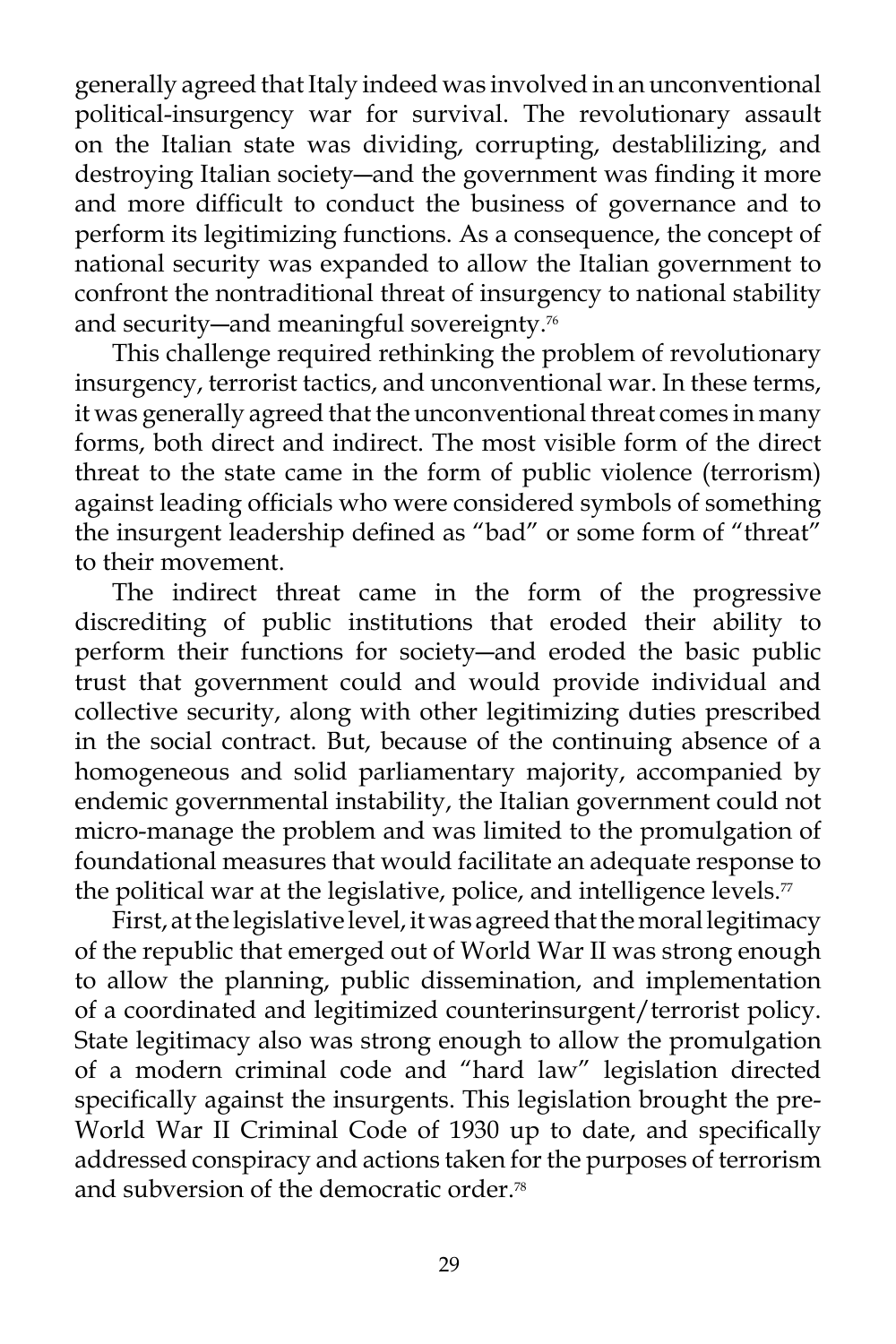Second, at the national security level, it was generally understood that political-insurgency war is, in fact, a series of "wars" within a general war against the state. These wars represent the major strategic dimensions that determine the outcome of the general war and take into account the so-called "forgotten" political-psychological-socioeconomic-moral dimensions of conflict that make the difference between winning the battles―or winning the war itself. Both Carl von Clausewitz and Niccolo Michiavelli covered these dimensions in their treatises on conducting war, and both philosophers taught that war was not a strictly military effort.<sup>79</sup> Michiavelli, for example, argues that good laws and good arms allow the leader with *virtu* to master *fortuna* to take―or maintain―effective control of a state. Superior *virtu* consists of six related elements: (1) a well-disciplined and trained security force; (2) careful planning for the application of that force before and after power is achieved; (3) the skillful use of spies (intelligence); (4) isolation of the enemy from his sources of support; (5) *unison* (unity) of political-military effort; and (6) perceived moral rectitude (self-restraint and justice).<sup>80</sup> Italian strategic leaders also understood that this particular conflict was an internal affair. It was Italian vs. Italian. As a result, there was no way this confrontation could be allowed to degenerate into a simple military or "Dirty War." This war would have to be fought with *prudenza* (prudence) so as to avoid, as much as possible, any damage to the future state of peace, prosperity, stability, and security of the country.<sup>81</sup>

 Thus, third, the conduct of the diverse wars within the general war could not be left to the discordant elements of the state bureaucracy working separately and with their own agendas. There would also have to be (1) a strong attempt to achieve a certain level of "unity of effort" (*unison*, in Michaevelli's terms) that would be made effective by (2) a unified intelligence capability. As a consequence, the Italian government created a temporary Counter-Terrorism Task Force. That organization was given the primary responsibility for intelligence collection and counterterrorist operations, and placed under the control of late Carabinieri general Carlo Alberto della Chiesa.<sup>82</sup> The para-military Carabinieri understand how to plan and coordinate action, and have the full police power throughout the entire Italian national territory. Thus, intelligence, operational planning, and multiorganizational coordination, to the extent that it was achieved,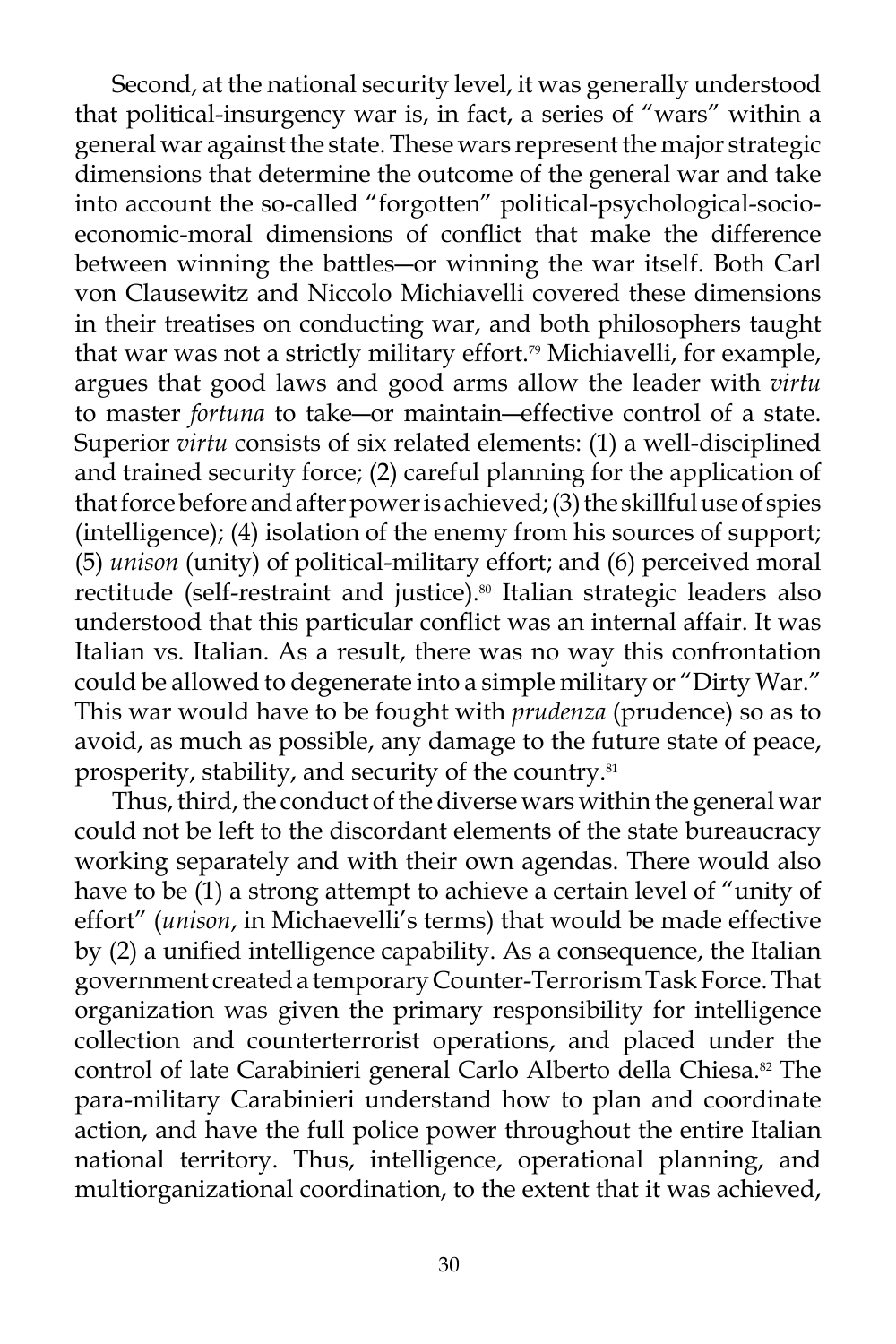essentially fell to that organization. As a result, the regular Italian armed forces generally took over routine, inconspicuous, and unobtrusive police functions to allow the State Police, other police forces, and the national Carabinieri freedom to concentrate on the counterinsurgency mission. Under Carabinieri leadership, long-term and short-term mutually supportive objectives were determined and pursued, and the war was discreetly brought under control as early as 1981-82.83

 Additionally, two other extremely important factors were at work in the process of response to the revolutionary program. The first had to do with the intelligence component of the conflict. The second factor that influenced heavily the outcome of the counterinsurgency effort and the type of internal peace that was ultimately achieved was the use of power.

 *Intelligence.* The legitimacy of the various disunited insurgent organizations was questioned from the outset. Even though 259 of the 297 leftist groups claiming responsibility for diverse terrorist acts were classified as communist, the legal parliamentary Communist Party of Italy (PCI) denied responsibility for taking a violent approach to achieving control of the state. Throughout 1968-82, the PCI "wrapped itself in the flag of the Italian republic," insisted on its commitment to a pluralist society, and withheld its support from the combatant communists.84 In that context, it was probably the role of the PCI that was decisive in bringing the insurgency under control within a relatively short period. That is to say, the PCI role in providing intelligence to the state security apparatus was key. The PCI's capillary structure―strengthened by a large number of efficient ancillary organizations―was able to identify and locate specific terrorist organizations, leaders, and members. The PCI furnished a great deal of this human intelligence to the Counter-Terrorist Task Force and made it appear to be much more efficient and effective than it would have otherwise been. In any case, timely and accurate human intelligence provided by the PCI considerably enhanced Italian government efforts to find, discredit, and neutralize revolutionary insurgent organizations and leadership.<sup>85</sup>

*Power*. In an urban insurgency situation, there are normally no identifiable enemy military formations to attack and destroy and no specific geographical territory to take and hold. Moreover, the enemy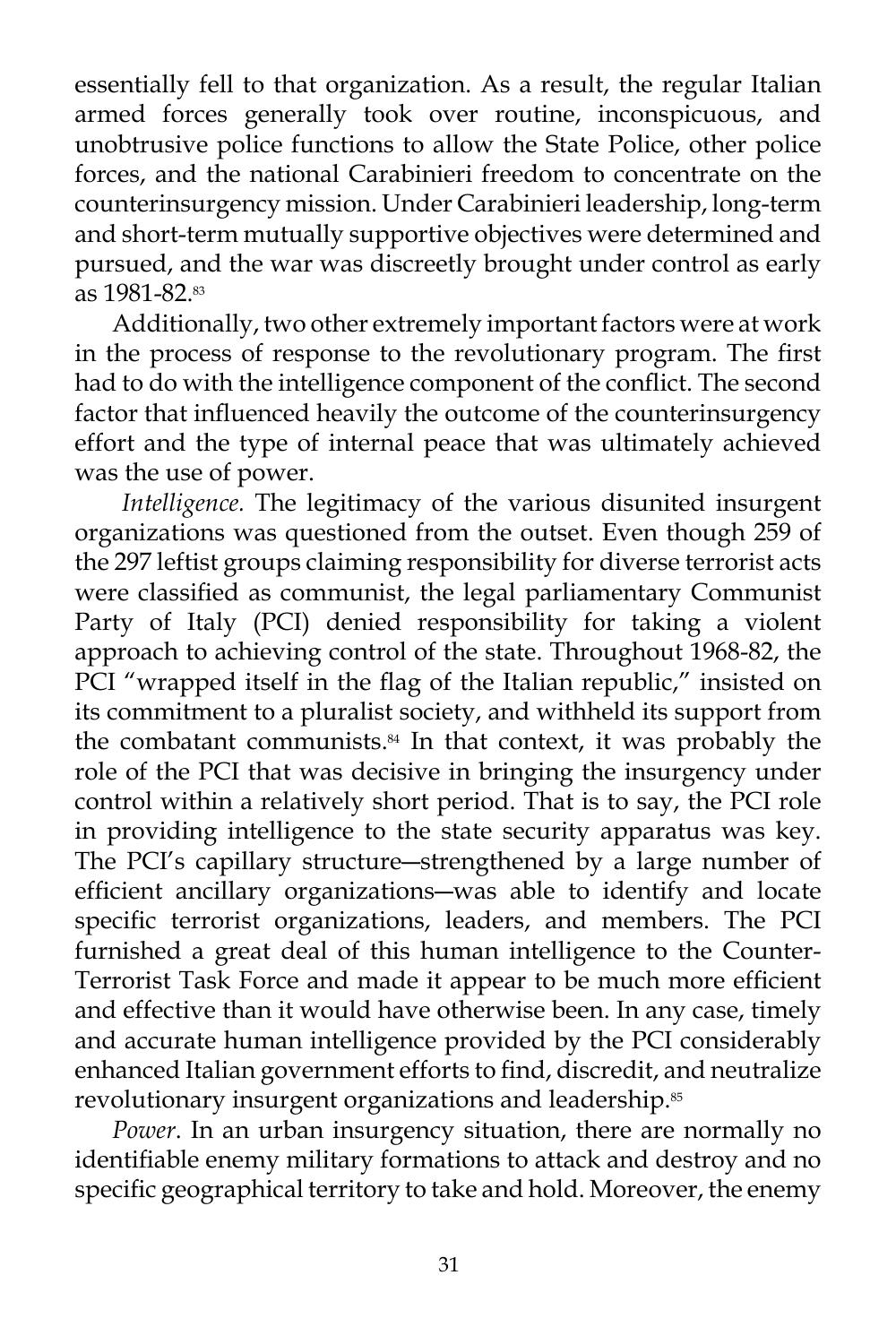is living and mingling together with ordinary citizens, and there is no obvious way to determine which Italian is or is not a member of a revolutionary movement. Under these conditions, the enemy must be very carefully discerned and isolated from the rest of the population. This is crucial because, in the words of General John R. Galvin, U.S. Army, (Retired), "The resulting burden on the military institution is large. Not only must it subdue an armed adversary while attempting to provide security to the civilian population, it also must avoid inadvertently furthering the insurgents' cause. If, for example, the military's actions in killing 50 guerrillas cause 200 previously uncommitted citizens to join the insurgent cause, the use of force will have been counterproductive."<sup>86</sup>

 Thus power must be considered as multilayered and combining "hard" and "soft" elements―political, psychological, moral, informational, economic, societal, military, police, and civil bureaucratic activities―that can be brought to bear appropriately on the causes as well as the perpetrators of violence.<sup>87</sup> In Michaevelli's terms, exceptional prudence (*prudenza*) is required in applying power in any internal―and external―situation, depending on the desired outcome.88 The blunt hard power exercised by conventional military organizations supported by tanks, artillery, and aircraft in urban space is likely to be counterproductive―or irrelevant, at best. In a large number of cases, the more subtle use of soft power supported by relevant information warfare, careful intelligence work, and surgical precision in removing specific individual men and women insurgents from the general populace has proven effective―and imperative.<sup>89</sup>

 For example, the Italian Carabinieri replaced the smart bomb aimed at an apartment in downtown Milan with a discrete knock on the apartment door. In doing that, they were able to destroy an enemy cell and *not* destroy an apartment building and displace the residents in the process. The Carabinieri gained the approval and admiration of the community―and contributed directly to the enhancement of the popular perception that governmental authority was genuine and effective, and used for reasonable and fair (that is, legitimate) purposes.<sup>90</sup>

 Response to the revolutionary program on the part of external powers, such as the United States and other Western countries,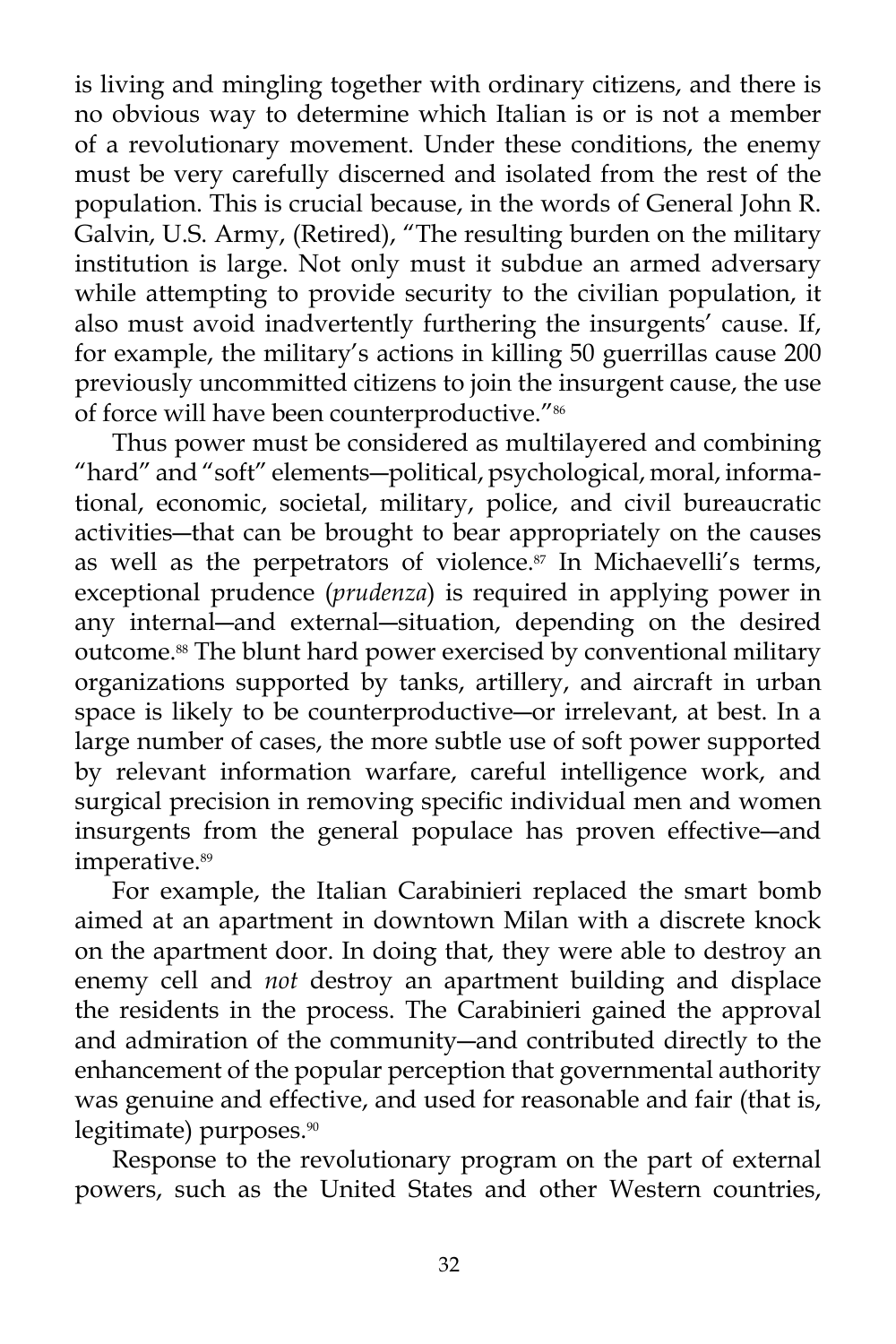proved to be relatively ineffective. If credit is given where it is due, the Italian state deserves most―but not all―of the credit for effectively bringing the insurgency under control. It is important to remember that governmental success was at least partially based on a certain level of failure and isolation on the part of the insurgent organizations.<sup>91</sup>

# **Key Points and Lessons.**

- The Italian urban insurgency included a large group of diverse organizations motivated to the violent replacement of a "moribund" capitalist system. It relied on internal urban strategies from which to develop a support base and to act as an ideological substitute for conventional war.
- The primary insurgent organization, the Red Brigades, utilized a vigorous, wide-spread, and violent set of terrorist tactics to implement its objective of bringing down the Italian state.
- The Red Brigades were organized into logistical and mass brigades. The logistical brigades operated overtly to provide support to the mass brigades. The mass brigades operated covertly, and were responsible for intelligence and operations.
- The Red Brigades were derived out of political-social violence, and their primary objective was to destroy the political equilibrium of Italy to enable the dictatorship of the proletariat.
- The Italian government—once it made the political decision to treat the 10-year-old insurgency as a national security problem rather than an increasingly irritating law enforcement issue― planned, organized, and implemented a soft multilayered political-paramilitary response. Not unexpectedly, that strategy generated political stability and the viable possibility of a sustainable peace within a relatively short time.
- As a corollary, it was recognized that the unwillingness or inability of a government to develop a long-term, multidimensional, and morally acceptable strategy to confront an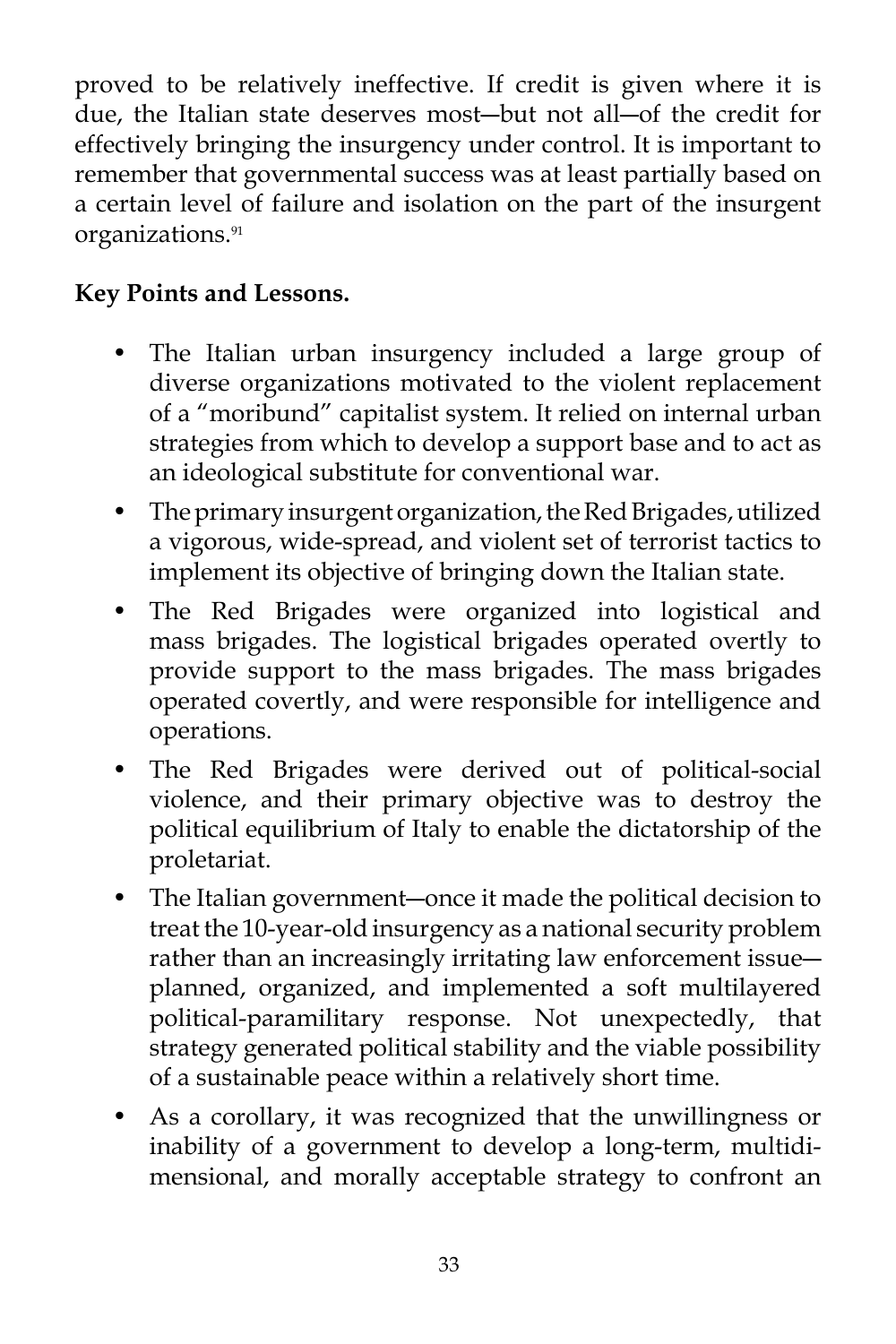insurgency and its associated terrorism is a threat to the stability and sovereignty of the state itself. In these terms, the state has the clear responsibility to take legitimizing measures to confront insurgency and avoid possible state failure.

These hard-won lessons, learned from the Italian experience with urban insurgency, and its associated terrorism, are all too relevant to the "new" political wars of the 21st century. Sun Tzu argues that "those skilled in war subdue the enemy's army without battle. They capture his cities without assaulting them and overthrow his state without protracted operations."<sup>92</sup>

### **OUT OF THE SHADOWS OF THE PAST: IMAGES OF THE FUTURE**

 Victory in any kind of war―including insurgency war―is not simply the sum of the battles won or lost over the course of a conflict. Rather, it is the product of connecting and weighting the various political, economic, informational, and security elements of national power in support of a unifying political goal. Lessons from over a half-century of bitter experience suffered by governments involved in dealing with destabilizing internal conflicts show that a given response to a given threat often ends―or continues―short of achieving the desired peace. Too often, this is because too much time, treasure, and blood are dedicated to tactical and operational concerns as opposed to defining and implementing the strategic political end-game.

 Moreover, it would be a terrible mistake to assume that there is nothing to be learned from past insurgency wars. On the contrary, in the "savage wars of peace" of the current and future eras, the lessons learned from earlier experience are all too relevant. Thus, this monograph emphasizes some strategic-level lessons learned over the past several years. The most salient points and lessons are seen― to one degree or another―in the Argentine, Peruvian, and Italian insurgency/terrorism cases outlined above. Among other things, the Argentine case provides a basis from which to examine the problem of current and future populism and urban insurgency. All three cases―but especially the Peruvian case―invoke the fundamental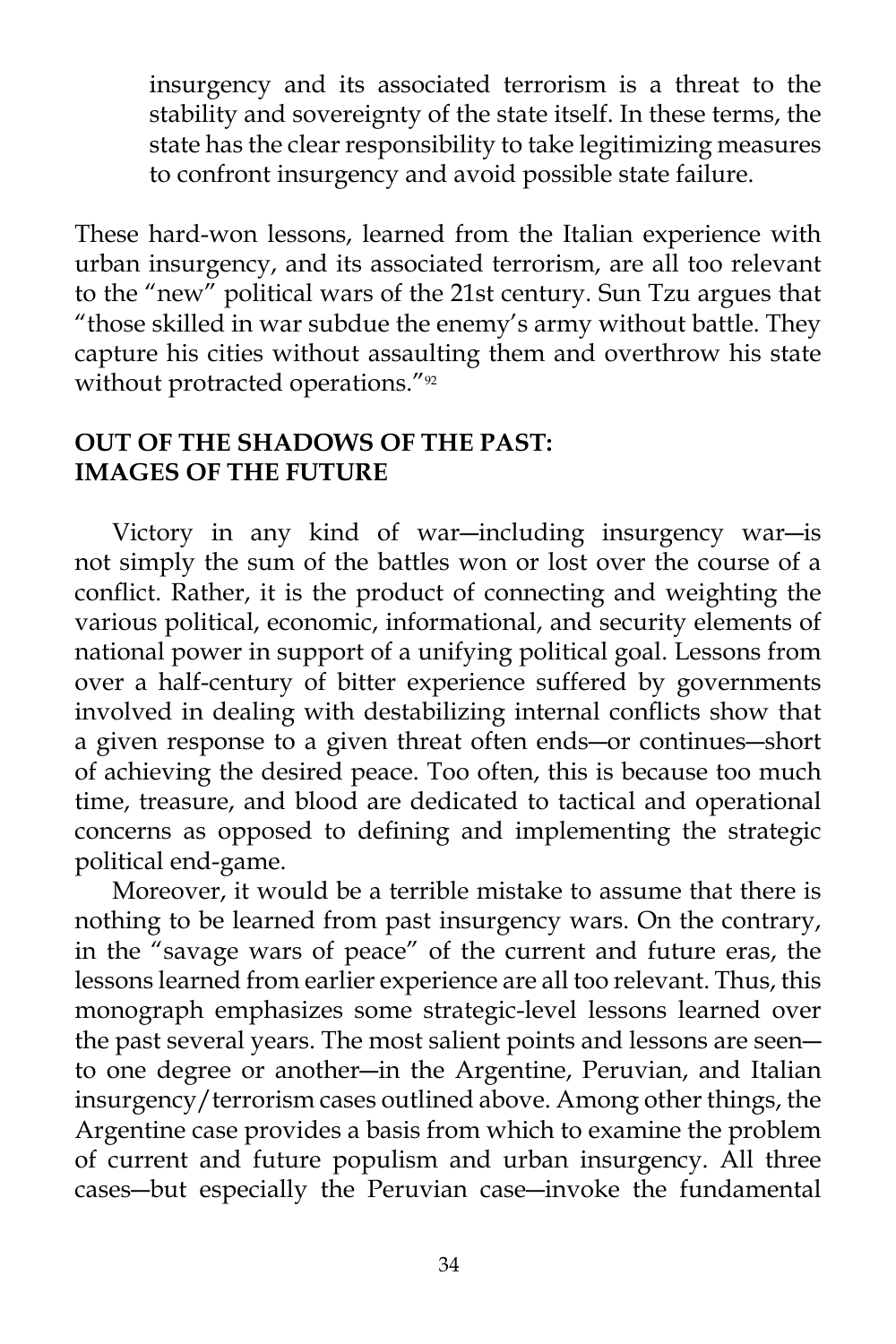strategic political issue of state failure, and why it matters. The Italian case illustrates good governmental decisionmaking regarding the question of military vs. political victory in internal conflict and has its implications for the future of the state.

### **Populism and Urban Insurgency.**

 A map of the 21st century security situation shows 79 low-intensity conflicts, 32 complex emergencies, and 18 ethnic wars, overlapping with 175 small-scale contingencies ongoing throughout the world. $93$ Nationalist and separatist discontent, often accompanied by populist militancy, appears to provide fuel for most of these conflicts. In this connection, weak, corrupt, incompetent, misguided, and/or insensitive governments cannot or will not satisfy the legitimate expectations of their peoples―and add more fuel to the conflict syndrome. As a consequence, armed nonstate insurgent groups all over the world are challenging democratic as well as undemocratic governments' physical and moral right to govern.94

 Latin America is only one example of this political turmoil. Since 1945, internal conflict in the region has been a series of confrontations between populist reform movements―sometimes radical, sometimes moderate, and occasionally (as in Peronist Argentina) quasi-fascist. But, the main line of internal conflict in Latin America, and elsewhere in the world, has been between the various populist forces and those of the existing oligarchic social and economic structures. The basic problem is that the transition to democracy is not satisfying the socioeconomic expectations of the populace. Likewise, the transition to free market economies is not satisfying expectations.<sup>95</sup>

 Ambitious populist leaders such as Evo Morales in Bolivia, Hugo Chavez in Venezuela, and others exploit these popular grievances to catapult themselves into political power―and stay there. Their success stems from solemn promises―made directly to the urban masses―to solve national and individual problems without regard to slow, obstructive, and corrupted democratic processes. Thus, through mass mobilization and supporting demonstrations, demagogic populist leaders are in a position to claim a mandate to place themselves above elections, political parties, legislatures, and courts—and govern as they see fit.<sup>96</sup>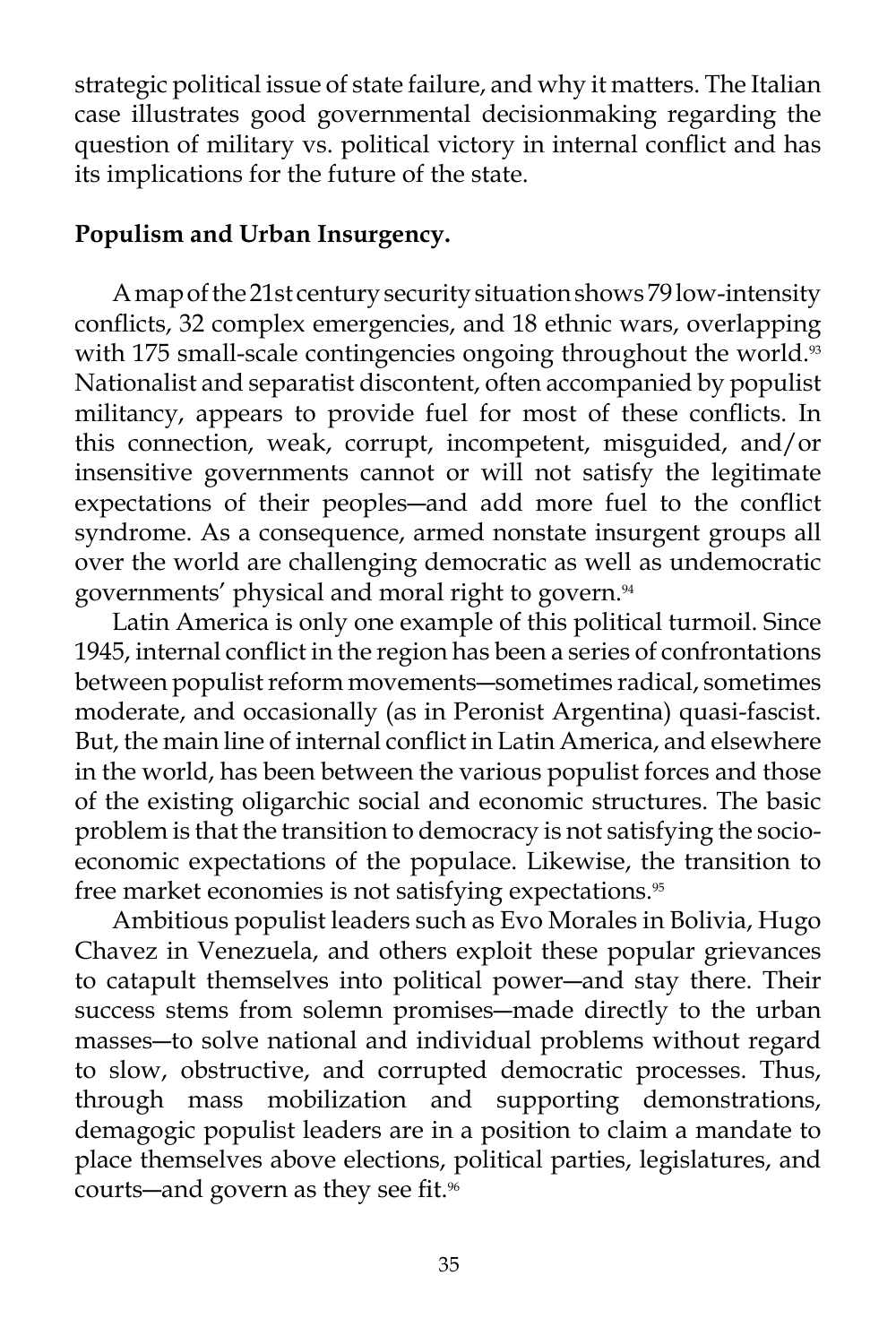In testimony before the U.S. Congress on March 24, 2004, General James T. Hill, U.S. Army, commander of the U.S. Southern Command, stated that, "Traditional threats [in Latin America] are now complicated by an emerging threat best described as radical populism . . . . That threat emerges when populism becomes radicalized by a leader who increasingly uses his position . . . to infringe gradually upon the rights of all citizens."<sup>97</sup> The threat becomes serious when a populist leader relies on the increasing use of repressive violence as an effective deterrent against any and all opponents. Under these conditions, can an insurgency be far behind?

In considering urban insurgency as a likely contemporary strategic approach to political war, this monograph goes against the conventional wisdom and the Leninist-Maoist tradition of ruralbased insurgency. Ironically, we emphasize the urban approach for the same fundamental reasons Lenin reluctantly took his party cadre into rural Russia, and Mao happily concentrated his organizational efforts in the rural space of China. Simply put, that is where the people are. Nevertheless, it must be remembered that, as important as populism, its associated instability, and probable insurgency might be in a given threat environment, it is only a symptom―not necessarily a threat in itself. Rather, the ultimate threat is state failure.

### **The Issue of State Failure.**

 State failure is an evolutionary process, not an outcome. This state of affairs is often brought on by poor, irresponsible, and insensitive governance, and leads to at least one other very fundamental reason why states fail. That is, state failure can be a process that is exacerbated by nonstate (insurgent) groups that, for whatever reason, want to take down or exercise illicit control over a given government. In Latin America, Colombia is, Peru has been, and both continue to be good examples of this. The narco-insurgent/terrorist nexus in those countries represents an unconventional, asymmetric threat to the authority of the central governments. Through murder, kidnapping, corruption, intimidation, destruction of infrastructure, and other means of coercion and persuasion, these violent, internal, nonstate actors compromise the exercise of state authority. The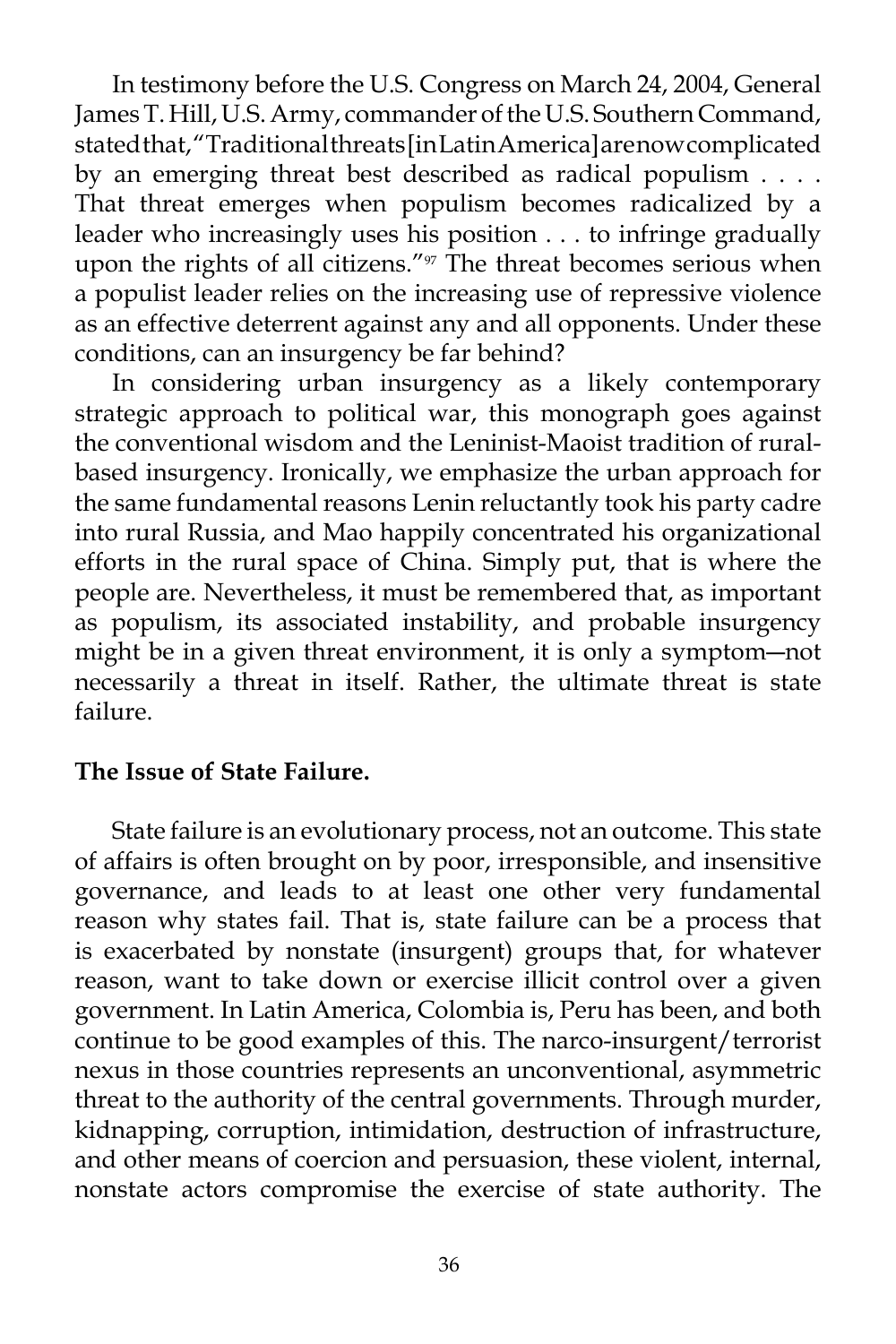government and its institutions become progressively less and less capable of performing the tasks of governance, including exercising their fundamental personal security functions to protect citizens. As a result, the narco-insurgents become increasingly wealthy and powerful, and affected countries deteriorate further and further toward failed state status.<sup>98</sup>

 Peru's *Sendero Luminoso* calls violent and destructive activities that facilitate the processes of state failure armed propaganda. Drug cartels operating in that country and throughout the Andean Ridge of South America and elsewhere call these activities business incentives. Thus, in addition to helping to provide wider latitude to further their specific objectives, *Sendero*'s and other violent nonstate actors' armed propaganda and business incentives are aimed at lessening a regime's credibility and capability in terms of its ability and willingness to govern and develop its national territory and society. This debilitating and destabilizing activity generates the most dangerous long-term security challenge facing the global community today.<sup>99</sup>

 More specifically, failing or failed states in Latin America, Africa, the Middle-East, and Asia are breeding grounds for instability, insurgency, and terrorism. A breakdown in institutional governance can breed or exacerbate humanitarian disasters and major refugee flows. Such states can host networks of all kinds, including criminal business enterprises and/or some form of ideological, religious, or populist crusade. They also spawn a variety of pernicious and lethal activities and outcomes, including torture and murder; poverty, starvation, and disease; the recruitment and use of child soldiers; trafficking in women and human organs for transplants; trafficking and proliferation of conventional weapons systems and weapons of mass destruction; genocide, ethnic cleansing, warlordism; and criminal anarchy and insurgency. At the same time, these networks and activities normally are unconfined and spill over into regional syndromes of destabilization and conflict.**<sup>100</sup>**

Additionally, failing and failed states simply do not go away. Ample evidence demonstrates that failing and failed states become dysfunctional states, rogue states, criminal states, narco-states, or new people's democracies. Moreover, failing and failed states tend not to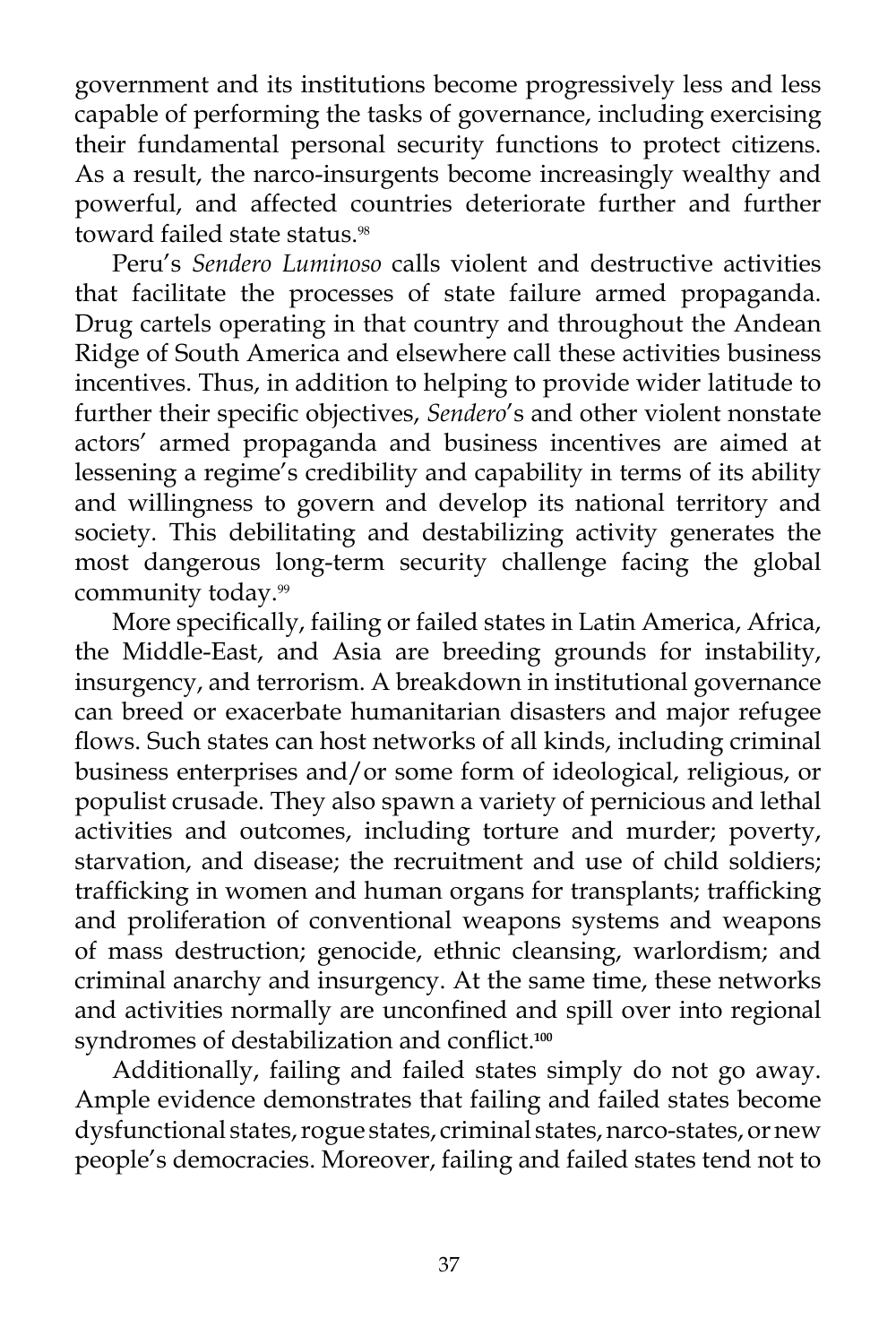(1) buy U.S. and other exporting nations' products, (2) be interested in developing democratic and free market institutions and human rights, or (3) cooperate on shared problems such as illegal drugs, illicit arms flows, debilitating refugee flows, and potentially dangerous environmental problems. In short, the longer they persist, the more they and their associated problems endanger global security, peace, and prosperity.101

### **Military vs. Political Victory.**

 The global security arena may be characterized as a game of chess. In it, protagonists move pieces silently and subtly all over the game board. Under the players' studied direction, each piece represents a different type of devastating power, and may simultaneously conduct its lethal attacks from differing directions. Similarly, each piece shows no mercy against its foe, and is prepared to sacrifice itself to allow another piece the opportunity to destroy a more important adversary―or checkmate the king. Likewise, every player in the global security arena from proverbial pawns to bishops to the queen must attack the adversary and simultaneously cope defensively with several potentially grave types of threats.

 In the real game of global politics, and at a lower level on the likelihood ladder of warfare as a whole, conventional military attack retains certain credibility. Nevertheless, this challenge is frequently complicated by threats and menaces at a higher level of likelihood emanating from rogue states, nonstate and transnational terrorists, insurgents, illegal drug traffickers, organized criminals, warlords, militant fundamentalists, ethnic cleansers, and 1,000 other "snakes" with a cause―and the will to conduct asymmetrical warfare to achieve their own political objectives.102 Logic would, thus, dictate that military organization, training, and equipment must adopt two parallel tracks: the first aimed at direct conventional interstate war, and the second aimed at unconventional nonstate and intrastate political war. But, as in the game of chess, General Sir Frank Kitson, United Kingdom, (Retired), argues that these tracks should not be considered as independent forms of contemporary conflict. They are parts within the concept of total war.103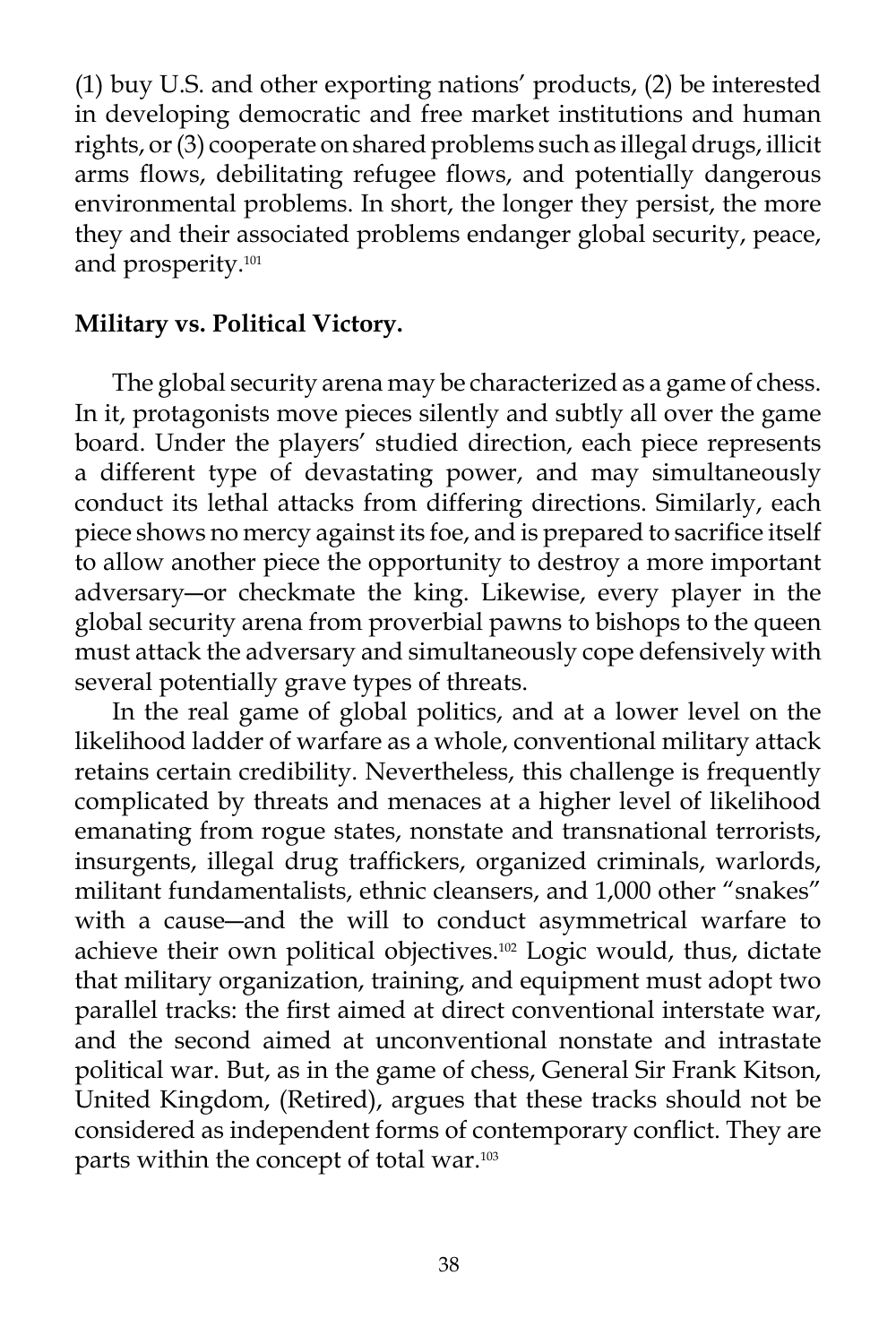In connection with the idea of total war, or warfare as a whole, the military role goes beyond traditional warfighting to unconventional conflict and to consolidating success by providing security and support to partners, other government and international agencies, and nongovernmental organizations in the aftermath. Under these conditions, security forces provide the capabilities needed to consolidate battlefield success and turn it into strategic political victory. Thus, as shown in the Italian case, strategic victory requires not only the defeat of an enemy military or insurgent force, but also the protection of the state's socio-political foundations to ensure a durable and prosperous peace.

In the contemporary global security environment, international organizations and willing national powers are increasingly called on to respond to conflicts generated by all kinds of instabilities and destabilizers. Furthermore, the international community increasingly is expected to provide the leverage to ensure that legitimate governance is given to responsible, incorrupt, and competent leadership that can and will address the political, economic, and social root causes that underlie a given traditional or unconventional conflict. This legitimate governance concept has serious implications in terms of failing and failed states. As demonstrated in the Italian, Peruvian, and Argentine cases, the conscious positive or negative choices that a government makes about how to conduct national security and stability efforts will define the future of the state―through the processes of national reform, regeneration, and protection of citizens' well-being and by extension, global security. Thus, the capability to attain strategic political victory―rather than just military victory―is much more important now and for the future than it has been in the past.104

### **Summary.**

 In sum, instability, violence, and the use of terrorist tactics and strategies in political wars are pervasive in the world today. It is important, then, for the United States and the West―as primary recipients of most of the benefits of global stability and economic integration―to do their utmost to protect and enhance the global order. And that must be done before even more territory, infrastructure,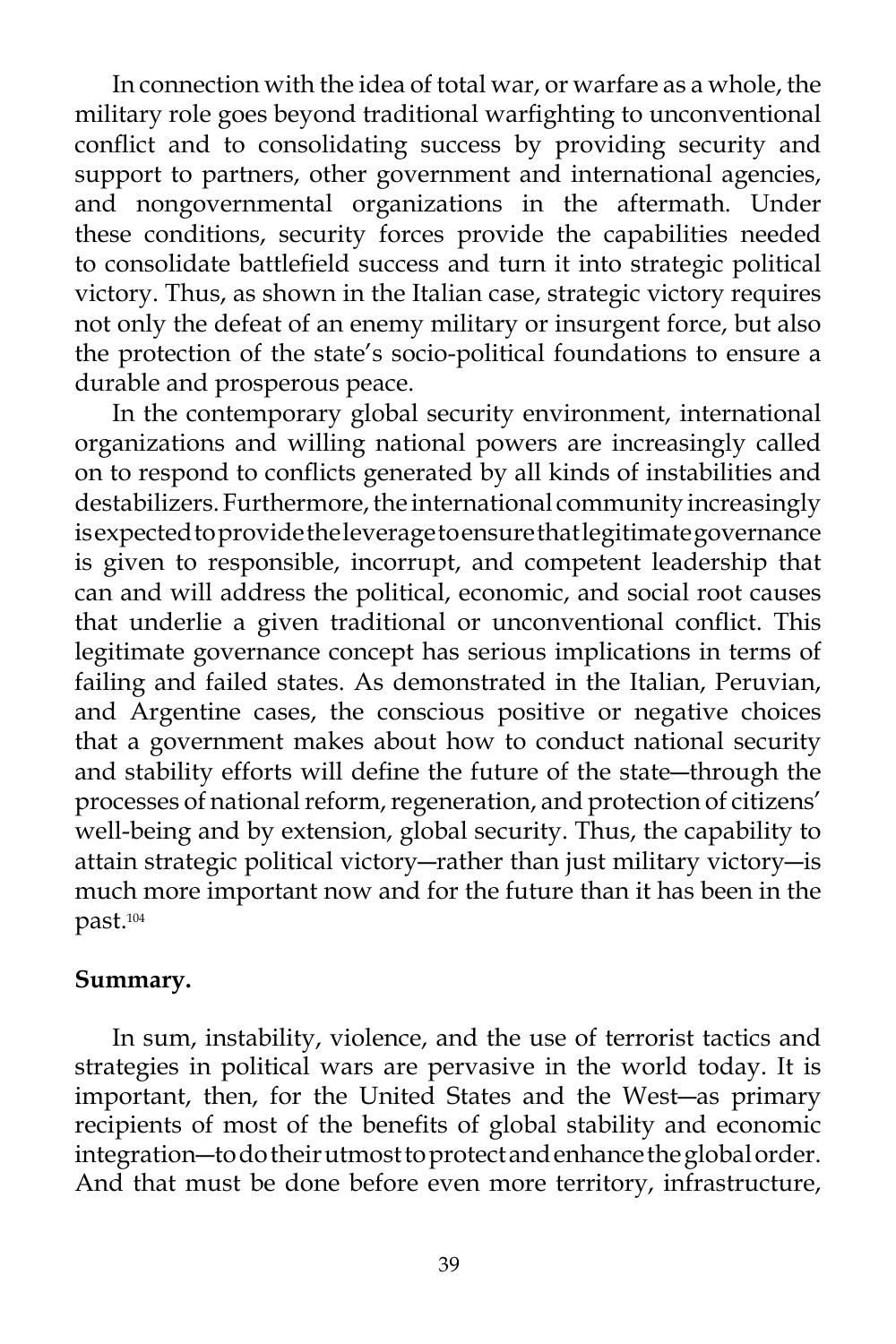and stability are quietly and slowly destroyed, and more thousands of innocents die.

# **RECOMMENDATIONS FOR STRATEGIC LEADERS**

 The study of the fundamental nature of conflict has always been the cornerstone for understanding conventional war.105 It is no less relevant to nontraditional conflict. In the past, some wars tended to be unrealistically viewed as generally amenable to military attrition solutions―the Vietnam War and the two relatively recent Iraq Wars being good examples. In the 21st century, the complex realities of contemporary wars must be understood as holistic processes that rely on various civilian and military agencies and contingents working together in an integrated fashion, to achieve common, workable, and reasonable political-strategic ends.

 Given today's realities, failure to prepare adequately for present and future political-insurgency war contingencies is unconscionable. Experience clearly demonstrates that the tradition of simply training and equipping troops has proven to be an inadequate tacticaloperational reaction to the types of problems that pertain to modern political war. At a minimum, three strategic-level imperatives are needed to begin to deal effectively with contemporary global conflict situations: (1) civil-military and military-to-military dialogue regarding viable security and stability; (2) fundamental education and understanding requirements; and the (3) strategic application of U.S. military power.

# **Dialogue on Security and Stability.**

 At the highest levels, a beginning point from which to work toward viable security and stability would be to:

- Help advance a nation's or region's understanding of the conventional and unconventional security concerns and threats facing it,
- Develop permanent civil-military mechanisms for addressing these concerns and threats,
- Obtain consensus on common principles and concepts of security and stability to address real threats stemming from general concerns, and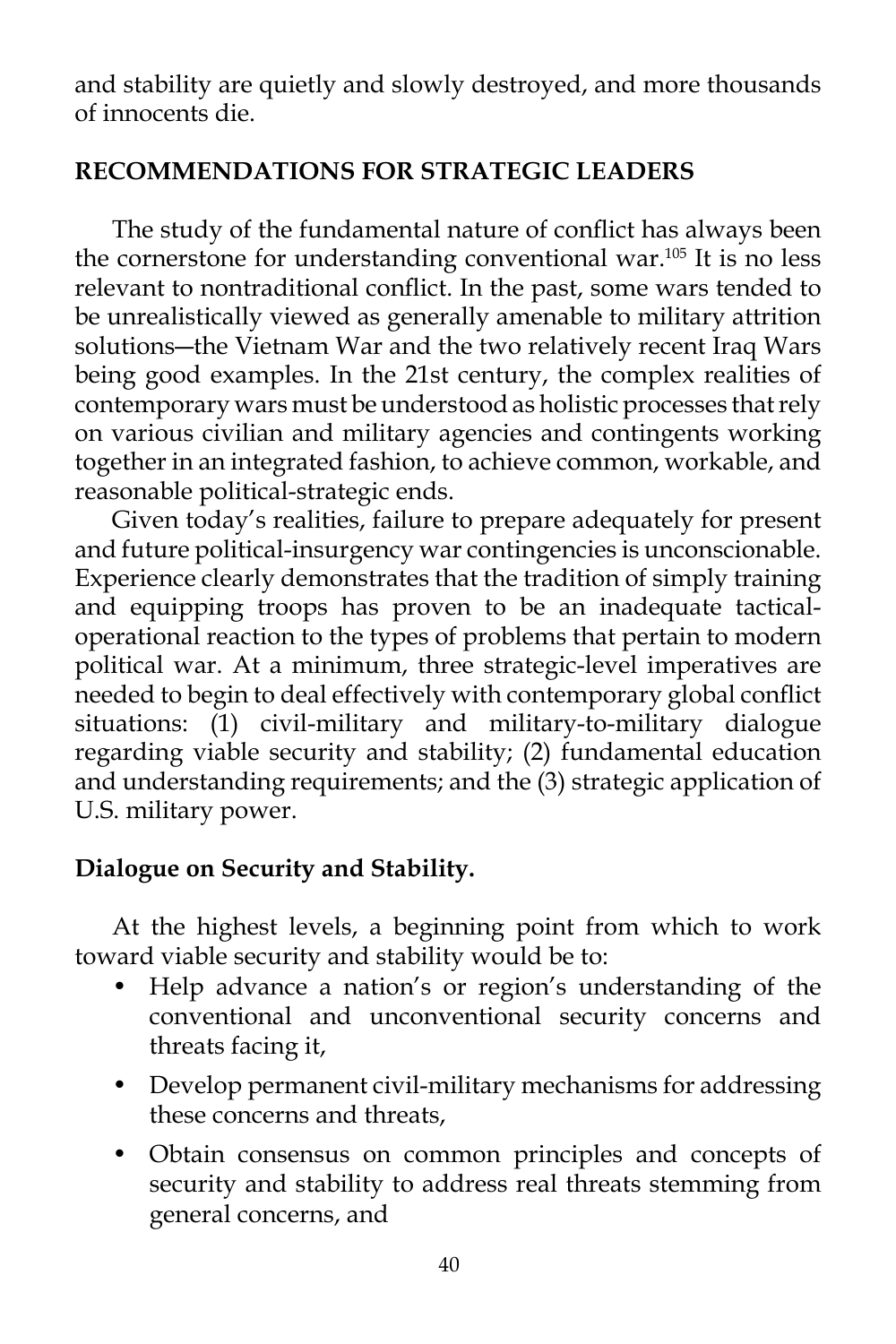• Foster expanded political-military dialogue and cooperation in an atmosphere of mutual respect for sovereignty and understanding diverse points of view.

# **Education and Understanding.**

 At base, however, education and understanding are key to success in dealing with political war. Thus, the political issue in conflict dominates threat and response at two related levels: (1) leader development and (2) development of strategic clarity.

*Leader Development.* The ambiguous multidimensional politicalpsychological nature of contemporary political conflict situations forces the redefinition of long-used terms. In this connection, civilian and military leaders at all levels must learn that:

- The enemy is not necessarily a recognizable military entity or an industrial capability to make traditional war. The enemy is also the individual political actor that plans and implements illegal violence, and exploits the causes of violence for his own self-determined purposes. In these terms, another very real enemy is recognized now to exist in the form of poverty, disease, and other nonhuman destabilizers that must be dealt with early and aggressively.
- Power is no longer confined to combat firepower directed at a uniformed enemy military formation or industrial complex. Power is multilevel, consisting of coordinated political, psychological, moral, informational, economic, social, military, and police activity that can be brought to bear discretely on the causes as well as the perpetrators of illegal violence.
- Victory or success is not an unconditional surrender marked by a formally signed document terminating a conflict. In the absence of an easily identifiable human foe to attack and destroy, there is no specific territory to take and hold, no single credible government or political actor with which to deal, no guarantee that any agreement between or among contending authorities will be honored, and no specific rules to guide leadership in a given civil-military engagement process.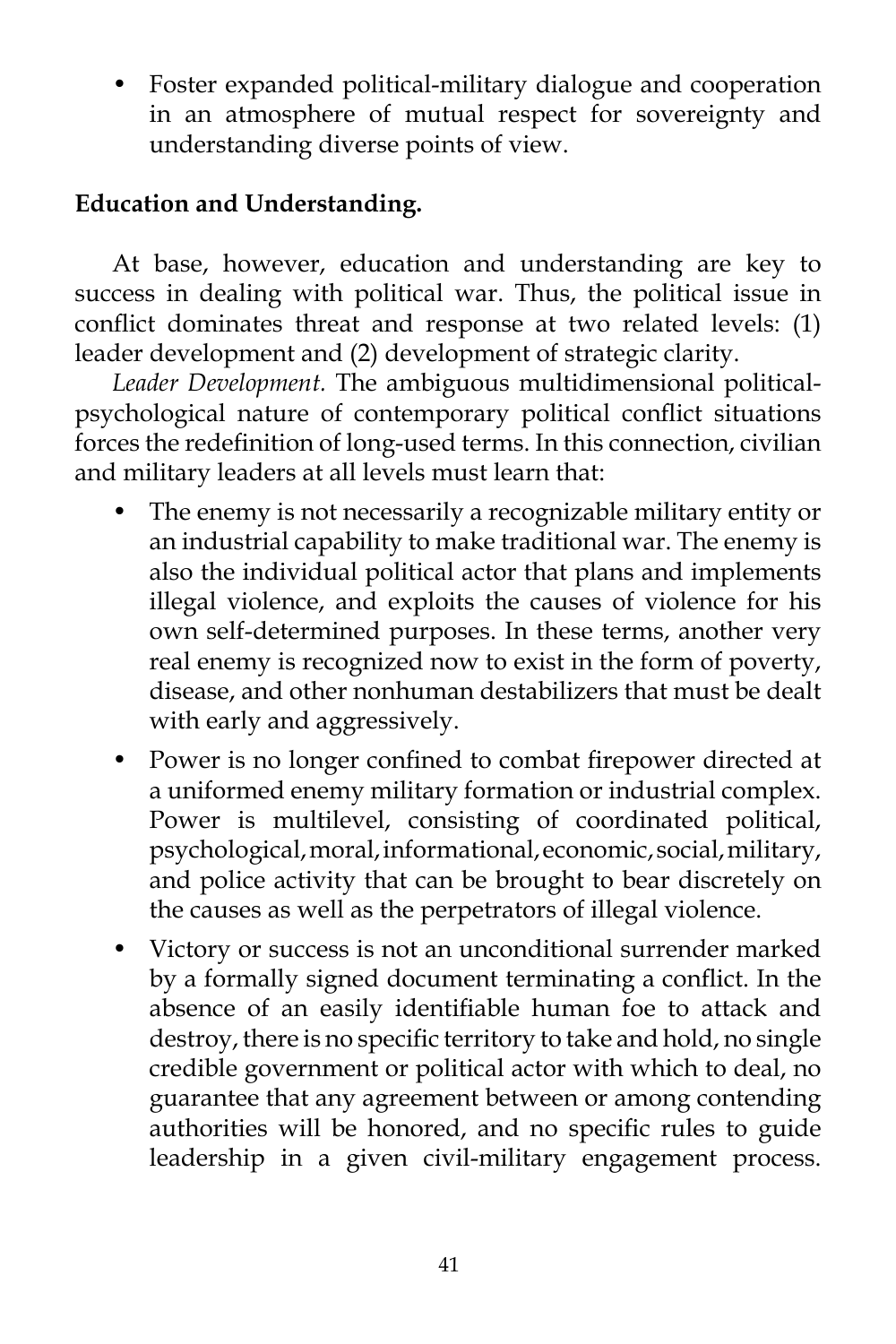Victory, perhaps with an international impetus, is now more and more defined as the achievement of a sustainable peace. Those who would declare victory and go home before achieving the foundations for a sustainable peace must be prepared to return and deal with the problem again―and again.

- Conflict is not a military-to-military war of attrition. Conflict now involves entire populations. It involves a large number of national civilian and military agencies, external national civilian organizations, international organizations, nongovernmental organizational and subnational indigenous actors, all dealing one way or another with myriad threats to global, regional, and national security, peace, and wellbeing. Thus, conflict is not only multidimensional, but also multiorganizational.
- Finally, at this level, contemporary conflict situations are not limited―they are total. Conflict is not a kind of appendage―a lesser or limited thing―to the development or disruption of collective or individual well-being. As long as nonhuman destabilizers such as poverty and disease exist that can lead to the destruction of a people, a society, and/or a government―there is conflict. These are the root causes that human destabilizers exploit to implement their programs to take down violently a government, destroy a society, or cause great harm to a society.

 *Educational Solutions for Strategic Clarity.* At a minimum, there are seven educational and cultural imperatives to modify traditional war and ethno-centric mindsets, and to develop the leader judgment needed to deal more effectively with complex, politically dominated, multidimensional, multiorganizational, multinational, and multicultural contingencies:

Strategic civilian and military leaders at all levels must learn the fundamental nature of subversion and insurgency, with particular reference to the way in which military and nonmilitary and lethal and nonlethal force can be employed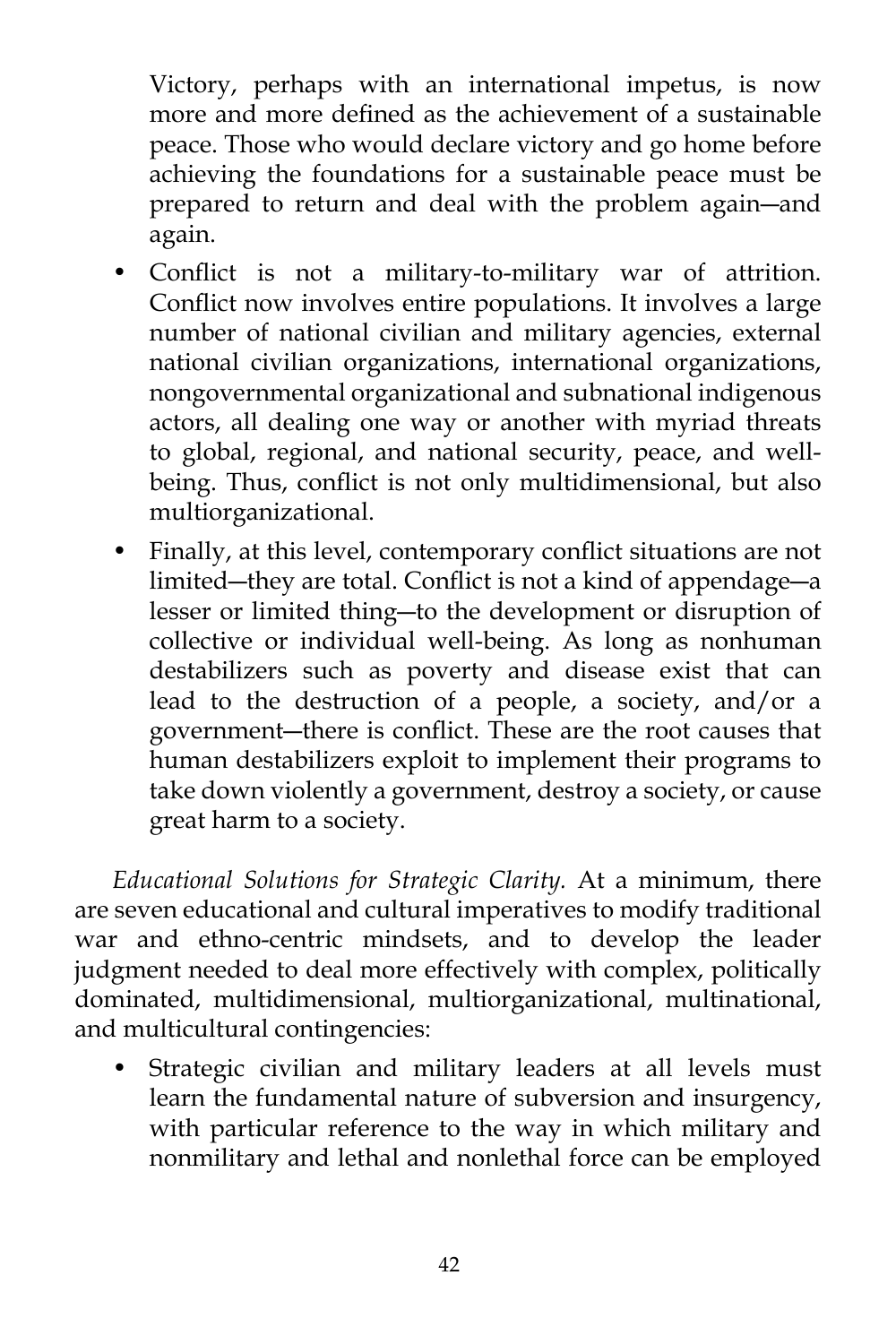to achieve political ends; and the way in which political considerations affect the use of force. Additionally, leaders need to understand the strategic and political-psychological implications of operational and tactical actions.

- Strategic leaders must understand that the number of battlefield victories or the number of enemies arrested or killed has meaning only to extent that such actions contribute directly to the legitimate strengthening of the state.
- Civilian and military personnel must be able to operate effectively and collegially in coalitions or multinational contingents. They must also acquire the ability to deal collegially with civilian populations and local and global media. As a consequence, efforts that enhance interagency as well as international cultural awareness―such as civilian and military exchange programs, language training programs, and combined (multinational) exercises―must be revitalized and expanded.
- Strategic leaders must learn how to cooperatively and collegially plan and implement an operation employing a full complex of diverse organizations—internal agencies, international organizations, nongovernmental organizations, and coalition/partnership civil-military organizations.
- Strategic leaders must learn that an intelligence capability several steps beyond the usual is required for small politicalinsurgency wars. This capability involves active utilization of intelligence operations as a dominant element of both strategy and tactics. Thus, commanders and leaders at all levels must be responsible for collecting and exploiting timely intelligence. The lowest military echelon where adequate intelligence assets generally have been concentrated is at the division or brigade level. Yet, military operations in most contemporary conflicts are normally conducted by battalion and smaller units.
- Strategic civilian and military leaders must understand that nonstate political actors in any kind of intrastate conflict are likely to have at their disposal an awesome array of conventional and unconventional weaponry. Political wars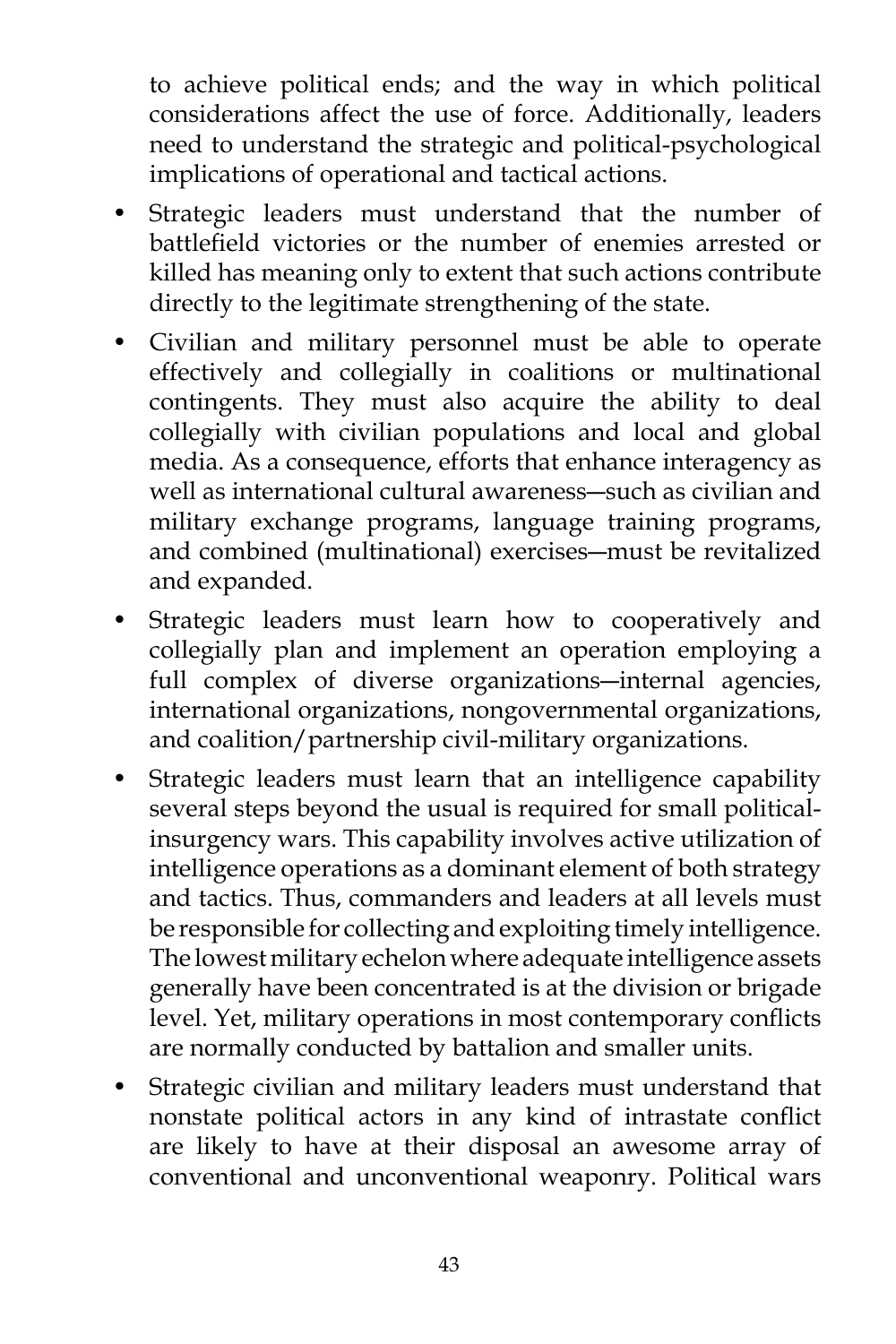have and will continue to place military forces and civilian support contingents into harm's way. Thus, leadership must be prepared to deal effectively and decisively with that kind of threat.

 • Finally, leadership at all levels must understand that generating a more complete unity of effort and concomitant strategic clarity is imperative in contemporary political war. Strategic leaders must establish the appropriate politicalorganizational mechanisms to achieve effective national and coalitional unity of effort. They must ensure that the application of the various national and international civilian and military instruments of power contributes directly to the achievement of a mutually agreed―or mandated―end-state.

*The Strategic Application of U.S. Military Power.* At the outset, it should be noted that the ultimate responsibility for stability and security lies with governments directly involved in political war. Yet, the United States and other Western countries as interested outside actors, have indispensable experience, resources, and political influence that can adapt military efficacy to a given strategic threat. This task, with those outlined above, extends to professional multilateral civil-military education and leader development:

 Primary Recommendations. At the least, a carefully designed and relatively modest assistance program could increase vastly the speed at which civil-military institutions professionalize and modernize themselves. A short list of the most important areas for improvement would include:

- Development of strategy,
- Development of end-state planning capabilities,
- Training and doctrine for joint and combined operations,
- Improvement in the collection, fusion, evaluation, and dissemination of usable and timely intelligence,
- Development of quick-reaction capabilities, and
- Improvement in transport capability and lift.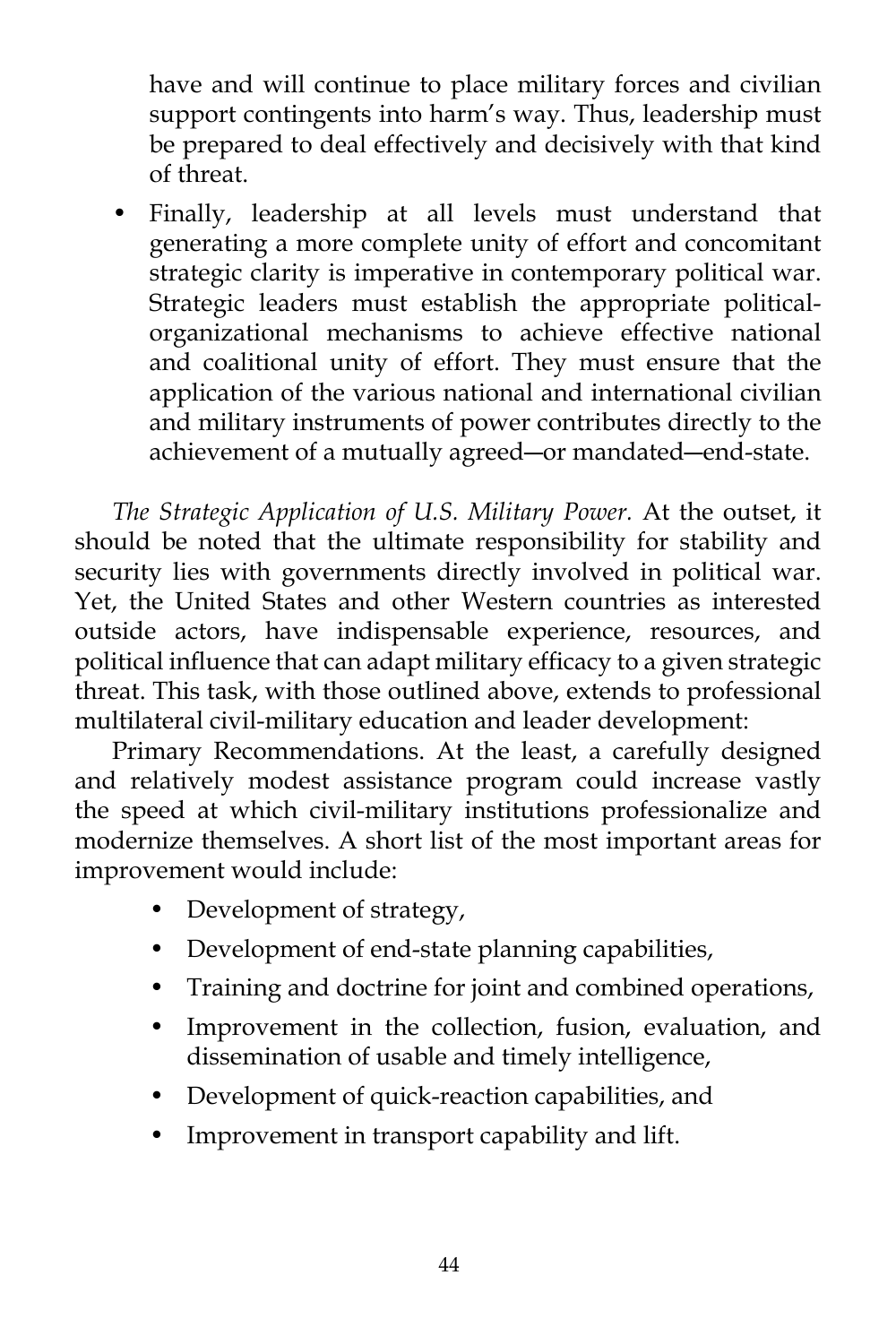Some More Advanced Recommendations. A short list of additional areas for improvement would include:

- Help define and implement nontraditional national interests centering on national "well-being" and effective sovereignty (control of territory and the body politic),
- Help implement the application of all the instruments of national and international power―including the full integration of legitimate civilian partners―as a part of a synergistic security/stability process,
- Help teach and apply the notion of indirect engagement versus direct involvement,
- Help teach and apply the notion of multiple centers of gravity, and how to defend one's own centers of gravity as well as attack those of an opponent,
- Help teach and apply the power of information and public diplomacy and an understanding of the penalties that are paid when these instruments of power are not used, channeled, or harnessed,
- Help indigenous leadership understand that governmental inaction can be as much of a threat to stability and security as any other destabilizer, and
- Ensure that direct and indirect military aid to a given government makes a specific contribution to its strategic objectives of promoting democracy, human rights, economic development, social justice, personal and collective security, and creating an environment for sustainable peace.

# **A Cautionary Concluding Note.**

 The above outline of fundamental strategic recommendations takes us back to where we began. This list of recommendations provides the basis for the understanding and judgment that civilian and military leaders must have to be clear on what the situation *is* and what it *is not*. The hard evidence over time underscores the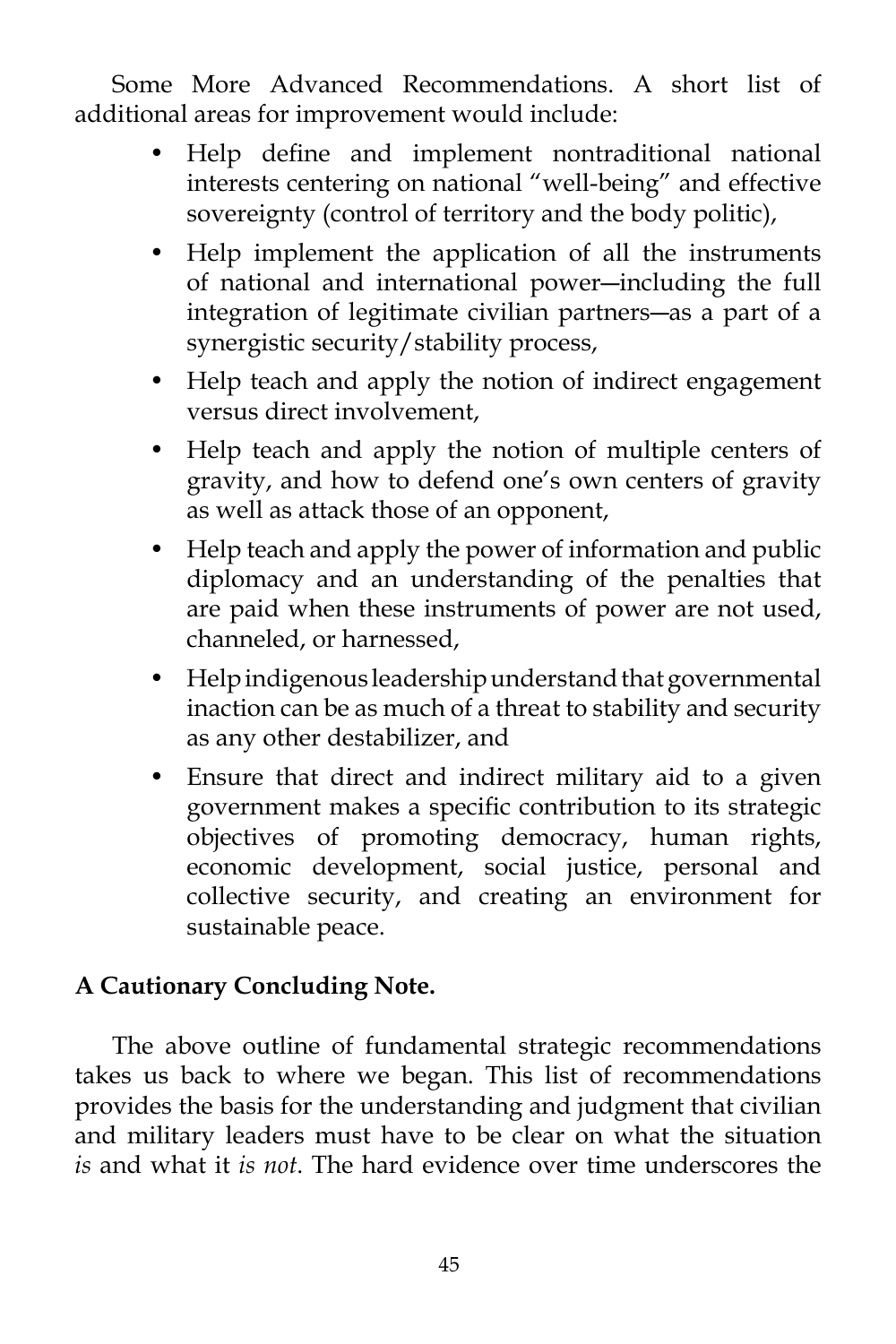wisdom of Clausewitz's dictum, "The first, the supreme, the most far-reaching act of judgment that the statesman and the commander have to make is to establish . . . the kind of war on which they are embarking; neither mistaking it for, nor trying to turn it into, something that is alien to its nature."<sup>106</sup>

 These recommendations take us beyond doing "something" for something's sake. They take us beyond developing budgets, force structure, and equipment packages for a given crisis situation. They take us beyond asking, "What are we going to do?" "Who is going to command and control the effort?" "How is it to be done?" These imperatives take us to the development of a mutually agreedupon strategic vision (that is, the political end-game). In turn, these imperatives take us to the cooperative, holistic, and long-term planning and implementation of the strategic ends, ways and means that directly support the achievement of the political end-game.<sup>107</sup>

 There is very little glamour, only a few sound bites, and not many career enhancement possibilities inherent in much of the work outlined above, but it does have great potential for directing progress toward democracy, stability, and sustainable peace.

### **ENDNOTES**

 1. Paul E. Smith, *On Political War*, Washington, DC: National Defense University Press, 1989, p. 3. This encompasses what B. H. Liddell Hart, drawing from Sun Tzu, calls the indirect approach to war. "The perfection of strategy would be, therefore, to produce a decision without any serious fighting. . . . Thus, those skilled in war subdue the enemy's army without battle. They capture his cities without assaulting them and overthrow his state without protracted operations." B. H. Liddell Hart*, Strategy*, 2d revised edition, New York: Signet, 1967, p. 324; and Sun Tzu, *The Art of War*, Samuel B., Griffith, trans., London: Oxford University Press, 1971, p. 79.

 2. See Martha Crenshaw, ed., *Terrorism, Legitimacy, and Power: The Consequences of Political Violence*, Middletown, CT: Wesleyan University Press, 1983; and Walter Laqueur*, No End to War: Terrorism in the Twenty-First Century*, New York: Continuum, 2003.

 3. This concept was formulated and elaborated in David Easton, *A Framework for Political Analysis*, Englewood Cliffs, NJ: Prentice-Hall, 1965.

 4. For a good discussion of this set of points, see Thomas A. Marks, "Ideology of Insurgency: New Ethnic Focus or Old Cold War Distortions?" *Small Wars and Insurgencies*, Spring 2004, pp. 107-109.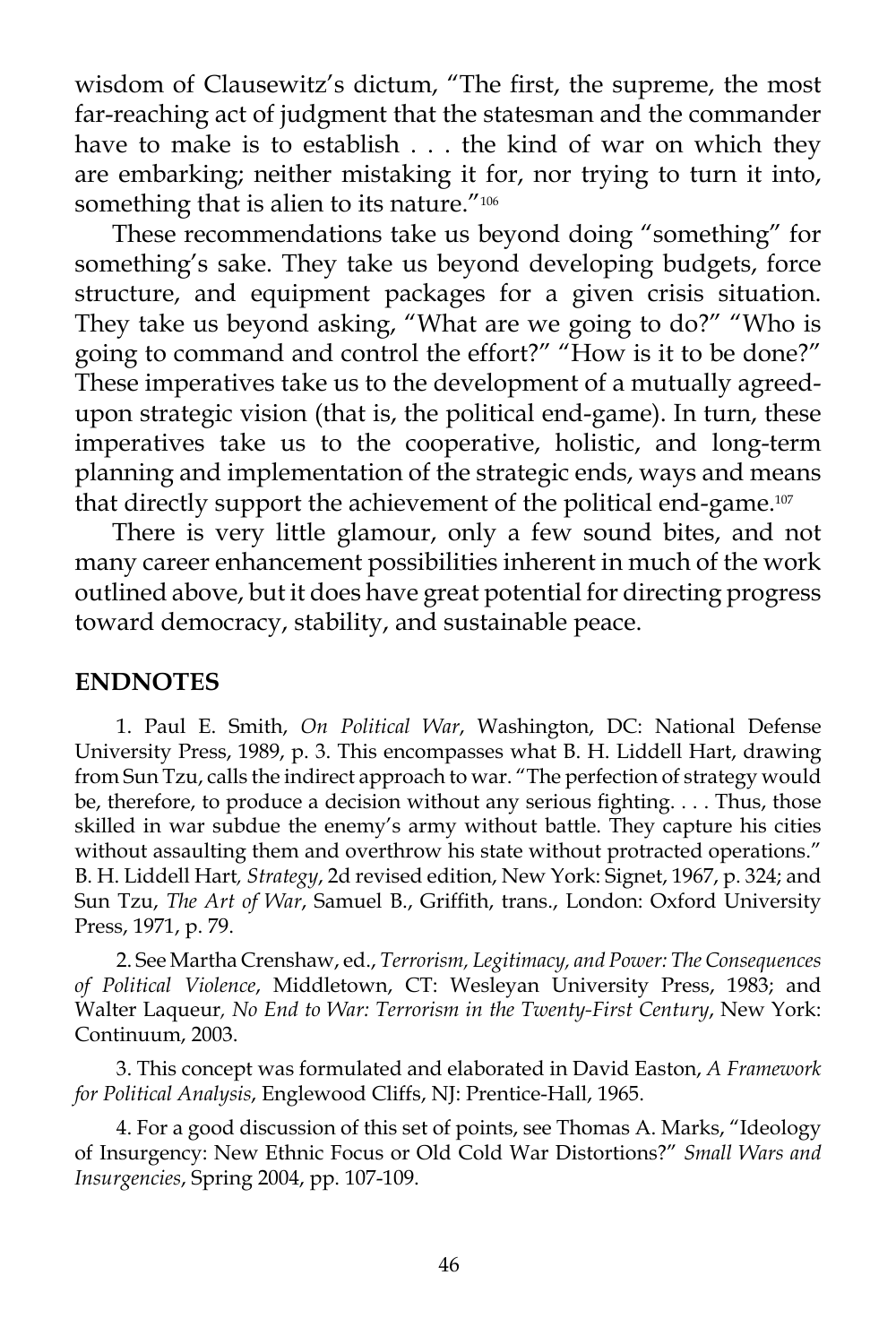5. Field Manual 90-8, *Counterguerrilla Operations*, Washington, DC: Headquarters, Department of the Army, 1986.

 6. Carl von Clausewitz, *On War*, Michael Howard and Peter Paret, trans. and eds., Princeton, NJ: Princeton University Press, 1976, p. 88.

 7. See Donald C. Hodges, ed., *Philosphy of the Urban Guerrilla: The Revolutionary Writings of Abraham Guillen,* New York: William Morrow, 1973, p. 250.

 8. Bruce Hoffman and Jennifer Morrison Taw, *The Urbanization of Insurgency: The Potential Challenge to U.S. Army Operations*, Santa Monica, CA: Arroyo Center/ RAND, 1994, p. ix.

 9. From 1955 through 1958, the author was in a position from which to observe personally the political-military situation in Argentina. Over the period 1955 through 2004, the author has continuously interviewed civilian and military officials regarding political-military affairs and insurgency in that country and others―including, specifically, Italy and Peru. Thus, this and subsequent assertions made in this monograph are consensus statements based on observation and interviews. The intent is to allow anonymity for those who object to their names being made public. In subsequent notes, these statements are cited as Author Interviews.

 10. See, for example, Juan Chamorro, "*Sendero* prepara nueva estrategia de resurgimiento," *La Republica*, November 16, 2002.

 11. Abimael Guzman, "El Discurso del Dr. Guzman," in *Los partidos politicos en el Peru*, Rogger U. Mercado, ed., Lima: Ediciones Latinamericanos, 1985, pp. 85-90; Comite Central del Partido Comunista del Peru, *Desarrollar la Guerra popular sirviendo a la revolucion mundial*, Lima: Comite Central de Partido Communista del Peru, 1986, pp. 82-88.

12. *Ibid*.

 13. Thomas A. Marks*, Maoist Insurgency since Vietnam*, London: Frank Cass Publishers, 1996, p. 54.

14. *Ibid*., p. 282.

15. Author Interviews.

 16. Testimony of Red Brigadist Antonio Savasta quoted in Richard Drake, *The Aldo Moro Murder Case*, Cambridge, MA: Harvard University Press, 1995, p. 50.

 17. Declaration of Red Brigades sent to L'Expresso and published as "Le due anime delle Br," March 1, 1987.

18. Author interviews.

 19. Richard Gillespie, "Political Violence in Argentina: Guerrillas, Terrorists, and *Carapintadas*," in Martha Crenshaw, ed., *Terrorism in Context*, University Park, PA: Pennsylvania State University Press, 1995, p. 215. Also see Maria Jose Moyano, *Argentina's Lost Patrol: Armed Struggle, 1969-1979*, New Haven, CT: Yale University Press, 1995.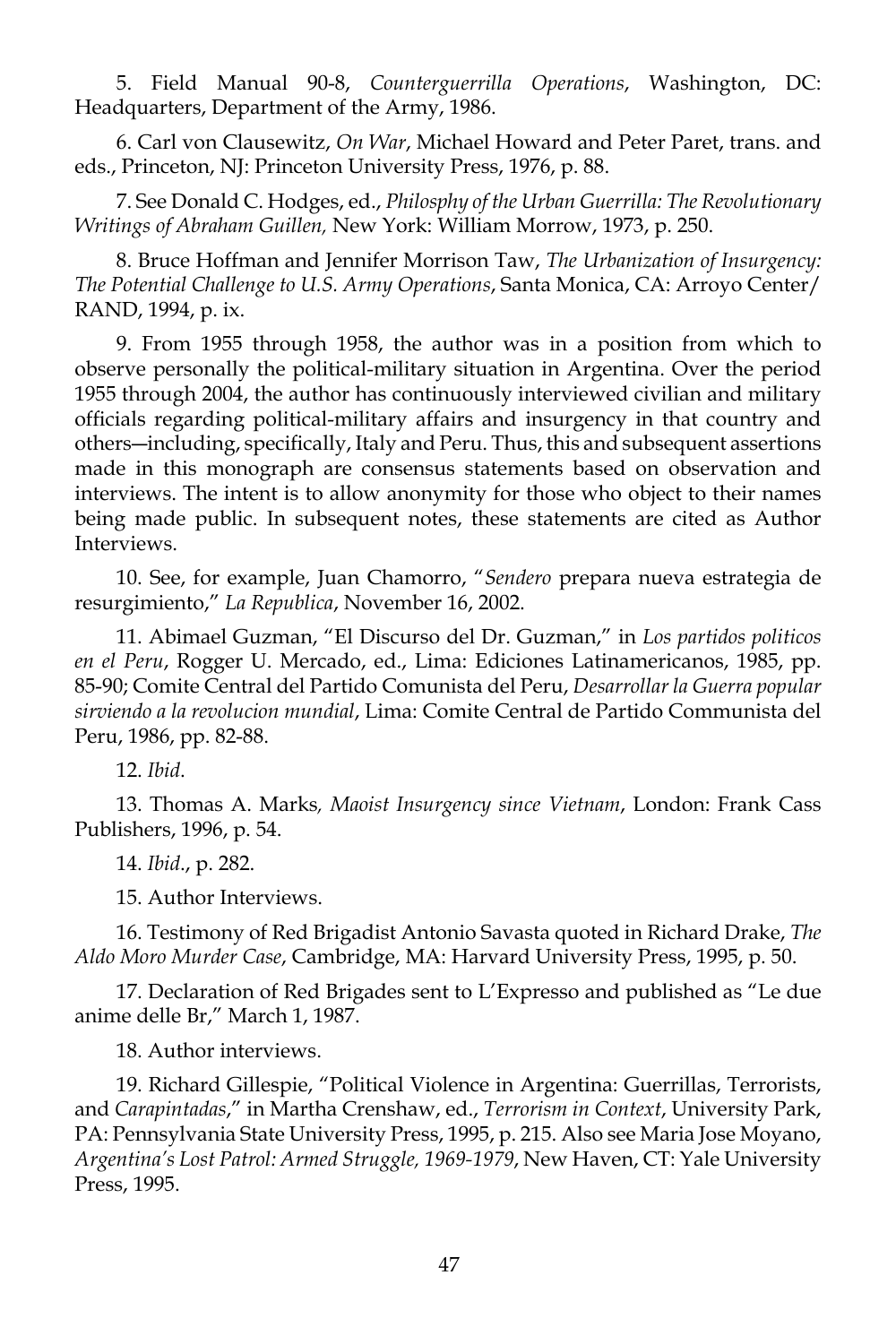20. *Ibid*.; and Author Interviews.

21. *Ibid*.

22. *Ibid*.; and Gillespie, pp. 218-223.

23. Author Interviews.

24. *Ibid*.

25. *Ibid*.; and Gillespie and Moyano.

26. *Ibid*.

27. *Ibid*.

28. *Ibid*.

29. *Ibid*.

 30. The original formulation of the "foco theory" can be found in Ernest Guevara, *Obras Completas*, Buenos Aires: Ediciones Cepe, 1973, Vol. III.

31. Author Interviews.

32. *Ibid*.; and Montoyo, p. 59.

33. *Ibid*.; and Gillespie, p. 224-225.

34. *Ibid*.; and Moyano, p. 172.

35. *Ibid*.; and Gillespie, pp. 222-223.

36. *Ibid*.

37. *Ibid*.; and Moyano, p. 36.

38. *Ibid*., and pp. 38-41, 82-83.

39. *Ibid*., pp. 56-57; and Gillespie, p. 236.

40. *Ibid*., and p. 238.

41. *Ibid*.; and Moyano, p. 155.

42. Reported in *The Times*, London, January 4, 1978.

43. Gillespie, pp. 239-240.

44. *Ibid*., p. 244; Moyano, p. 164; and Author Interviews.

45. Sun Tzu, p. 88.

46. Chamorro.

47. Guzman.

 48. Comite Central del Partido Comunista del Peru, *Bases de discussion*, Lima: Comite Central del Partido Comunista del Peru, 1987; and "El documento official de *Sendero*," in Mercado.

 49. *Ibid*. Also see Communist Party of Peru Central Committee, *Interview with Chairman Gonzolo*, San Francisco: Red Banner Editorial House, 1988.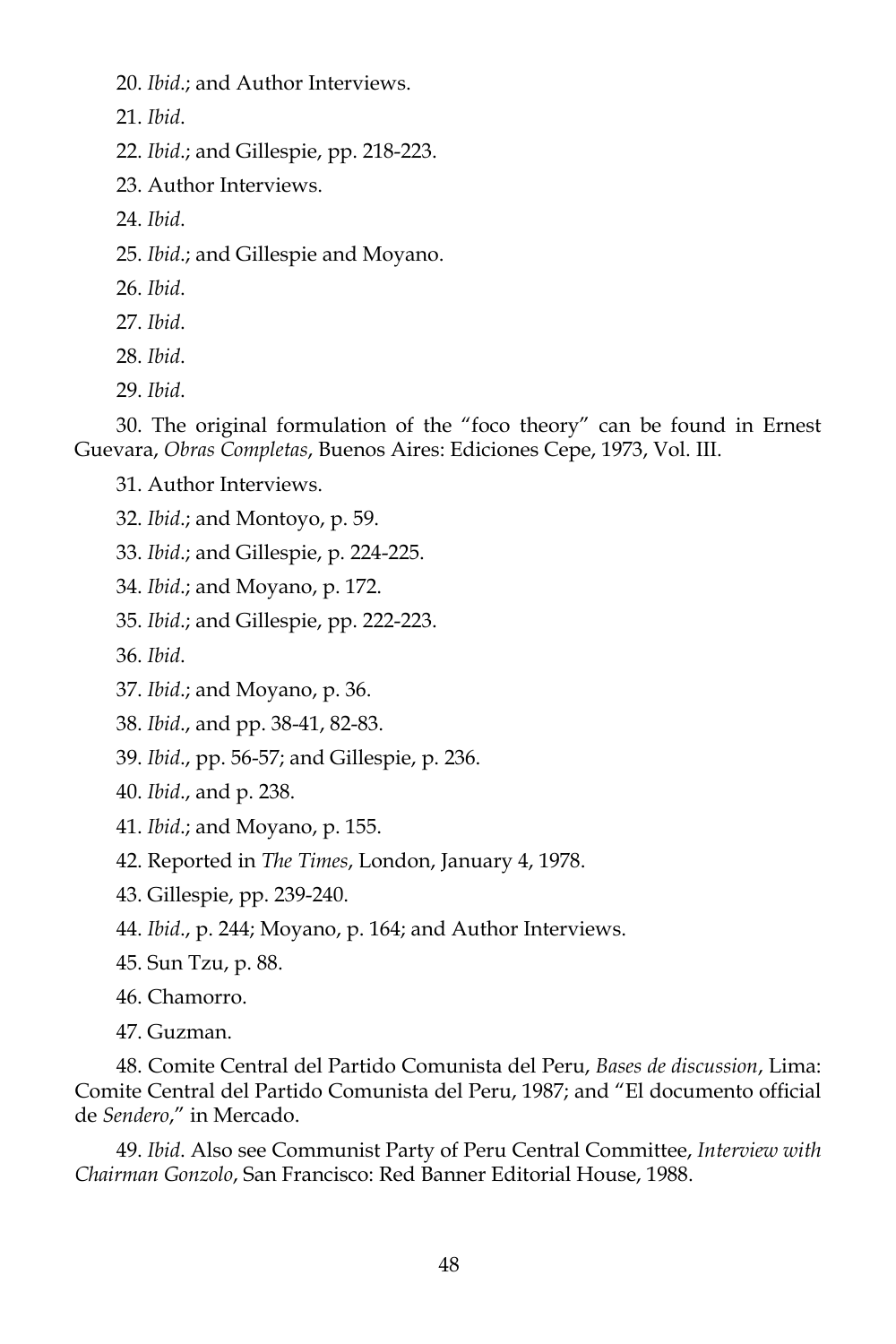50. Guzman.

51. Author Interviews.

52. *Ibid*.

53. *Ibid*.

54. *Ibid*.

 55. Simon Strong, *Shining Path: Terror and Revolution in Peru*, New York: Random House, 1992, pp. 225-231.

56. Author interviews.

57. *Ibid*.

58. *Ibid*.

59. Sun Tzu, p. 73.

 60. Author Interviews. Also see Donatella della Porta, "Left-Wing Terrorism in Italy," in Martha Crenshaw, ed., *Terrorism in Context*, University Park, PA: Pennsylvania State University Press, 1995, p. 105.

 61. Testimony of Red Brigadist Robert Buzzatti, quoted in Richard Drake, p. 143.

 62. Martha Crenshaw, "The Causes of Terrorism," *Comparative Politics*, July 1981, pp. 379-399.

 63. This passage was extracted from Red Brigades documents quoted in Vittorfranco S. Pisano, *The Dynamics of Subversion and Violence in Contemporary Italy*, Stanford, CA: Hoover Institution Press, 1987, p. 39.

 64. Testimony of Red Brigadist Antonio Savasta, quoted in Richard Drake, p. 51.

65. Testimony of Antonio Savasta, 45, quoted in Donatella dela Porta, p. 150.

66. Antonio Savasta in Richard Drake, p. 50.

 67. Alberto Franceschini, *Mara, Renato, e io: storia dei fondatori delle BR*, Milan: Mondadori, 1988, p. 204.

68. Author Interviews.

69. *Ibid*.

70. *Ibid*.

 71. An energia bomb is a more powerful bomb than one made with TNT. *Ibid*.; and Pisano, pp. 119-143.

72. *Ibid*.; and these data may also be found in della Porta, p. 130.

73. *Ibid*.; and these data may also be found in Pisano, pp. 157-167.

 74. Romano Cantore, Carlo Rossella, and Chiara Valentini, *Dall'Interno della Guerriglia*, Minan: Mondadori, 1978, p. 24.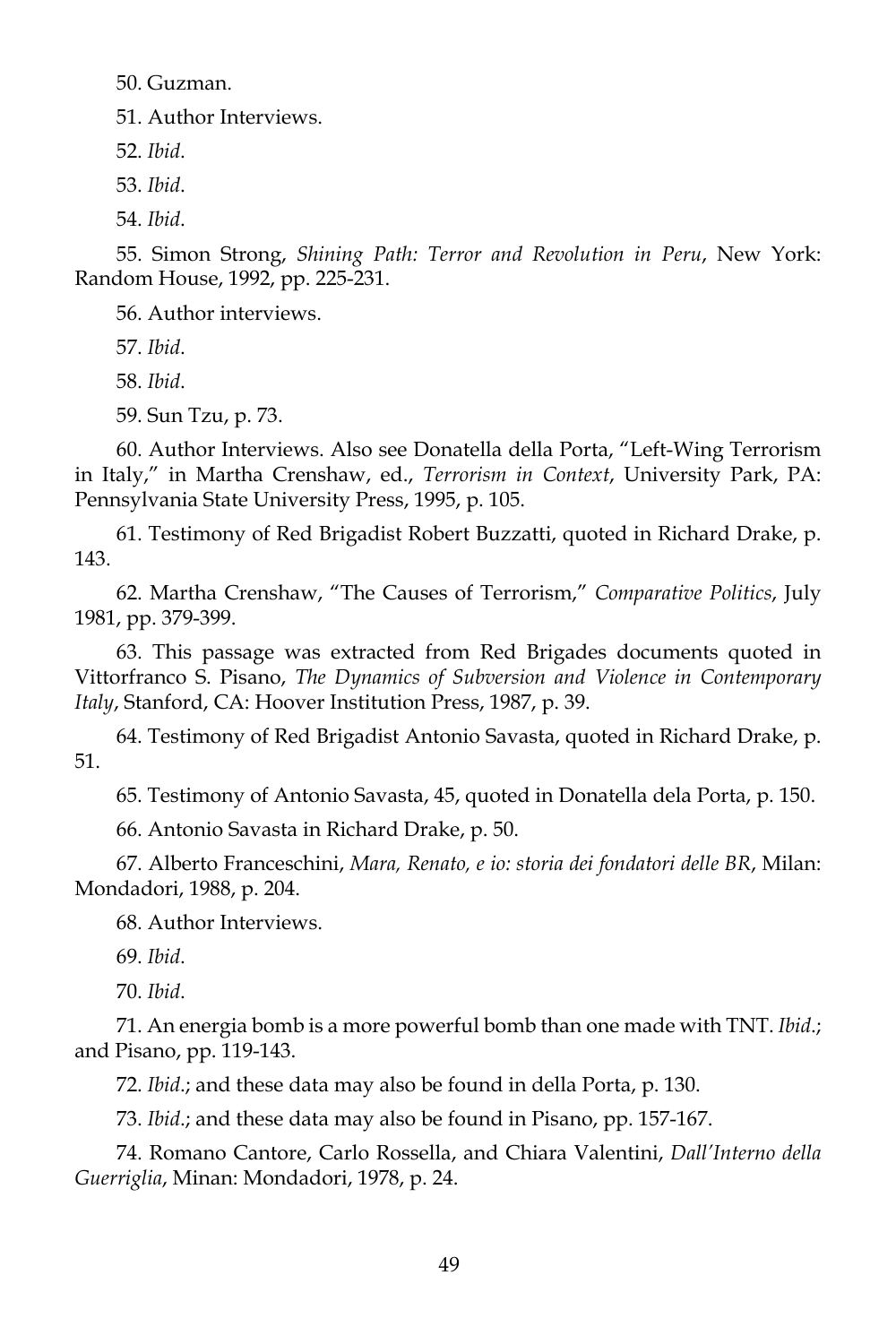75. Quote taken from Pisano, p. 40, that was taken from a document entitled "Red Brigades," No. 6, March 1979, *Spring Campaign: Seizure, Trial, Execution of Christian Democratic President Aldo Moro*.

76. Author Interviews.

77. *Ibid*.

78. *Ibid*. Also see Pisano, pp. 144-151; and della Porta, pp. 118-119.

 79. *Ibid*. Also see Clausewitz, pp. 88-89; 93-93; and Niccolo Machiavelli, *The Art of War*, New York: DaCapo Press, 1965, pp. liv-lvi, 7-8, 34, 46, 77-78, 171, 179, 202-204.

80. *Ibid*.

81. Author Interviews.

82. *Ibid*.

83. *Ibid*.

84. *Ibid*.; and Drake, pp. 193-194.

85. Author Interviews.

 86. General John R. Galvin, "Uncomfortable Wars: Toward a New Paradigm," *Parameters*, December 1986, pp. 2-8.

87. *Ibid*.

88. Machiavelli.

 89. This assertion is derived from statistical tests based on interviews with several hundred civilian and military officials and scholars with direct experience in 69 post-World War II insurgency wars. The first public publication of the results of this research may be found in Max G. Manwaring and John T. Fishel, "Insurgency and Counterinsurgency: Toward a New Analytical Approach," *Small Wars & Insurgencies*, Winter, 1992, pp. 272-305.

90. Author Interviews.

91. *Ibid*.

92. Sun Tzu, p. 77.

 93. See the "World Conflict and Human Rights Map," prepared by Berto Jongman with the support of the Goals for Americans Foundation, St. Louis, 2002; *The State of the World Atlas*, 1997; and website for *Genocide Watch.com*, Dr. Greg Stanton, among other sources.

 94. Gelb; Walter Laquer, "Postmodern Terrorism," *Foreign Affairs*, September-October 1996, pp. 24-36; Jessica Mathews, "Power Shift," *Foreign Affairs*, January-February 1997, pp. 50-66; and Chester A. Crocker, "Engaging Failed States," *Foreign Affairs*, September-October 2003, pp. 32-44.

 95. This point is well-documented in Francisco Rojas Aravena, "Nuevo contexto de seguridad internacional: nuevos desafios,nuevas oportunidades?" in *La seguridad en America Latina pos 11 de Septiembre*, Flaxo-Chile, 2003, pp. 23-43.